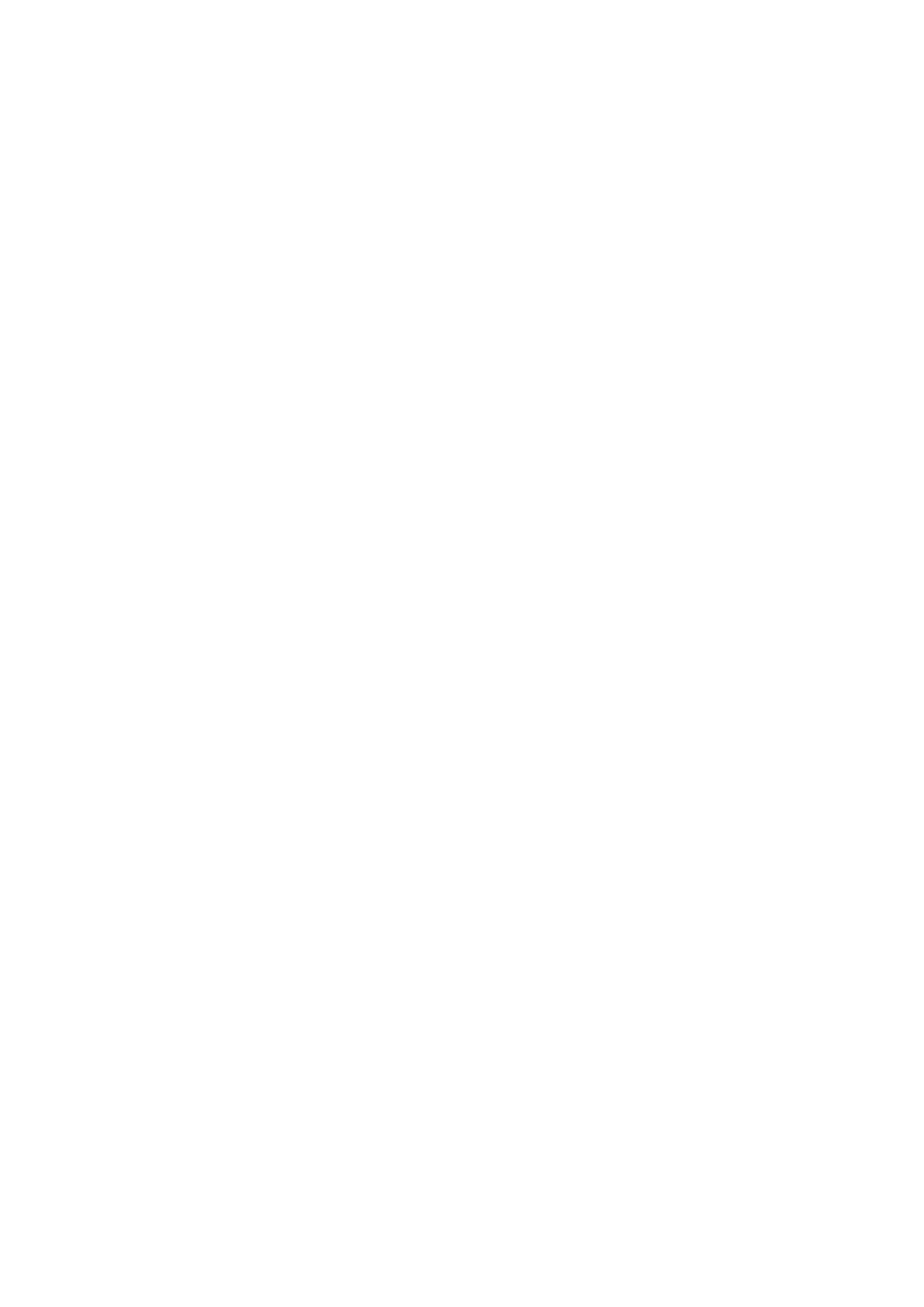# **CITY OF COCKBURN**

# **SUMMARY OF AGENDA TO BE PRESENTED TO THE ORDINARY COUNCIL MEETING TO BE HELD ON TUESDAY, 18 APRIL 2000 AT 7:30 P.M.**

# **Page**

| 1 <sub>1</sub> |                                                 |                                                                                                         |                |  |  |
|----------------|-------------------------------------------------|---------------------------------------------------------------------------------------------------------|----------------|--|--|
| 2.             | APPOINTMENT OF PRESIDING MEMBER (IF REQUIRED) 1 |                                                                                                         |                |  |  |
| 3.             |                                                 |                                                                                                         |                |  |  |
| 4.             |                                                 | ACKNOWLEDGEMENT OF RECEIPT OF WRITTEN DECLARATIONS                                                      |                |  |  |
| 5.             |                                                 |                                                                                                         |                |  |  |
| 6.             |                                                 | ACTION TAKEN ON PREVIOUS PUBLIC QUESTIONS TAKEN ON                                                      |                |  |  |
| 7 <sub>1</sub> |                                                 |                                                                                                         |                |  |  |
| 8.             | 8.1                                             | (OCM1 4 2000) - ORDINARY COUNCIL MEETING - 21/3/2000                                                    | $\overline{4}$ |  |  |
| 9.             |                                                 |                                                                                                         |                |  |  |
| 10.            |                                                 |                                                                                                         |                |  |  |
| 11.            |                                                 | BUSINESS LEFT OVER FROM THE PREVIOUS MEETING (If                                                        |                |  |  |
| 12.            |                                                 |                                                                                                         |                |  |  |
|                | 12.1                                            | (OCM1 4 2000) - AMENDMENT TO DELEGATED AUTHORITY - CALLING<br>OF TENDERS (DA-F4) (1015) (DMG) (ATTACH)  | $\overline{4}$ |  |  |
|                | 12.2                                            | (OCM1 4 2000) - DELEGATE - SWAN REGION FIRE PROTECTION<br>ADVISORY COMMITTEE (1557) (DMG)               | 5              |  |  |
|                | 12.3                                            | (OCM1 4 2000) - REQUEST FOR LEAVE OF ABSENCE - CMR J.<br>SMITHSON (1705) (RWB)                          | 6              |  |  |
| 13.            |                                                 |                                                                                                         |                |  |  |
|                | 13.1                                            | (OCM1 4 2000) - POLICY PD46 - RESPONSE TO APPEALS AND<br>INVESTIGATIONS (9003) (SMH) (ATTACH)           | 7              |  |  |
|                | 13.2                                            | (OCM1_4_2000) - ADDITION TO COUNCIL'S STANDARD SUBDIVISION<br>CONDITIONS - RETAINING WALLS (9003) (SMH) | 9              |  |  |
|                | 13.3                                            | (OCM1 4 2000) - POLICY PD48 - WATSONS BUFFER (9003) (SMH)<br>(ATTACH)                                   | 11             |  |  |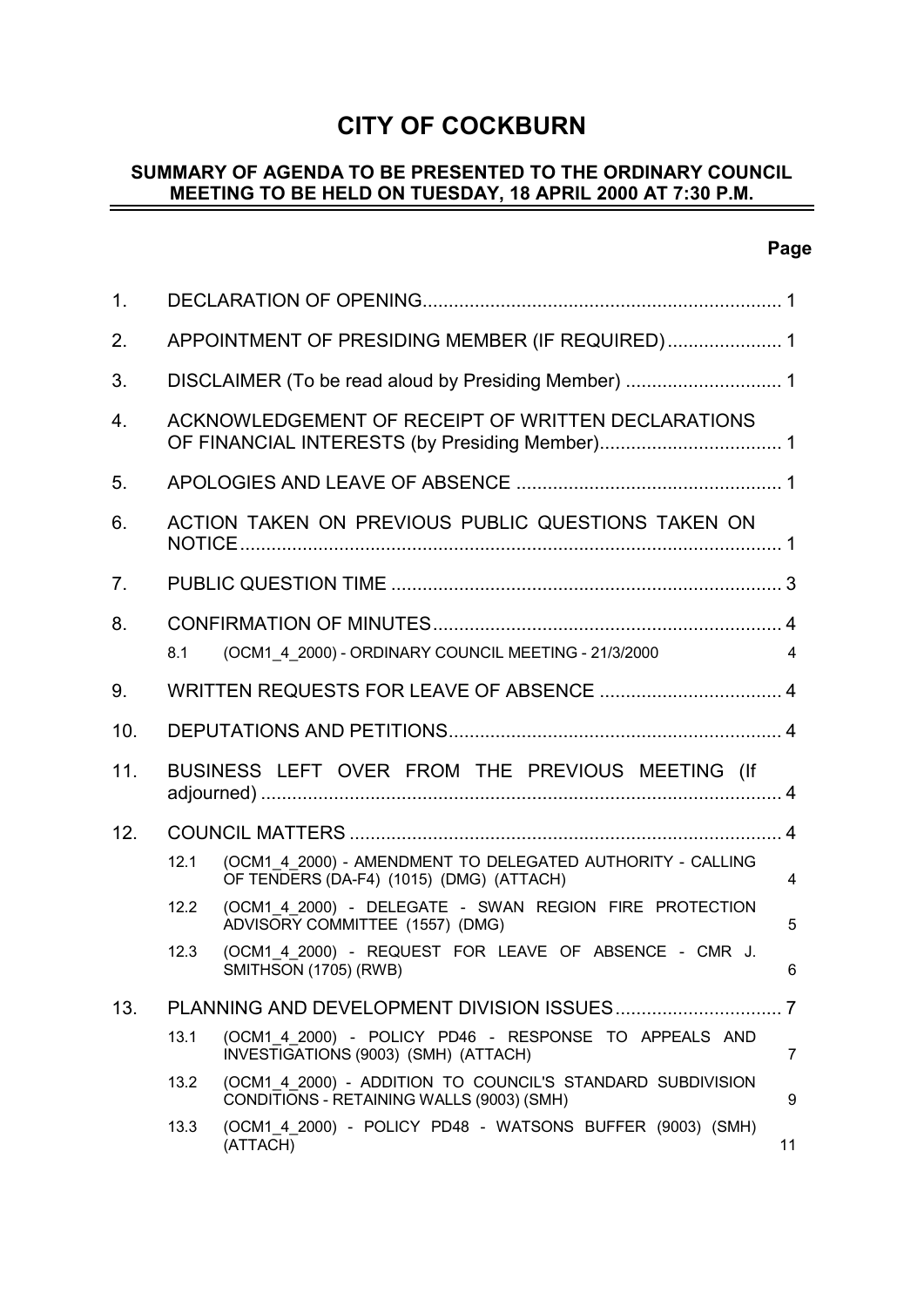# **Page**

|     | 13.4  | (OCM1 4 2000) - UNLAWFUL LAND USE - TIMBER YARD - 27 HOLMES<br>ROAD, MUNSTER - OWNER: J & S PEARSON (4411180) (PT) (MAP NO. 16)<br>(ATTACH)                                                                                                                        | 12 |
|-----|-------|--------------------------------------------------------------------------------------------------------------------------------------------------------------------------------------------------------------------------------------------------------------------|----|
|     | 13.5  | (OCM1 4 2000) - AMENDMENT NO. 209 - ZONING CSL 4252 MURDOCH<br>DRIVE & PORTION OF RESERVE R44544 (LOC 4253) FARRINGTON<br>ROAD, NORTH LAKE TO MIXED BUSINESS - RESTRICTED USE - OWNER:<br>HEALTH DEPT - APPLICANT: RICHARD PAWLUK & ASSOC (92209) (CC)<br>(ATTACH) | 14 |
|     | 13.6  | (OCM1 4 2000) - OUTBUILDING FOR A HORSE TRAINING FACILITY - LOT<br>25 HOLMES ROAD, MUNSTER - OWNER: A & C MILLAR - APPLICANT:<br>INHOUSE BUILDING DESIGN (4411376) (MT) (MAP NO. 16) (ATTACH)                                                                      | 16 |
|     | 13.7  | (OCM1 4 2000) - REVISED POLICY PD2 - "RURAL SETBACK POLICY"<br>(9001) (MT) (ATTACH)                                                                                                                                                                                | 18 |
|     | 13.8  | (OCM1 4 2000) - AMENDMENT NO. 219 - ADDITIONAL USE - FRUIT AND<br>VEGETABLE WAREHOUSE AND DISTRIBUTION CENTRE - LOT 81<br>WATTLEUP ROAD, WATTLEUP - OWNER/APPLICANT: POWERWIDE<br>CORPORATION (92219) (CC) (MAP NO. 17) (ATTACH)                                   | 20 |
|     | 13.9  | (OCM1 4 2000) - PROPOSED AVIARIES FOR PARROT BREEDING - LOT<br>138, 84 EAST CHURCHILL AVENUE, BEELIAR - OWNER/APPLICANT: T<br>WALDRON (3411630) (MT) (MAP NO. 9) (ATTACH)                                                                                          | 23 |
|     | 13.10 | (OCM1_4_2000) - PROPOSED MODIFICATIONS TO COUNCIL'S POLICY<br>MANUAL (9001) (SA) (ATTACH)                                                                                                                                                                          | 26 |
|     | 13.11 | (OCM1 4 2000) - PROPOSED NEW MUNSTER SEWERAGE PUMP<br>STATION AND BIBRA LAKE MAIN SEWER EXTENSION - IMPROVED<br>OPTION (9100) (AJB) (ATTACH)                                                                                                                       | 28 |
|     | 13.12 | (OCM1 4 2000) - FREMANTLE-ROCKINGHAM INDUSTRIAL<br><b>AREA</b><br>REGIONAL STRATEGY (FRIARS) - FINAL REPORT (9332) (SR) (ATTACH)                                                                                                                                   | 32 |
| 14. |       | FINANCE AND CORPORATE SERVICES DIVISION ISSUES                                                                                                                                                                                                                     | 38 |
|     | 14.1  | (OCM1 4 2000) - LIST OF CREDITORS PAID (5605) (KL) (ATTACH)                                                                                                                                                                                                        | 38 |
|     | 14.2  | (OCM1 4 2000) - DEBT WRITE OFF - BIBRA LAKE SCOUT GROUP -<br>RESIDENTIAL RENT (1114662) (KL)                                                                                                                                                                       | 39 |
|     | 14.3  | (OCM1 4 2000) - REPORT ON FINANCIAL STATEMENTS<br>(5505)<br>(KL)<br>(ATTACH)                                                                                                                                                                                       | 41 |
|     | 14.4  | (OCM1 4 2000) - REVIEW OF RESERVE FUNDS (5000) (ATC) (ATTACH)                                                                                                                                                                                                      | 42 |
|     | 14.5  | (OCM1 4 2000) - PRINCIPAL ACTIVITIES PLAN 2000/01 - 2003/04 (5406)<br>(ATC) (ATTACH)                                                                                                                                                                               | 43 |
|     | 14.6  | (OCM1 4 2000) - BUDGET REVIEW - PERIOD ENDING 29 FEBRUARY<br>2000 (5402) (ATC) (ATTACH)                                                                                                                                                                            | 44 |
| 15. |       |                                                                                                                                                                                                                                                                    | 48 |
|     | 15.1  | (OCM1 4 2000) - TRANSFER OF RESPONSIBILITIES FOR ROAD<br>PAVEMENT MARKINGS AND SIGNING ISSUES ON LOCAL ROADS FROM<br>MAIN ROADS WA TO LOCAL GOVERNMENT (4306) (BKG)                                                                                                | 48 |
|     | 15.2  | (OCM1 4 2000) - PURCHASE OF A WHEEL LOADER FOR HENDERSON<br>LANDFILL SITE (4409) (BKG)                                                                                                                                                                             | 51 |
|     | 15.3  | (OCM1 4 2000) - CUTLER ROAD TRAFFIC MANAGEMENT (450060) (SL)                                                                                                                                                                                                       | 52 |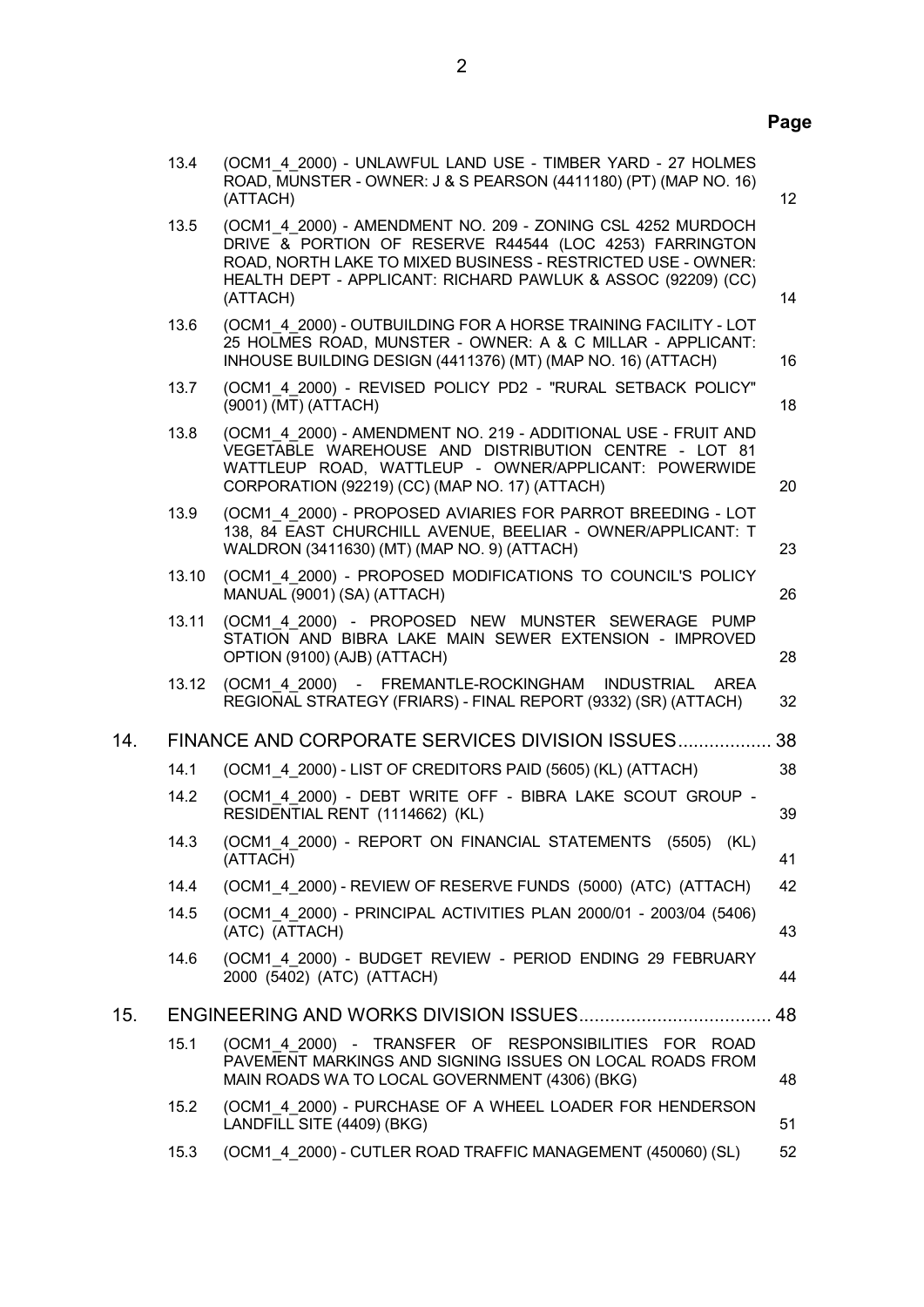| 16. |                                                                                                                    | 54 |
|-----|--------------------------------------------------------------------------------------------------------------------|----|
|     | (OCM1 4 2000) - SHOP FRONT LIBRARY - THOMSONS LAKE (5515217)<br>16.1<br>(RA)                                       | 54 |
|     | (OCM1 4 2000) - PROPOSED YOUTH DEVELOPMENT OFFICER (8173)<br>16.2<br>(JG) (ATTACH)                                 | 57 |
| 17. |                                                                                                                    |    |
|     | (OCM1 4 2000) - CHIEF EXECUTIVE OFFICER'S ORGANISATIONAL<br>17 <sub>1</sub><br>STATUS REPORT (1054) (RWB) (ATTACH) | 60 |
| 18. | MOTIONS OF WHICH PREVIOUS NOTICE HAS BEEN GIVEN 61                                                                 |    |
| 19. | NOTICES OF MOTION GIVEN AT THE MEETING FOR                                                                         |    |
| 20. | NEW BUSINESS OF AN URGENT NATURE INTRODUCED BY                                                                     |    |
| 21. | MATTERS TO BE NOTED FOR INVESTIGATION, WITHOUT                                                                     |    |
| 22. |                                                                                                                    |    |
| 23. | RESOLUTION OF COMPLIANCE (Section 3.18(3), Local Government                                                        |    |
| 24. |                                                                                                                    |    |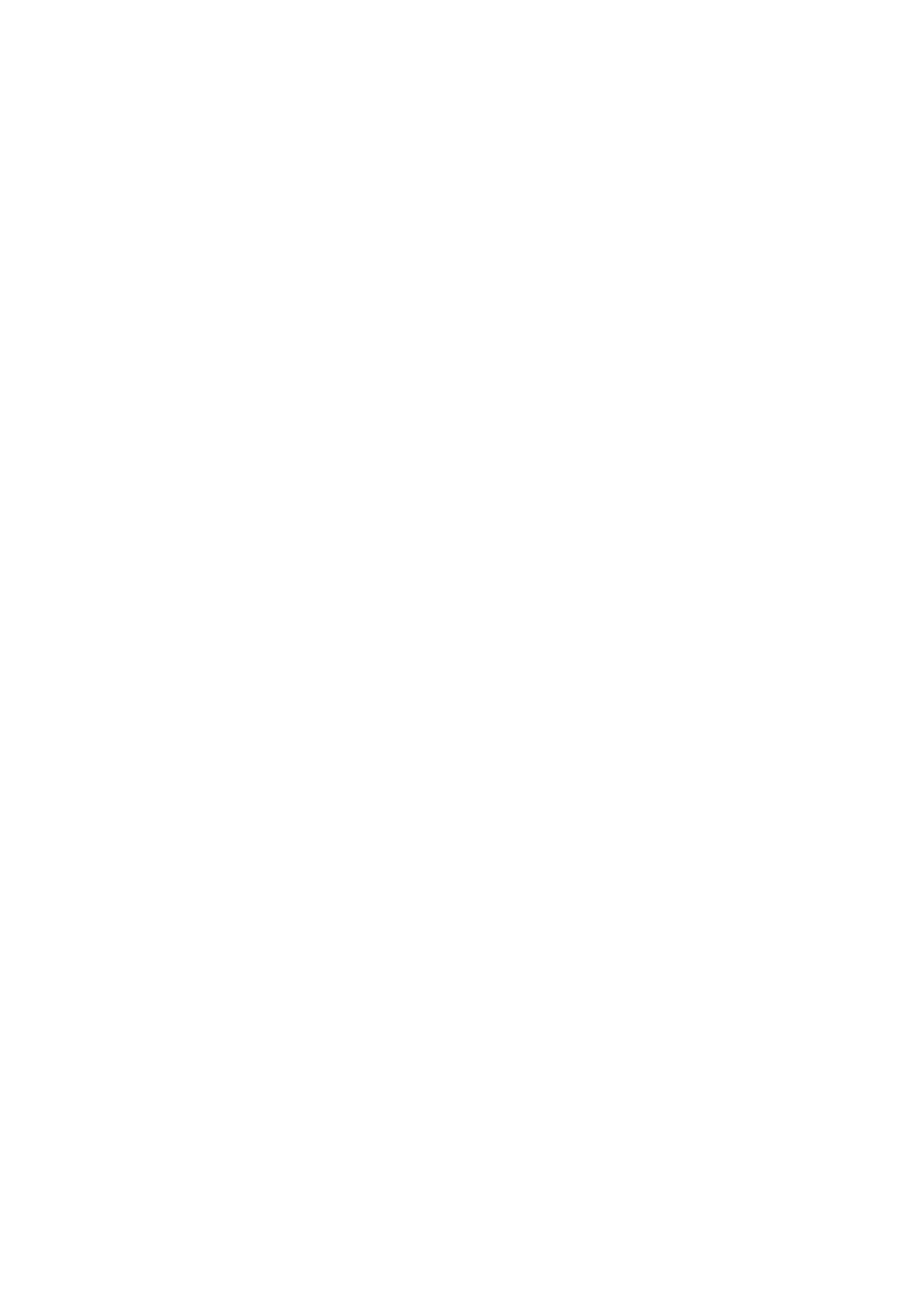# **CITY OF COCKBURN**

# **AGENDA TO BE PRESENTED TO THE ORDINARY COUNCIL MEETING TO BE HELD ON TUESDAY, 18 APRIL 2000 AT 7:30 P.M.**

# **1. DECLARATION OF OPENING**

# **2. APPOINTMENT OF PRESIDING MEMBER** (IF REQUIRED)

Nil

# **3. DISCLAIMER (To be read aloud by Presiding Member)**

Members of the public who attend Council Meetings, should not act immediately on anything they hear at the Meetings, without first seeking clarification of Council's position. Persons are advised to wait for written advice from the Council prior to taking action on any matter that they may have before Council.

# **4. ACKNOWLEDGEMENT OF RECEIPT OF WRITTEN DECLARATIONS OF FINANCIAL INTERESTS (by Presiding Member)**

Nil

# **5. APOLOGIES AND LEAVE OF ABSENCE**

Nil

# **6. ACTION TAKEN ON PREVIOUS PUBLIC QUESTIONS TAKEN ON NOTICE**

**Mary Jenkins - Annual General Meeting of Electors General Business - 7 February 2000** - queried why builder's sand had been used to fill the beach sand area adjacent to the step down to the beach at Coogee Jetty as it was unsightly.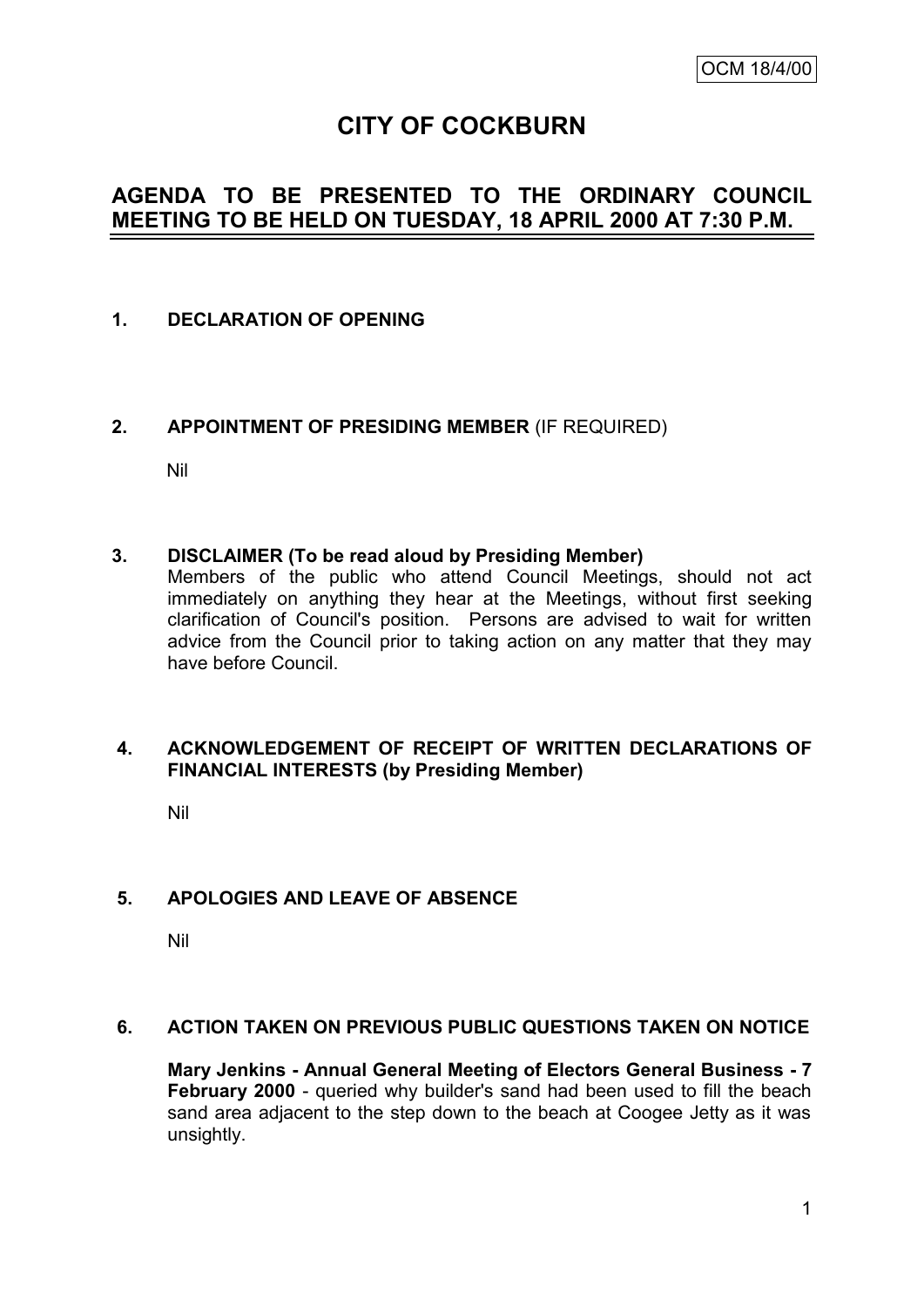A response dated 14th March 2000 advised that the builder's sand was used as it is more stable than beach sand and not subject to as much wind erosion however, beach sand would be used in future.

**John Smedley - Annual General Meeting of Electors General Business - 7 February 2000** - complained about the noise emanating from the airconditioning system during the meeting.

The letter dated 14th March 2000, informed that a new air-conditioning system was recently installed at Council's Administration Building and measures were being instituted by the contractor to minimise the resulting noise nuisance. An acoustics expert had investigated the noise problem and prepared recommendations which will be effected by the contractor and hopefully, eliminate the problem.

**Bert Renner - Annual General Meeting of Electors General Business - 7 February 2000** - made two requests; that some sand or coarse rock be placed as a fill in between the rocks at the seafront at Woodman Point so people don't fall in the gaps when crossing the rocks and that tree planting be considered as a noise buffer to the Bibra Industrial Park opposite the St Paul's residential estate in Phoenix Road.

A written response dated 14th March 2000 advised that as Woodman Point is under the control of CALM, his request has been forwarded to them for any appropriate action. Also, that vegetation along the Phoenix Road verges in front of the industrial area will be planted as part of the City's Greening Plan in conjunction with the owners of the adjacent property.

**Stephen Lee - Public Question Time - 15 February 2000** - had requested previously, that bus shelters be located outside the Spearwood Shopping Centre and queried whether it had been placed on the Budget. If not, he requested if a shelter under System 21, could be placed in that location.

Discussions with Transperth have found that they are intending to supply a new Adshel type shelter at this location as part of the System 21 Rapid Transit Route which will include 14 stops with new shelters proposed for outside both the Phoenix and Spearwood Shopping Centres.

**Val Oliver - Public Question Time - 15 February 2000** - requested that the footpath between Cordelia Avenue and Prospero Road Coolbellup be constructed as a matter or urgency. Also requested that Council reinstate the bus shelter on Cordelia Avenue which was removed last year.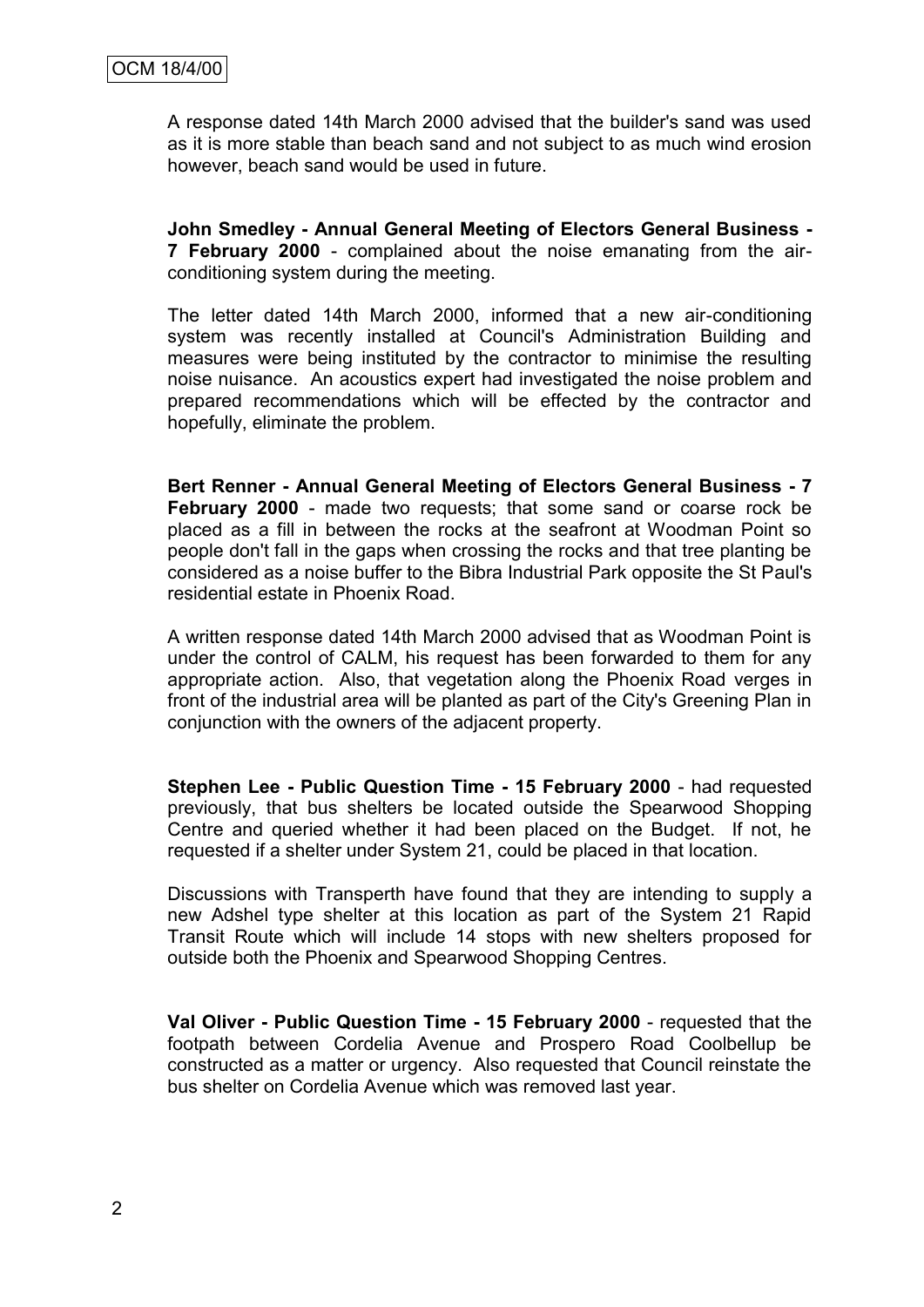The footpath along Cordelia Avenue was constructed during the last financial year. The rest of Cordelia Ave (east of Coolbellup Ave) is on this year's program for upgrade which started on the 22nd February with the rest (west of Prospero Road) planned for the 2001 financial year.

The bus shelter was removed due to ratepayer requests and since its removal 2 years ago, no requests (until now) have been received to justify the \$3000 cost to re-establish a shelter.

**Colin Crook - Public Question Time - 21 March 2000** - queried what had happened to the funds allocated to the Area Wide Traffic Management Study.

A letter from the Director Engineering dated 28th March, advised that it was agreed at Budget Review, that a number of projects would not be proceeding including the above. The funds from those projects were then reallocated to other projects.

Mr Crook also read a letter which he later tabled, regarding "Commissioners duty as representatives of the Citizens of Cockburn" which queried why correspondence addressed to Commissioners, was being replied to by staff and requested a written response.

A letter dated 28th March 2000 from Cmr Donaldson, advised that all correspondence to Council must be addressed through the Chief Executive Officer and that staff do consult with Commissioners where appropriate, before a response is forwarded.

**Heather Smedley - Public Question Time - 21 March 2000** - advised Council that there was debri floating in Cockburn Sound as a result of a seawall being constructed and asked Council to follow it up with the appropriate authorities.

Council wrote to the Ministry for Planning advising of this matter and requesting investigation. The letter dated 27th March 2000, also advised that the Cockburn Power Boat Assoc. had yet to be approached by Landcorp, to discuss the plans for the Northern Harbour.

# **7. PUBLIC QUESTION TIME**

Nil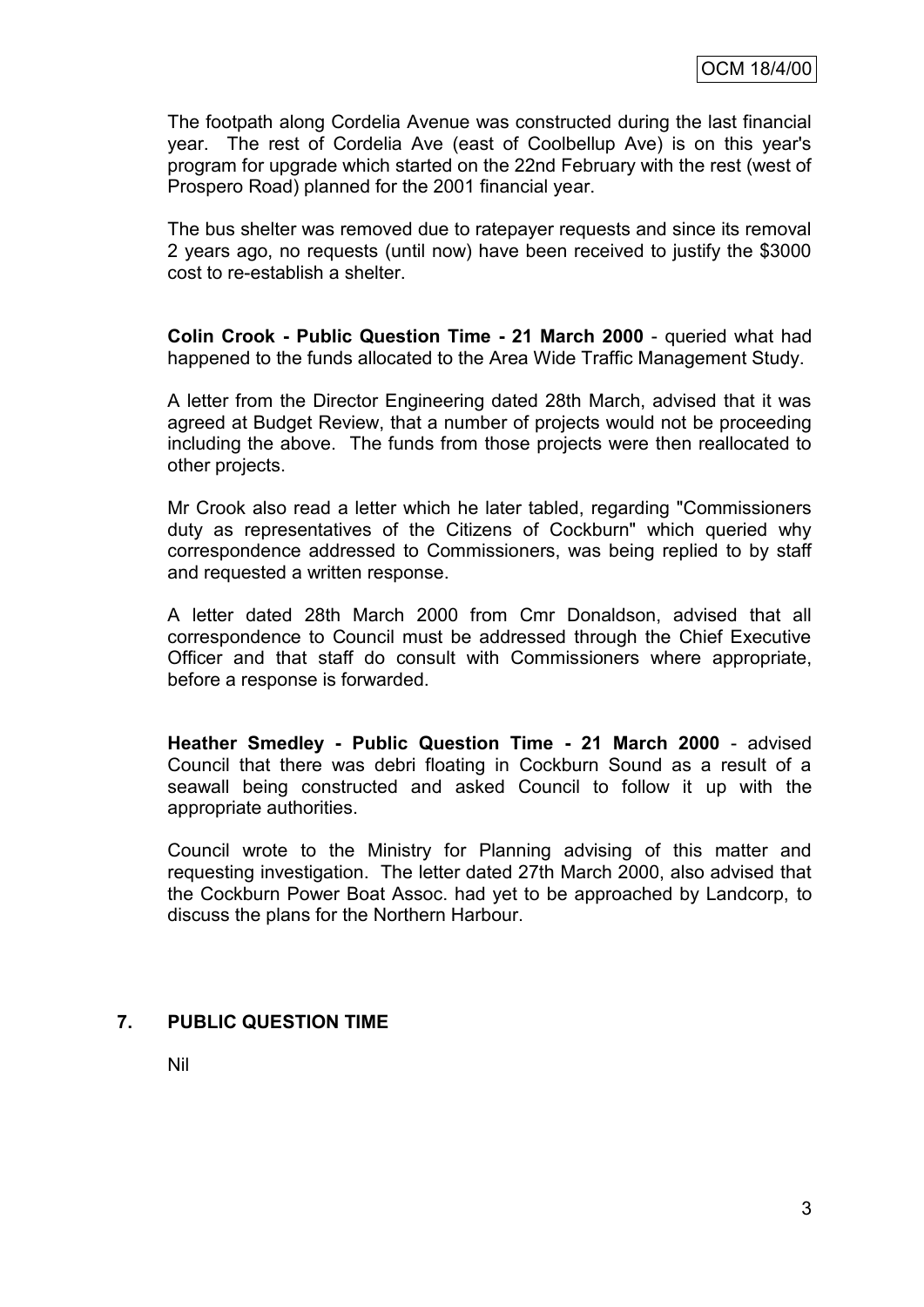OCM 18/4/00

# **8. CONFIRMATION OF MINUTES**

# **8.1 (OCM1\_4\_2000) - ORDINARY COUNCIL MEETING - 21/3/2000**

#### **9. WRITTEN REQUESTS FOR LEAVE OF ABSENCE**

Nil

# **10. DEPUTATIONS AND PETITIONS**

Nil

# **11. BUSINESS LEFT OVER FROM THE PREVIOUS MEETING (If adjourned)**

Nil

# **12. COUNCIL MATTERS**

# **12.1 (OCM1\_4\_2000) - AMENDMENT TO DELEGATED AUTHORITY - CALLING OF TENDERS (DA-F4) (1015) (DMG) (ATTACH)**

# **RECOMMENDATION**

That Council amend its Instrument of Delegation No. DA-F4 (Calling of Tenders) by extending the effect of the delegation to include the calling of expressions of interest, as highlighted in the attachment to the Agenda.

# **TO BE CARRIED BY AN ABSOLUTE MAJORITY OF COUNCIL**

**COUNCIL DECISION**

# **Background**

Council currently delegates authority to the Chief Executive Officer to call (subject to conditions) tenders for the provision of goods and services to or from Council.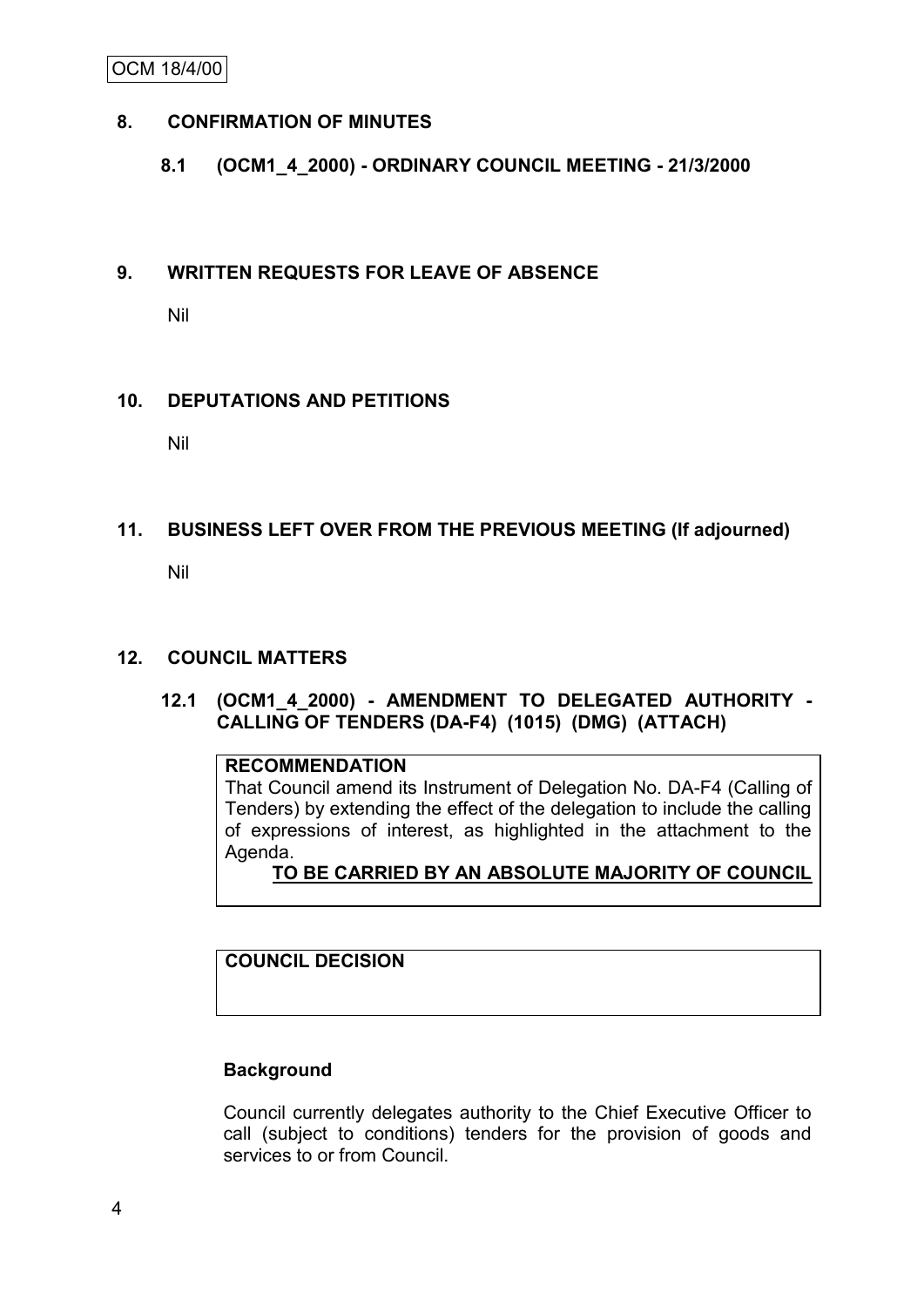# **Submission**

N/A

# **Report**

On some occasions, it is more appropriate to invite expressions of interest from specific providers where certain identifiable expertise is required. This process then allows a short list of preferred tenderers to be compiled and restricted (as opposed to public) tenders called for specific goods / services.

# **Strategic Plan/Policy Implications**

Key Result Area "Managing Your City" refers.

# **Budget/Financial Implications**

Nil.

**Implications of Section 3.18(3) Local Government Act, 1995**

N/A

# **12.2 (OCM1\_4\_2000) - DELEGATE - SWAN REGION FIRE PROTECTION ADVISORY COMMITTEE (1557) (DMG)**

# **RECOMMENDATION**

That Council nominate Commissioner Jorgensen as Council's Delegate to the Swan Region Fire Protection Advisory Committee with Commissioner Donalsdon as Deputy Delegate and Council's Chief Bush Fire Control Officer as advisor with Council's Deputy Chief Bush Fire Control Officer as Deputy.

# **COUNCIL DECISION**

# **Background**

With the suspension of Council in April, 1999, Council reconsidered the requirement to have this Committee represented by a "political" representative, and chose to appoint Council's Chief and Deputy Chief Bush Fire Control Officers as its representatives on this Committee.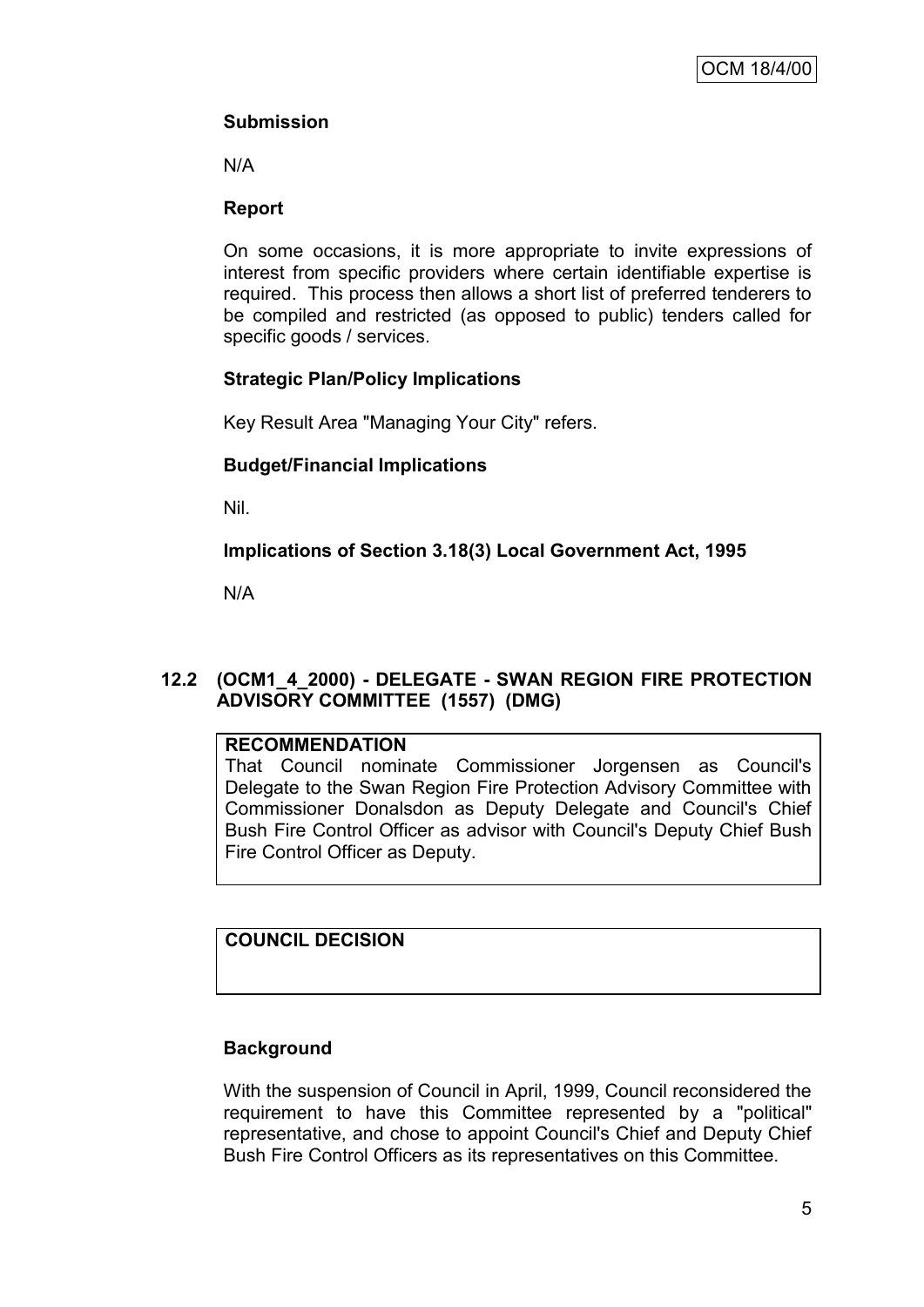# **Submission**

To appoint a Commissioner to the position of Council Delegate on this Committee.

# **Report**

It is traditional for local government to appoint a political, as well as an officer representative to this Committee. Council's current representation is weighted with practitioner representation and by adopting this recommendation Council will redress this imbalance.

# **Strategic Plan/Policy Implications**

Key Result Area - "Managing Your City" refers.

# **Budget/Financial Implications**

N/A

# **Implications of Section 3.18(3) Local Government Act, 1995**

This Committee comprises all Councils in the Metropolitan Region which share the Metropolitan Fire District with areas supported by Volunteer Bush Fire Brigades, which are the responsibility of local government.

While the urban spread will diminish the Council controlled component of this arrangement over time, it is likely that Council will always retain a responsibility to be involved in bush fire operations associated with its Resource (Special Rural) Zones.

# **12.3 (OCM1\_4\_2000) - REQUEST FOR LEAVE OF ABSENCE - CMR J. SMITHSON (1705) (RWB)**

# **RECOMMENDATION**

That Council grant a Leave of Absence to Cmr J. Smithson for the period 20th April to 5th June 2000 inclusive.

# **COUNCIL DECISION**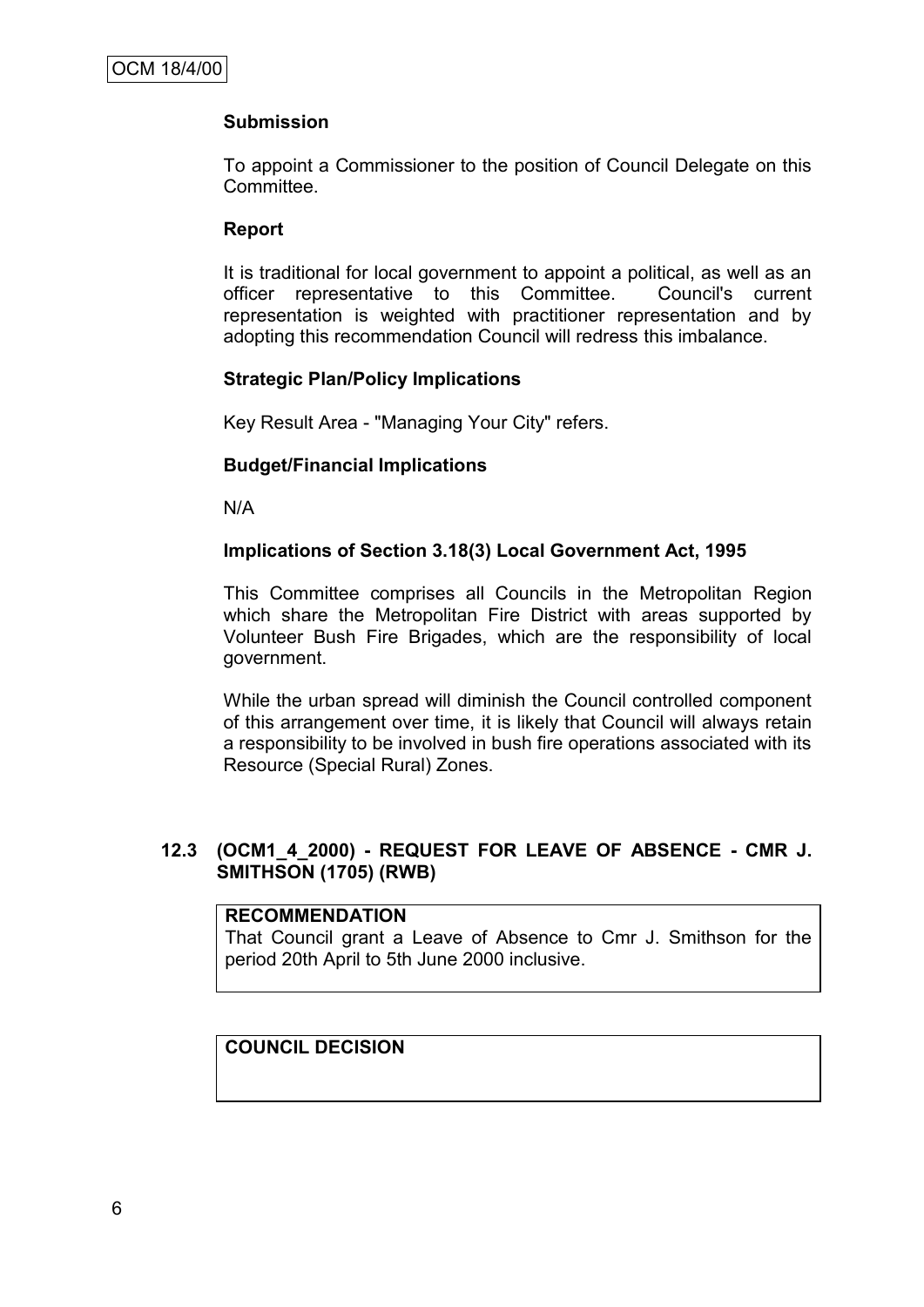# **Background**

By facsimile dated 31st March 2000, Cmr Smithson has sought Leave of Absence for the period 20th April to 5th June 2000 inclusive.

# **Submission**

N/A

**Report**

N/A

**Strategic Plan/Policy Implications**

N/A

**Budget/Financial Implications**

N/A

**Implications of Section 3.18(3) Local Government Act, 1995**

Nil

# **13. PLANNING AND DEVELOPMENT DIVISION ISSUES**

# **13.1 (OCM1\_4\_2000) - POLICY PD46 - RESPONSE TO APPEALS AND INVESTIGATIONS (9003) (SMH) (ATTACH)**

# **RECOMMENDATION**

That Council adopt Policy PD46 - Response to Appeals and Investigations, and include it in the Council's Policy Manual.

# **COUNCIL DECISION**

# **Background**

At its meeting held on 21 March 2000, the Council resolved to defer consideration of the proposed policy in order for it to be redrafted and refined.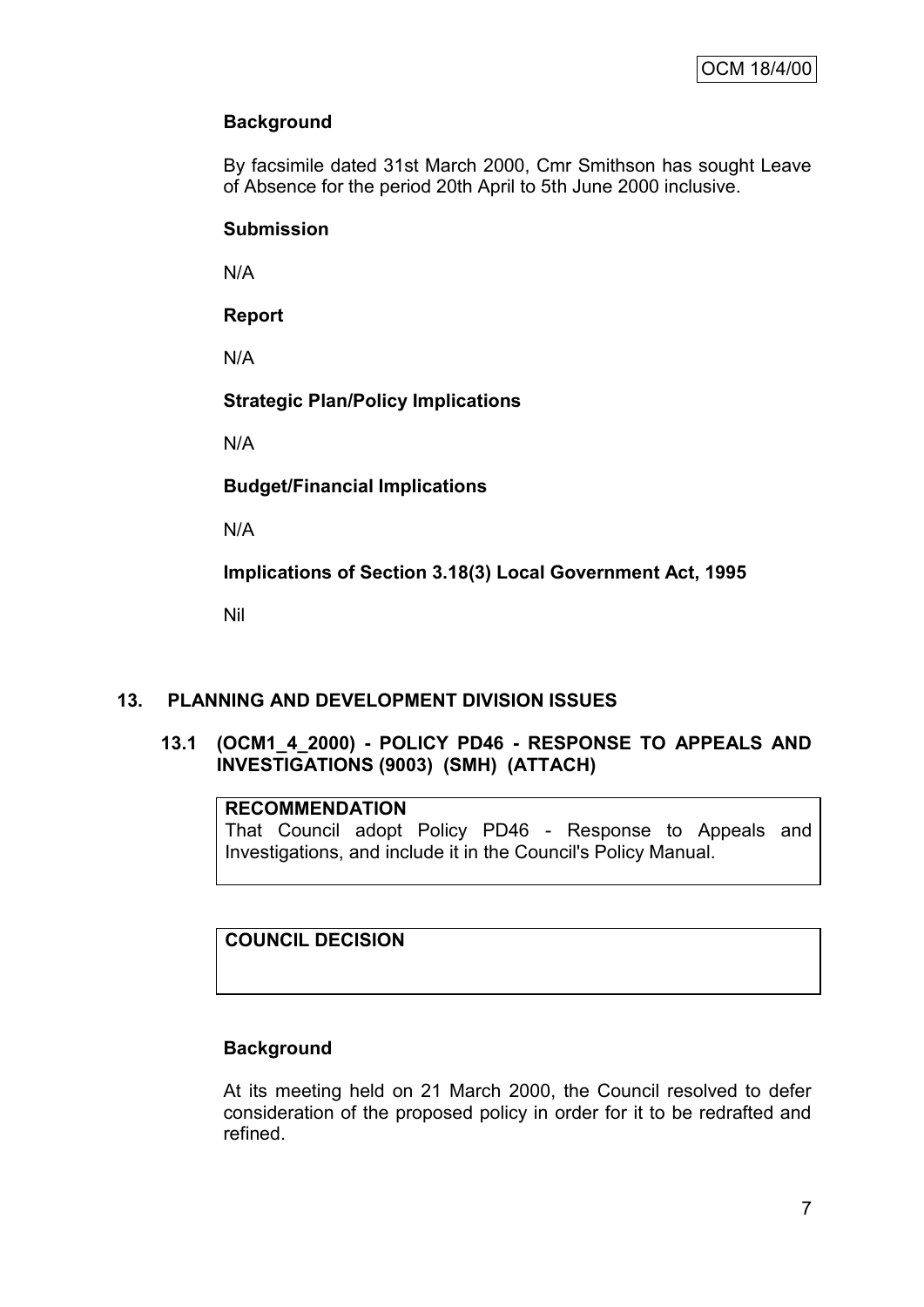A revised policy has been prepared accordingly.

There are situations that arise where the Council changes the recommendation of a Council officer which can lead to an appeal by the applicant and an investigation by the Ombudsman.

In the past, the Council officers have been required to respond to the Minister or the Parliamentary Commissioner and attend as an expert witness to a tribunal dealing with the matter, on behalf of the Council, when the Council decision is contrary to the recommendation of the officer.

This is a difficult situation and places the officer in an invidious position.

The decision making authority needs to be responsible and accountable for its actions where they are totally opposed to the recommendations of an officer.

The Local Government Act has been amended to include Regulation 11(d)(da), which now requires Council to document the reasons for making a recommendation different from that of an officer or a committee.

A policy is required to clarify the role and responsibility of the Council and its staff in respect to recommendations and decisions that are different.

# **Submission**

N/A

# **Report**

Attached is a policy which has been prepared to provide for situations where a staff recommendation and a Council decision are different and an appeal or an Ombudsman investigation follows.

The purpose of the policy, is to put the onus for a Council decision squarely with the Council so that:-

(1) Council decisions which are the same or essentially the same as a staff recommendation, then the staff is obliged, unless the Council directs otherwise, to represent the Council in an appeal or an investigation.

Provision needs to be made where a Council decision may, by being different from the staff recommendation, correct or improve on the recommendation in the interests of the Council, the applicant or both.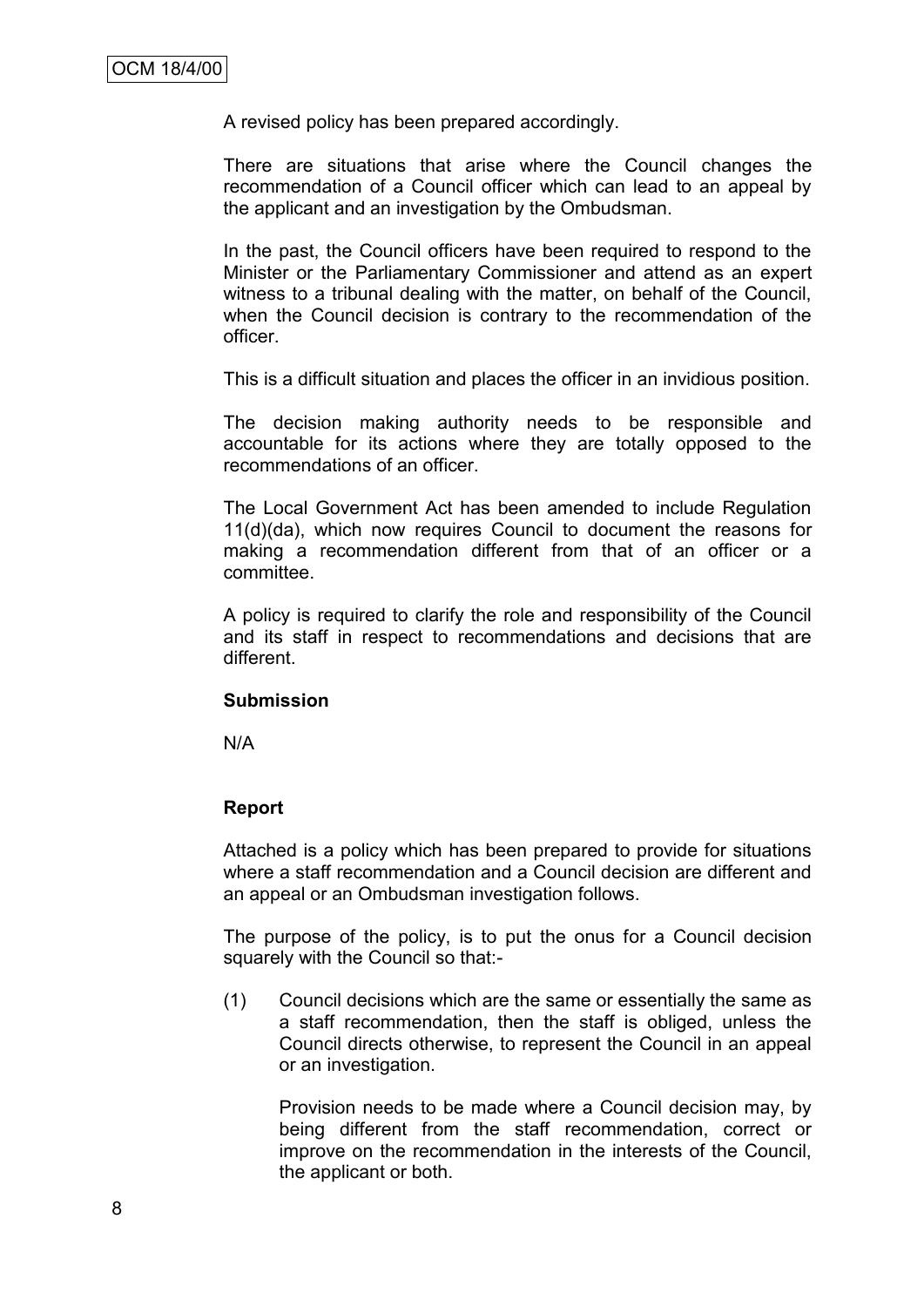(2) Council decisions which are totally different to a staff recommendation, then the Council should be required to represent its position and if necessary, Councillors act as an expert witness.

This approach would clarify the role, responsibility and accountability of the Council in this circumstance.

Although the situation does not arise often, a policy makes it clear should it occur in the future.

#### **Strategic Plan/Policy Implications**

A new policy is proposed.

# **Budget/Financial Implications**

N/A

**Implications of Section 3.18(3) Local Government Act, 1995**

Nil

# **13.2 (OCM1\_4\_2000) - ADDITION TO COUNCIL'S STANDARD SUBDIVISION CONDITIONS - RETAINING WALLS (9003) (SMH)**

# **RECOMMENDATION**

That Council:

- (1) add the following subdivision condition to Policy PD16 Standard Subdivision Conditions and Footnotes:-
	- "*75B Retaining Wall - Location Where subdivision works includes the installation of retaining walls, the wall shall be located so that the footing and the top of the wall are fully within the boundaries of the lower lot."*
- (2) amend its Policy Manual accordingly.

# **COUNCIL DECISION**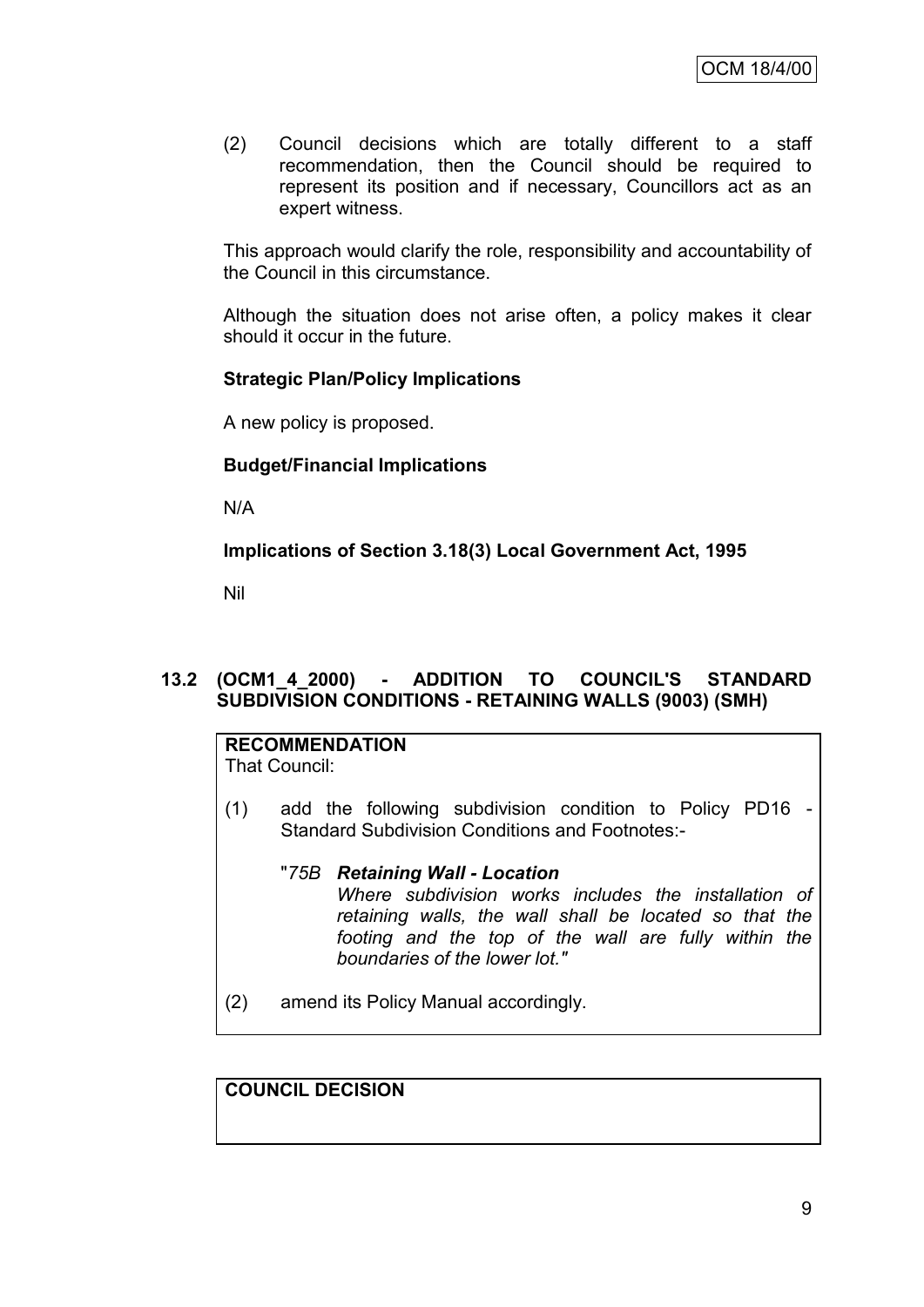# **Background**

Due to recent complaints about the responsibility for retaining walls and the erection of common fencing within subdivisions, particularly residential subdivisions, it is necessary to ensure that this can be facilitated with a minimum of difficulty.

A case in Regent Court at Thomsons Lake illustrates the point. Here the subdivider erected retaining walls between lots without a building licence. The stability and suitability of the walls is now a matter for the owners.

Regardless of whether the walls are approved or unapproved, because the walls are located within the boundary of the high (retained) lots the owner of a property on the low side cannot erect a fence behind the retaining wall because it is on the adjoining property.

Owners generally want to erect the fence on or at the top of the wall so that they can achieve maximum privacy.

In the case in Regent Court, the owner of the high lot has no intention of commencing a house and therefore does not want to erect a fence. The owner of the low lot cannot get approval to enter the adjoining owners land to erect the common fence.

# **Submission**

N/A

# **Report**

By requiring all retaining walls to be located within the lower lot this problem would be overcome.

# **Strategic Plan/Policy Implications**

A revision to the standard conditions for subdivision is required. Amend Policy PD16.

# **Budget/Financial Implications**

By including this requirement as a standard condition it could reduce the amount of staff time involved in trying to resolve matters such as this between unco-operative owners.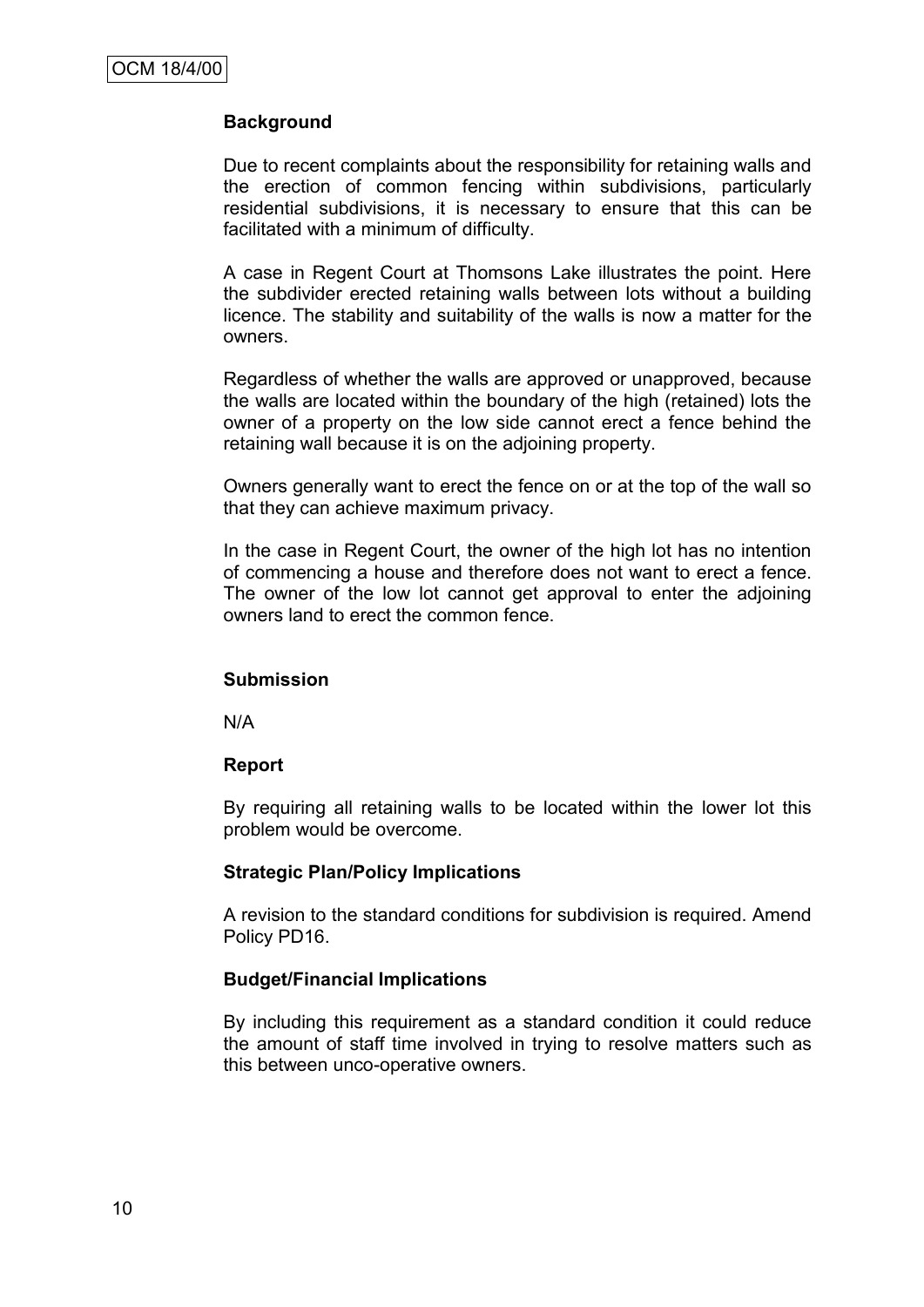# **Implications of Section 3.18(3) Local Government Act, 1995**

Council only makes recommendations on proposed subdivision to the WAPC. The Council, therefore, must rely on the WAPC including its recommended condition in its conditional approval.

This is the most efficient and effective way to attempt to resolve this potential problem, but it relies totally on the co-operation of the WAPC.

# **13.3 (OCM1\_4\_2000) - POLICY PD48 - WATSONS BUFFER (9003) (SMH) (ATTACH)**

# **RECOMMENDATION**

That Council:

- (1) receive the report;
- (2) adopt "Policy PD48 Watsons Buffer" and include it in the Council's Policy Manual;
- (3) include "Policy PD48 Watsons Buffer" in its Delegated Authority Register with Authority to apply the Policy on behalf of the Council given to the Director Planning and Development, Manager Development Services and Manager Planning Services.

# **COUNCIL DECISION**

# **Background**

Watsons and their representatives met with the Director Planning and Development and the Manager Development Services to express their concern that subdivision and scheme amendments were occurring in the area around their plant without their knowledge. This is a cause of concern to Watsons while they have yet to complete their Odour Study.

They expressed concern about the Scheme Amendments 205 and 214, having proceeded without them being aware of it.

# **Submission**

Watsons have requested that Council advise them of subdivisions, discretionary development applications and scheme amendments within the EPA (500m) buffer around the Watsons plant.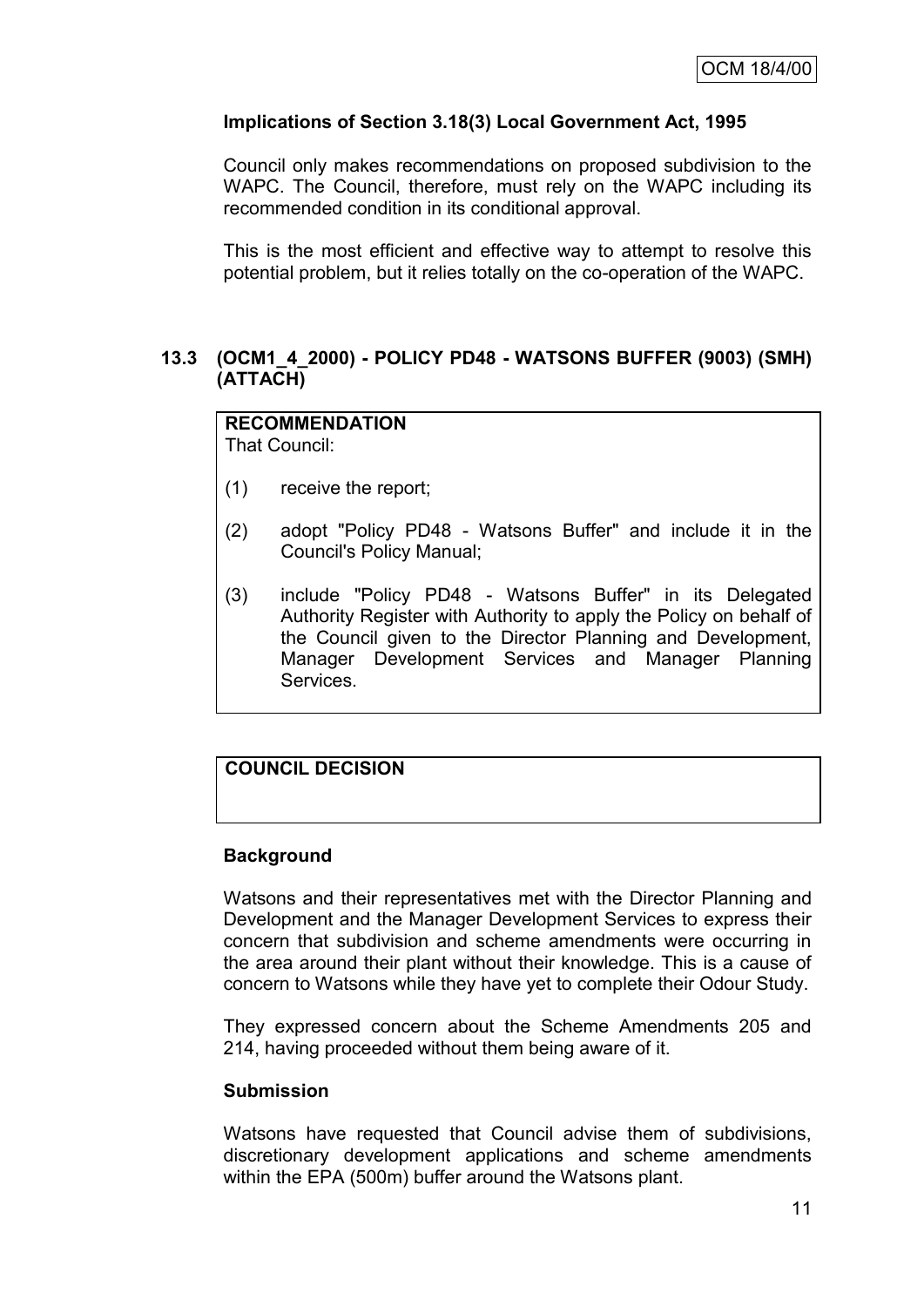#### **Report**

In the interim the Council could adopt a policy where it undertakes to advise Watsons of any discretionary land use or development proposal within the EPA (500m) buffer, together with subdivisions and scheme amendments.

The information forwarded to Watsons would be advisory only and at the discretion of the Council. The advice would not place any obligation on either the Council or Watsons to deal with the matter in any particular way.

The Council would not be bound by any response or reaction from Watsons when advised of any proposal.

The concerns of Watsons are appreciated given that the Odour Study they are required to complete before mid 2000, could be compromised when a final outcome is determined by the EPA.

#### **Strategic Plan/Policy Implications**

A new policy is proposed, with delegated authority to the Director Planning and Development, Manager Development Services and Manager Planning Services to apply the Policy on the Council's behalf.

# **Budget/Financial Implications**

N/A

# **Implications of Section 3.18(3) Local Government Act, 1995**

Nil.

# **13.4 (OCM1\_4\_2000) - UNLAWFUL LAND USE - TIMBER YARD - 27 HOLMES ROAD, MUNSTER - OWNER: J & S PEARSON (4411180) (PT) (MAP NO. 16) (ATTACH)**

# **RECOMMENDATION**

That Council authorise legal action under the Town Planning and Development Act against the owners and/or occupiers of 27 Holmes Road, Munster, for continuing unlawful land use on the property.

**COUNCIL DECISION**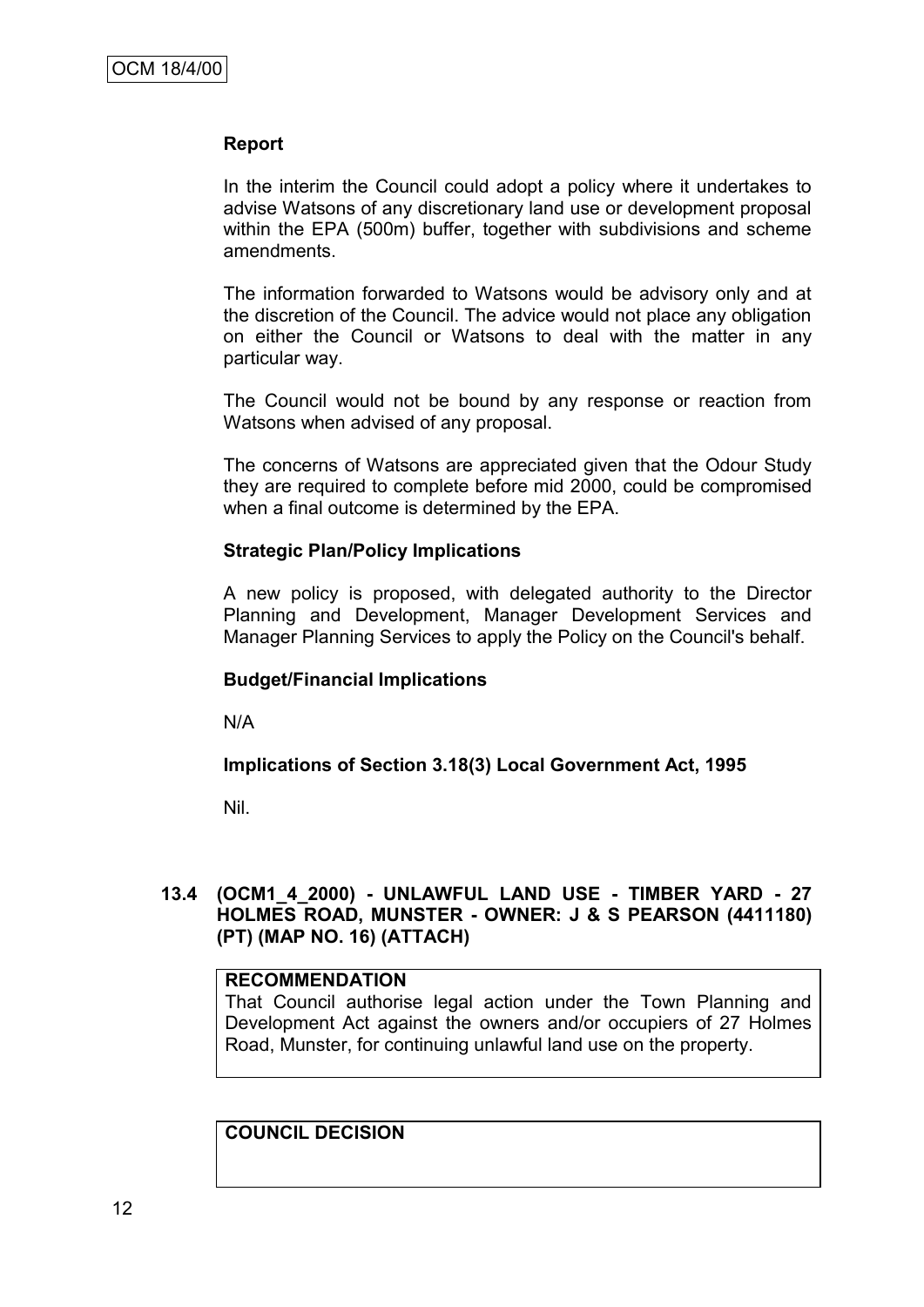# **Background**

| ZONING:           | MRS:                       | I RURAL         |  |  |
|-------------------|----------------------------|-----------------|--|--|
|                   | DZS:                       | <b>RURAL</b>    |  |  |
| LAND USE:         | <b>TIMBER STORAGE YARD</b> |                 |  |  |
| LOT SIZE:         |                            | 1.1939 HECTARES |  |  |
| AREA:             | 1.1939 HECTARES            |                 |  |  |
| <b>USE CLASS:</b> | USE NOT LISTED             |                 |  |  |

Council received complaints form surrounding residents of the subject property. The complaints stem from a timber storage business being run from the site. The timber is used for concrete form work on construction sites. The timber is stored and distributed from the site. The use can not be approved in the Rural zone as it is not a "Use Class" permitted in the Rural Zone under Council"s Town Planning Scheme.

Both the owner and the tenant have been notified on several occasions. The initial letter was sent to both parties on 6 August, 1999 outlining that the activity was is in contravention of the provisions of the Council"s District Zoning Scheme No.2. Mr G. Andrews notified Council in a fax received 28 October, 1999 that an alternative site had been located and that he would move the business. The business is still operating from the property. The complainants want the activity to cease.

# **Report**

The timber yard operation is considered unacceptable and a disruption to the amenity of the locality, due to the following:

- Dust nuisance. Dust is generated by the moving of the timber by fork lift and the transporting of the timber by semi trailers.
- Noise from the operation of the forklift and the movement of the trucks.
- Traffic hazards. The semi trailers on several occasions have been parked on Holmes Road to be loaded and unloaded which causes a traffic safety concern. There is also a slight increase in traffic from the transport vehicles.
- Amenity. The large stockpiles of timber are visually unattractive, especially from Holmes Road. Also the basic quiet lifestyle and nature of the rural area is disrupted from this large scale business.
- Fire risk. The large quantity and stockpiles of timber pose a potential fire risk.

As there is no approval for the operation, there are no conditions in place to control disturbance. There is a number of Rural properties located in the immediate vicinity of 27 Holmes Road. Whilst the degree of disturbance for residents adjacent to the site is considerable, there is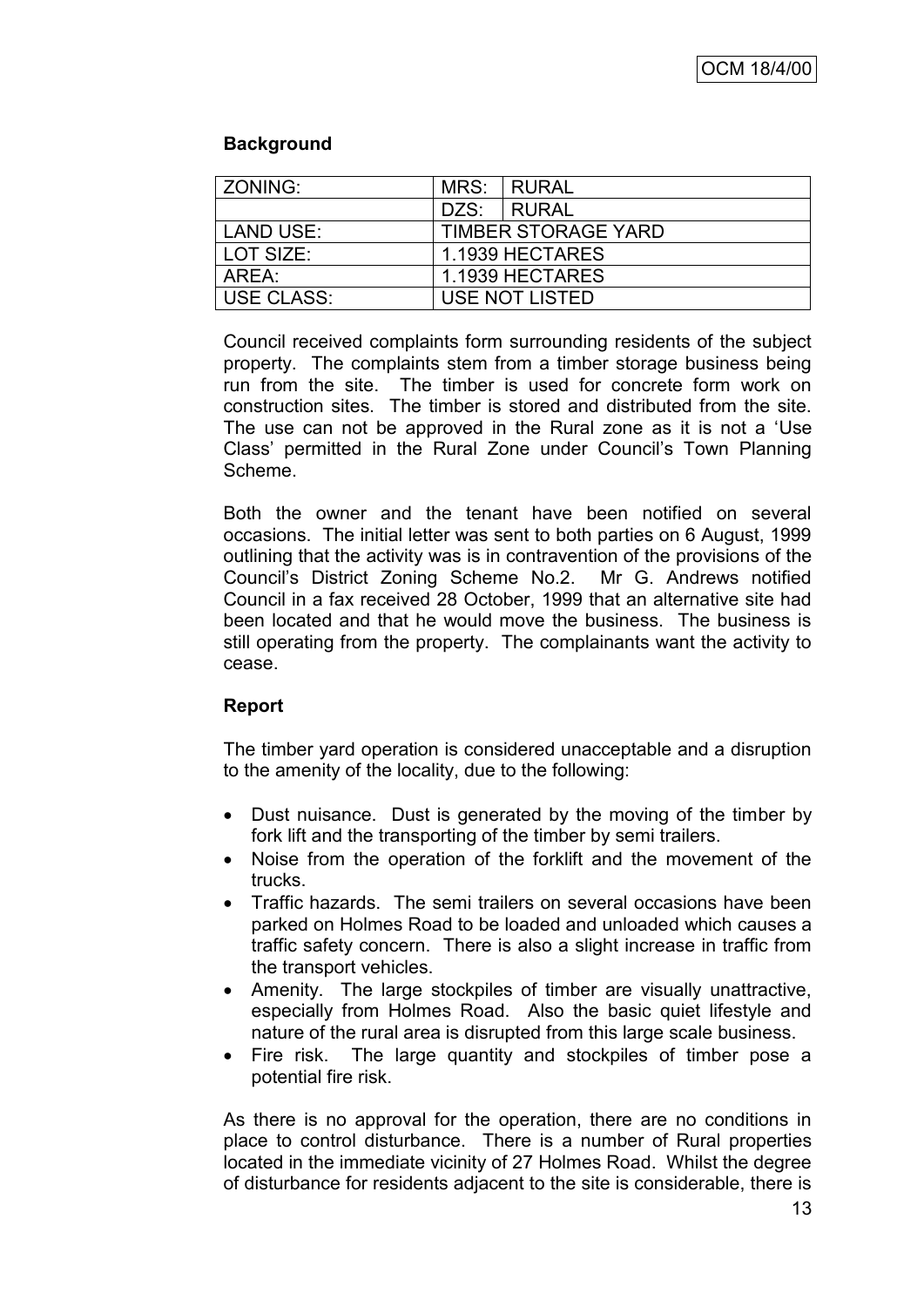not a large number of residences directly affected by the operations. This fact does not legitimise the operations and its continued nuisance caused to the local community necessitates legal action to enforce compliance.

Council should consider the fact that the matter could take some time before it goes to Court and if significant progress is made with relocation during that time, legal action can be halted.

# **Strategic Plan/Policy Implications**

N/A

# **Budget/Financial Implications**

Pursuing legal action is costly, in terms of legal fees and officer time. However it is possible for Council to recoup part of the expenses through the Courts.

# **Implications of Section 3.18(3) Local Government Act, 1995**

N/A

**13.5 (OCM1\_4\_2000) - AMENDMENT NO. 209 - ZONING CSL 4252 MURDOCH DRIVE & PORTION OF RESERVE R44544 (LOC 4253) FARRINGTON ROAD, NORTH LAKE TO MIXED BUSINESS - RESTRICTED USE - OWNER: HEALTH DEPT - APPLICANT: RICHARD PAWLUK & ASSOC (92209) (CC) (ATTACH)**

# **RECOMMENDATION**

That Council:

- (1) adopt the Schedule of Submissions as contained in the Agenda Attachments;
- (2) adopt Amendment 209 for final approval;
- (3) in anticipation of the Hon. Minister for Planning's advice that final approval will be granted, the amendment documents be signed, sealed and forwarded to the Western Australian Planning Commission; and
- (4) advise the applicant of the Council's decision accordingly.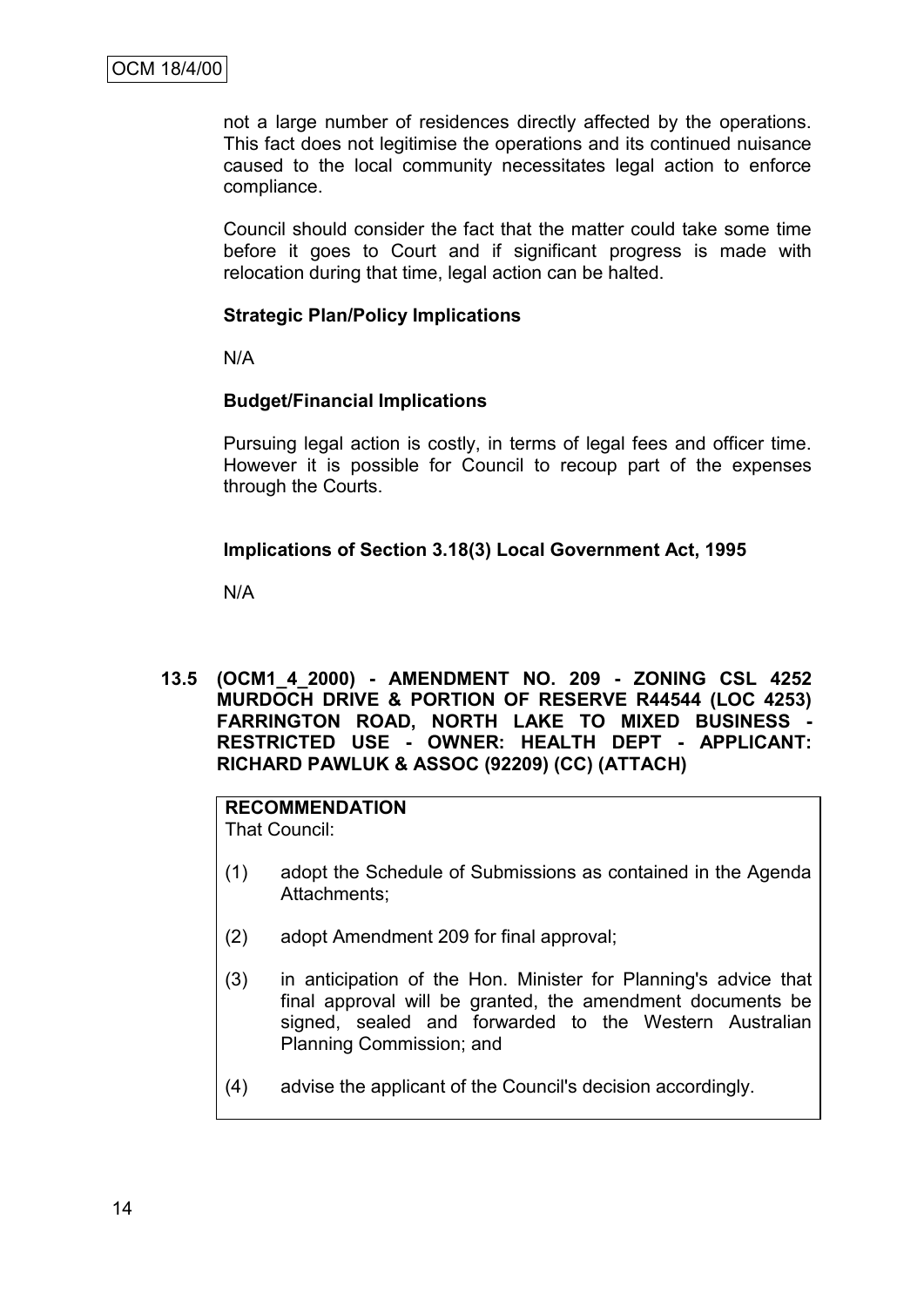# **COUNCIL DECISION**

#### **Background**

| ZONING:    |                         | MRS:   Public Purpose Hospitals |  |  |
|------------|-------------------------|---------------------------------|--|--|
|            |                         | DZS:   Public Purpose Hospitals |  |  |
| LAND USE:  | <b>Hospital Laundry</b> |                                 |  |  |
| LOT SIZE:  |                         | Approximately 3.5 ha            |  |  |
| AREA:      | N/A                     |                                 |  |  |
| USE CLASS: | N/A                     |                                 |  |  |

Council at its meeting of the 28 September 1999 resolved to rezone the land on the corner of Murdoch Drive and Farrington Road, North Lake to Mixed Business - Restricted Use.

The rationale for the amendment is to allow for the hospital laundry facility on the site to be sold and privatised. Land surplus to the hospital laundry facility may also be subdivided in the future. The City of Melville has adopted a similar amendment for the portion of the hospital facility in their local authority.

The land's Public Purpose – Hospital reservation in the MRS is proposed to be rezoned to Urban in the South West District Omnibus Amendment No.4, which is close to finalisation.

#### *See Agenda Attachments for Background Details*

#### **Submissions**

Five submissions were received during the advertising of the Amendment 209. Servicing authorities raised no objections to the proposal.

A resident on the adjacent side of Farrington Road raised concerns that future development may be high-rise, unsightly or noisy.

*See Agenda Attachments for Summary of Submissions.*

# **Report**

In respect to the objection, multiple dwellings are an 'X use' in the Mixed Business zone and any future development is required to meet the relevant noise regulations and Scheme provisions for matters such as landscaping.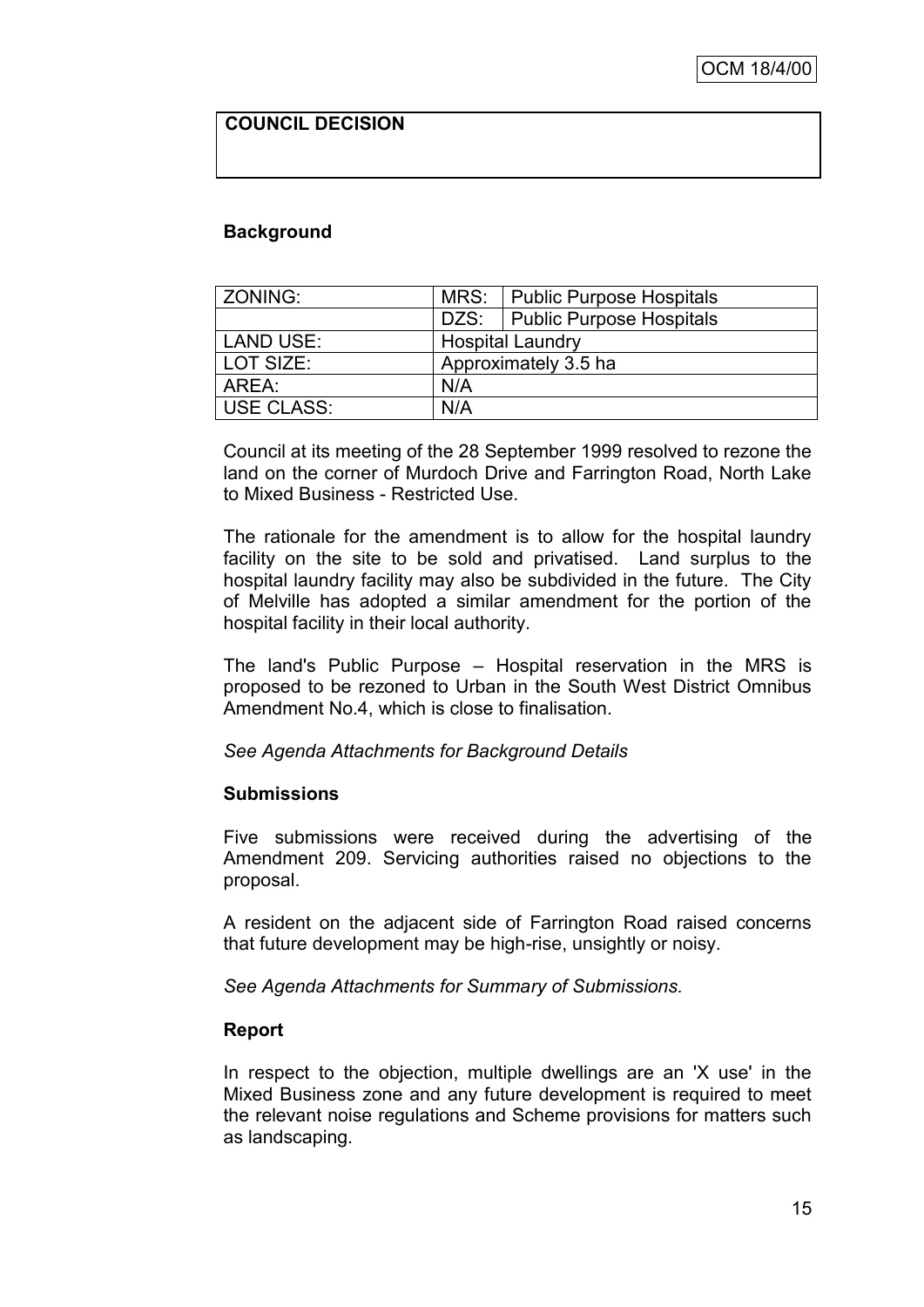The rezoning of the land to Mixed Business is justified on the following grounds:

- The land is surplus to Health Department requirements.
- A Mixed Business zone may allow the development of consulting rooms, offices and other types of uses that do not necessarily require a location within a commercial of industrial area. The Mixed Business zone may also provide for a range of uses complementary to the nearby hospital, Murdoch University and the TAFE College. The laundry facility already services the hospital, as well as providing services for the nearby Murdoch Chase residential estate.
- The City of Melville supports a Mixed Business zone for the Laundry Facility site in their local authority.
- No substantial objections having been received.

# **Strategic Plan/Policy Implications**

N/A

# **Budget/Financial Implications**

N/A

# **Implications of Section 3.18(3) Local Government Act, 1995**

Council objected to the MRS Amendment which proposed to rezone the land from 'Public Purpose' to 'Urban'. The WAPC did not support the Council's submission and the amendment is to be presented shortly to Parliament with the 'Urban' zone for the site.

Council is required to make its Scheme consistent with the Metropolitan Region Scheme. The proposed 'Mixed Business' zone is consistent with the proposed Urban zone of the MRS Amendment.

# **13.6 (OCM1\_4\_2000) - OUTBUILDING FOR A HORSE TRAINING FACILITY - LOT 25 HOLMES ROAD, MUNSTER - OWNER: A & C MILLAR - APPLICANT: INHOUSE BUILDING DESIGN (4411376) (MT) (MAP NO. 16) (ATTACH)**

#### **RECOMMENDATION** That Council:

(1) approve the application for an outbuilding for horse training on Lot 25 Holmes Road, Munster subject to the following conditions: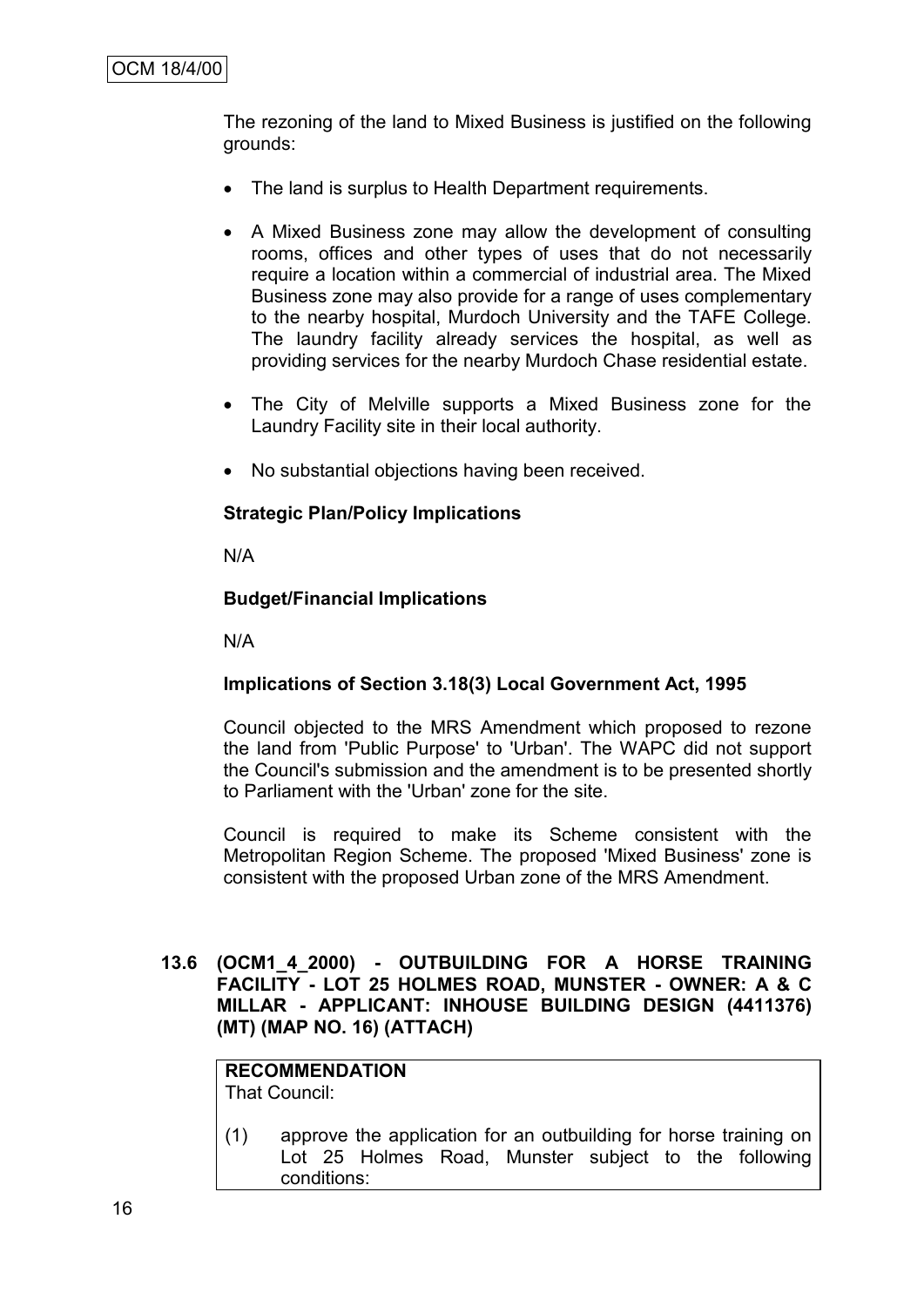# Standard Conditions

1. Standard conditions contained in Council Policy PD 17 as determined appropriate to this application by the delegated officer under clause 7.6 of Council"s District Zoning Scheme Nº 2;

Special Conditions

- 2. A revised plan being submitted indicating the outbuilding setback 15 metres from the front boundary and 5 metres from the side boundaries;
- (2) Issue a Form 2 Notice of Approval to the applicant valid for a period of 2 years.

# **COUNCIL DECISION**

# **Background**

| ZONING:           | MRS:             | <b>RURAL</b> |  |
|-------------------|------------------|--------------|--|
|                   | DZS:             | <b>RURAL</b> |  |
| <b>LAND USE:</b>  | <b>VACANT</b>    |              |  |
| l LOT SIZE:       | 13 952 $m2$      |              |  |
| AREA:             | 800 <sup>2</sup> |              |  |
| <b>USE CLASS:</b> | N/A              |              |  |

# **Submission**

Application is made for a 6 metre high, 40 by 20 metres shed, constructed of weathered (non reflective) zincalume. The shed is to be setback 10.5 metres from the front boundary and 4.5 metres from the eastern boundary. The shed is to be used as a 'dressage' training facility for a couple of horses belonging to the owner of the land.

# **Report**

The application was referred to surrounding landowners. No submissions were received. The building exceeds the floor area and height (200 $m<sup>2</sup>$  & 4.5 metres) to be considered an ancillary outbuilding and as such required planning approval under Council Policy PD 18. The use of the outbuilding must comply with the Scheme. Horse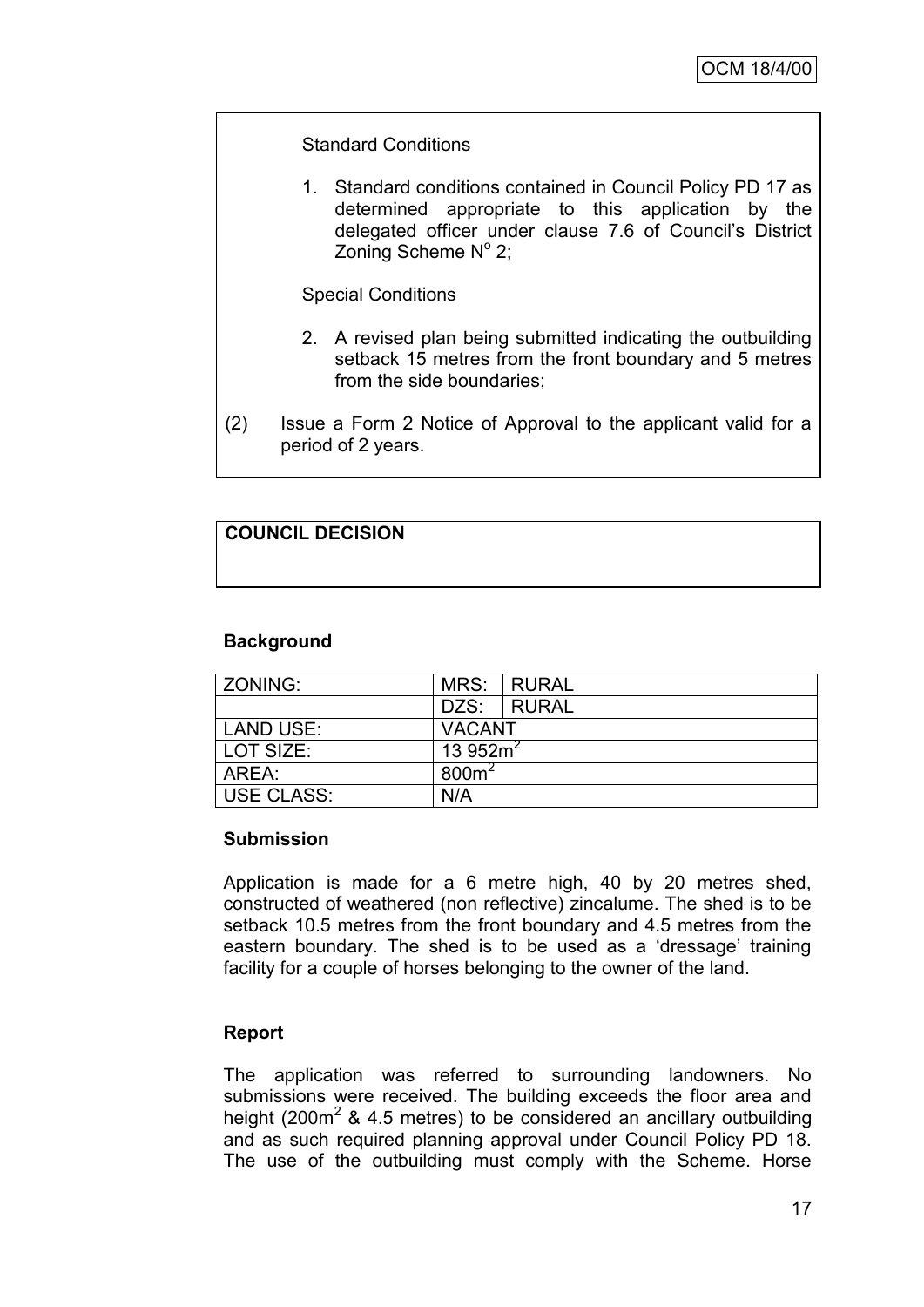training could be considered a "Rural Pursuit", a permitted use in the Rural zone.

The shed is considerably larger than the prevailing size in that area. However, there are no houses close to the proposed location and the neighbours have not objected to the development. The size and close proximity of the structure to Holmes Road will necessitate the planting of trees to screen it. The owners have indicated they are prepared to plant numerous trees to achieve this.

A recent amendment to Council"s Scheme requires setbacks of 20 metres to the street frontage and 10 metre setbacks from all other boundaries. Prior to the amendment Council Policy required setbacks of 10 metres from the front and 5 metres from the other boundaries. The application was received prior to the amendment being gazetted and officer advice to the applicant was on the basis of the Policy setbacks. It is therefore recommended that the outbuilding be approved with 5 metre side setbacks. A setback of 20 metres to the front boundary should be maintained because of the size of the shed. The water tanks may be located within this setback as they are not classified as buildings.

# **Strategic Plan/Policy Implications**

Council Policy PD18 "Ancillary Outbuildings (Sheds)" Council Policy PD2 "Rural Setback Policy" is reviewed in a separate report in this agenda.

# **Budget/Financial Implications**

N/A

# **Implications of Section 3.18(3) Local Government Act, 1995**

Nil

# **13.7 (OCM1\_4\_2000) - REVISED POLICY PD2 - "RURAL SETBACK POLICY" (9001) (MT) (ATTACH)**

# **RECOMMENDATION**

That Council:

- (1) revise Council Policy PD2 "Rural Setback Policy" by:
	- 1. deleting "(a)" and inserting a new "(a)" with the following wording: "On Rural zoned land, all buildings should be setback in accordance with Clause 5.5.1(3) of Council's District Zoning Scheme No.2.";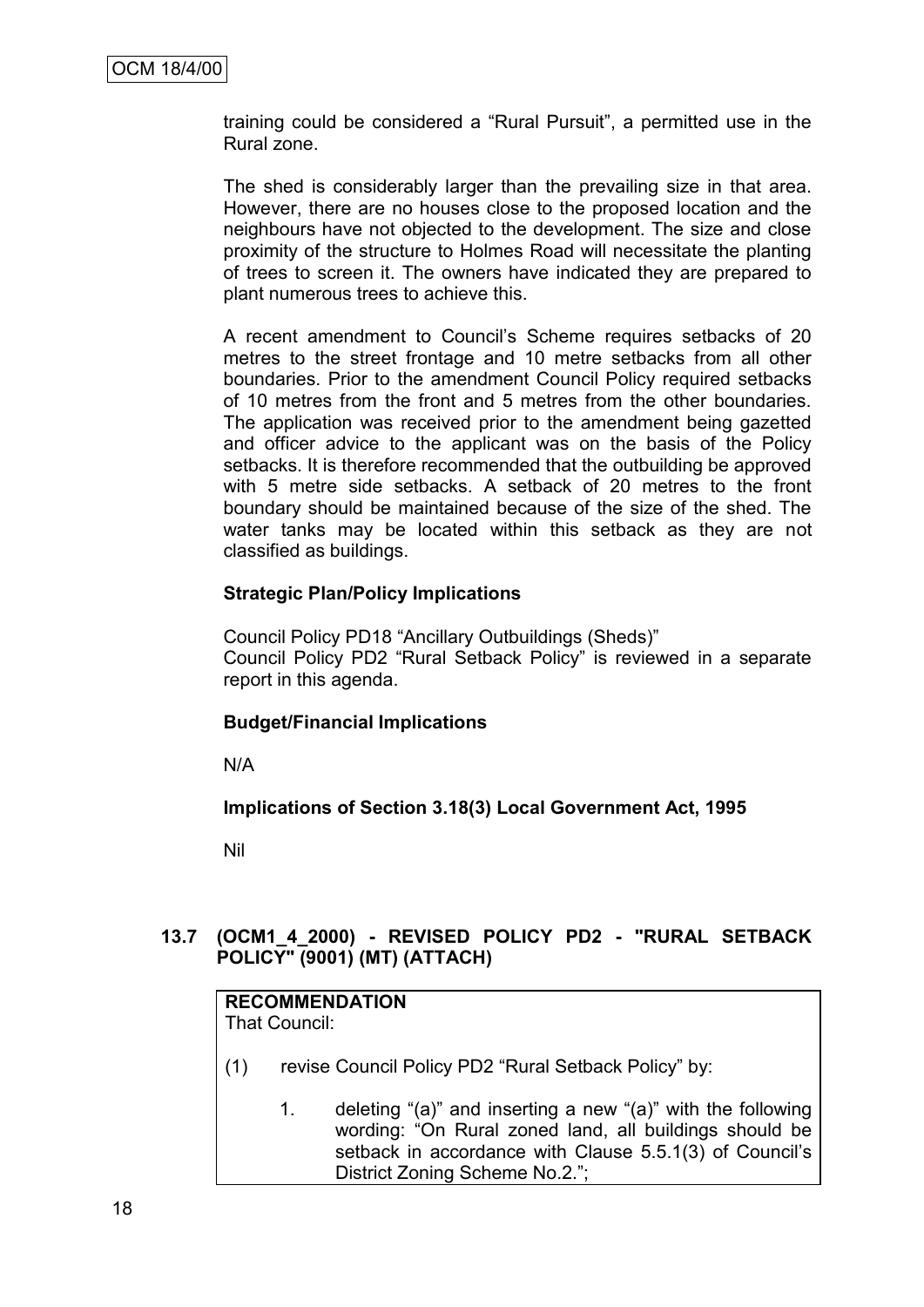- 2. deleting "(b)" and inserting a new "(b)" with the following wording: "where the prevailing setbacks in the immediate locality are less than the minimum setback allowed under the Scheme, a reduced setback may be approved, but in no case shall the setback be less than 7.5 metres from the street boundary or less than the minimum side setback as prescribed by the Bush Fires Act 1954 (3 metres)";
- 3. deleting "(c)" and inserting a new "(c)" with the following wording: "where the proposed development is replacing a similar development which does not conform with the Scheme setback provision, Council is authorised to approve variations to the setback in accordance with the existing setback."

# **COUNCIL DECISION**

# **Background**

Amendment 202 was gazetted on 17 March 2000. The essence of the amendment was the introduction of the "Resource Zone" into Council"s Scheme and provisions pertaining to that zone. Elements of the amendment affected provisions related to all "Rural" land in the City. Clause 5.5 of the Scheme introduces minimum building setbacks for the Rural and Resource Zones. These setbacks are:

- *"(a) In the case of the Street Alignment: 20 metres*
- *(b) In all other cases: 10 metres"*

Prior to the recent amendment, Council's Scheme did not contain provisions relating to setbacks on Rural land. Policy PD2 "Rural Setback Policy" guided Council when determining setbacks. The Policy dictates setbacks of 10 metres from the front and rear boundaries and 5 metres from the side boundaries. A copy of the existing policy is attached to this agenda.

# **Report**

The purpose of the revised Policy is to outline the circumstances in which Council may approve a variation to the Scheme provisions. Clause 5.3.3 of Council"s Scheme states that development of Land for a Residential Purpose shall conform to the provisions of the Residential Planning Codes. Clause 1.5.7 of the Codes permits Council to vary the minimum setback provided it has regard for the existing setbacks from the street alignment.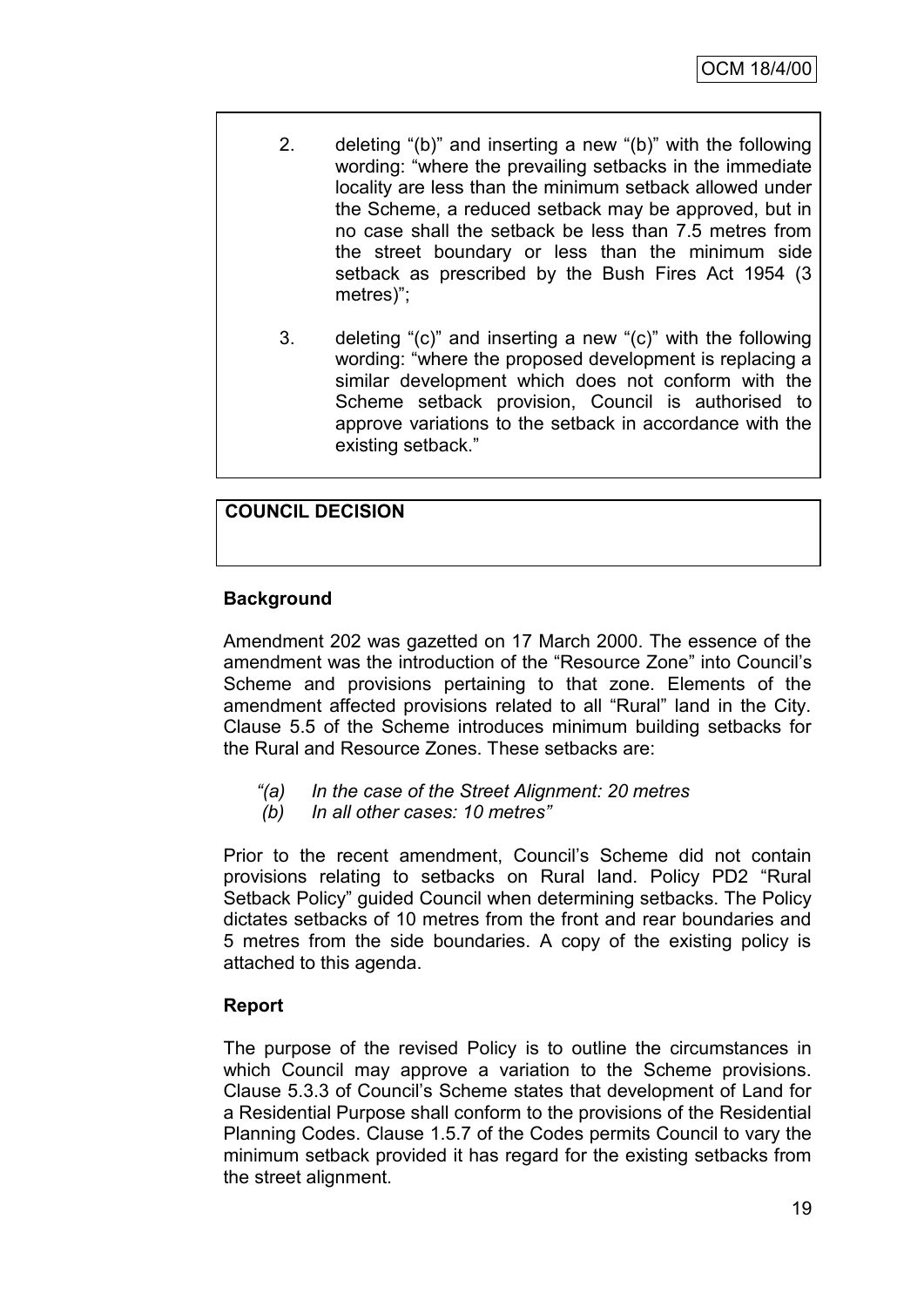Rural setbacks are now prescribed in the Scheme, however, there is value in allowing some flexibility regarding setbacks. In some of the Rural areas in the City, particularly the smaller rural lots in Munster and Wattleup, reduced front and side setbacks are common, with many lots already being developed with a single residence. The revised policy allows for an exception in line with the prevailing setback in the immediate locality, but not less than 7.5 metres from the front and 3 metres from the side boundaries.

By comparison, in Banjup in the former Special Rural zones, setbacks are generally controlled by 'building envelopes' which typically have a street setback in excess of 20 metres and side setbacks in excess of 10 metres.

Exceptions should be granted where the building will be replacing an existing building that has a setback which is not in accordance with the Scheme provisions. The policy includes a clause to this effect.

# **Strategic Plan/Policy Implications**

N/A

# **Budget/Financial Implications**

N/A

# **Implications of Section 3.18(3) Local Government Act, 1995**

Nil

**13.8 (OCM1\_4\_2000) - AMENDMENT NO. 219 - ADDITIONAL USE - FRUIT AND VEGETABLE WAREHOUSE AND DISTRIBUTION CENTRE - LOT 81 WATTLEUP ROAD, WATTLEUP - OWNER/APPLICANT: POWERWIDE CORPORATION (92219) (CC) (MAP NO. 17) (ATTACH)**

**RECOMMENDATION** That Council:

(1) Adopt the following amendment:

TOWN PLANNING AND DEVELOPMENT ACT, 1928 (AS AMENDED). RESOLUTION DECIDING TO AMEND A TOWN PLANNING SCHEME. CITY OF COCKBURN TOWN PLANNING SCHEME – DISTRICT ZONING SCHEME NO. 2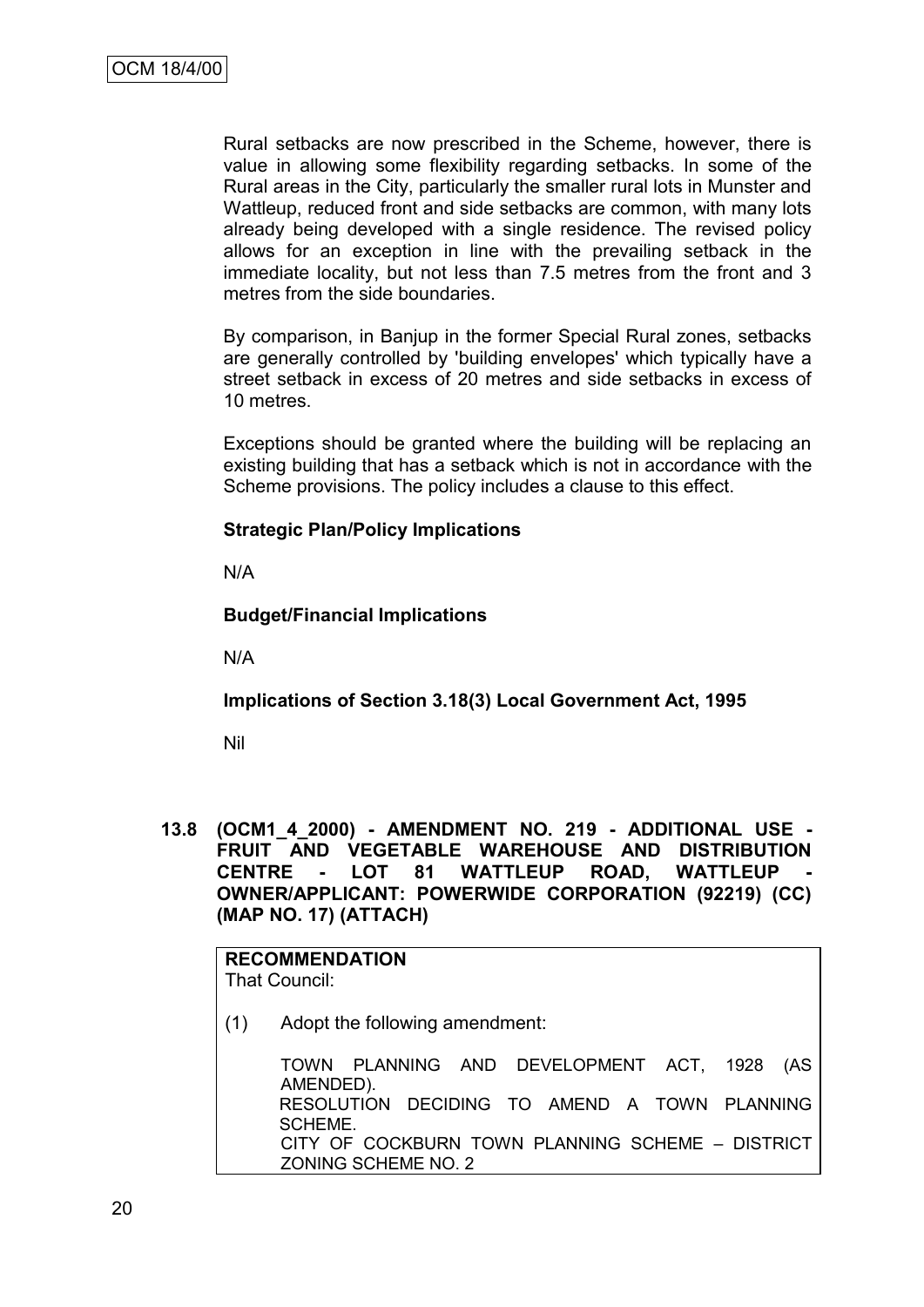|               |                                                                                                                                                                                                                                                                                                                                                      | <b>AMENDMENT 219</b>                                                                                                                                                         |                                                                                                                                                                                                               |  |  |
|---------------|------------------------------------------------------------------------------------------------------------------------------------------------------------------------------------------------------------------------------------------------------------------------------------------------------------------------------------------------------|------------------------------------------------------------------------------------------------------------------------------------------------------------------------------|---------------------------------------------------------------------------------------------------------------------------------------------------------------------------------------------------------------|--|--|
|               | 1.                                                                                                                                                                                                                                                                                                                                                   | Adding to the Second Schedule of the Scheme Text<br>under the headings the following:                                                                                        |                                                                                                                                                                                                               |  |  |
| <b>Street</b> |                                                                                                                                                                                                                                                                                                                                                      | <b>Particulars of Land</b>                                                                                                                                                   | <b>Additional Use Permitted</b>                                                                                                                                                                               |  |  |
| Wattleup Road |                                                                                                                                                                                                                                                                                                                                                      | Lot 81 on Plan 8190<br>Being on Certificate of Title<br>Volume 1313 Folio 552                                                                                                | Fruit and Vegetable Distribution<br>the<br>handling,<br>Centre for<br>processing, treating, packing<br>carrying of fruit and<br>and<br>vegetables limited to an area<br>not greater than 7000m <sup>2</sup> . |  |  |
|               | 2.                                                                                                                                                                                                                                                                                                                                                   | Adding to the Scheme Map, the additional use symbol<br>and annotation 'Fruit and Vegetable Warehouse and<br>Distribution' over portion of Lot 81 Wattleup Road,<br>Wattleup. |                                                                                                                                                                                                               |  |  |
| (2)           | forward a copy of a signed document to the Environmental<br>Protection Authority in accordance with section 7 A(1) of the<br>Act,                                                                                                                                                                                                                    |                                                                                                                                                                              |                                                                                                                                                                                                               |  |  |
| (3)           | forward copies of the signed documents to the Western<br>Australian Planning Commission, requesting consent to<br>advertise be granted following receipt of written advice from the<br>Environmental Protection Authority, that the Scheme<br>Amendment is not required to be assessed under section 48A<br>of the Environmental Protection Act; and |                                                                                                                                                                              |                                                                                                                                                                                                               |  |  |
| (4)           |                                                                                                                                                                                                                                                                                                                                                      | advise the applicant of the Council's resolution.                                                                                                                            |                                                                                                                                                                                                               |  |  |

# **COUNCIL DECISION**

# **Background**

| ZONING:    | MRS:                         | I RURAL    |  |
|------------|------------------------------|------------|--|
|            |                              | DZS: RURAL |  |
| LAND USE:  | <b>Vacant Rural Land</b>     |            |  |
| LOT SIZE:  | 2.6735                       |            |  |
| AREA:      | 7000m2                       |            |  |
| USE CLASS: | <b>Rural Pursuit 'P' use</b> |            |  |

Council at its meeting of 18 January 2000 resolved to conditionally approve a fruit and vegetable packaging facility on Lot 81 Wattleup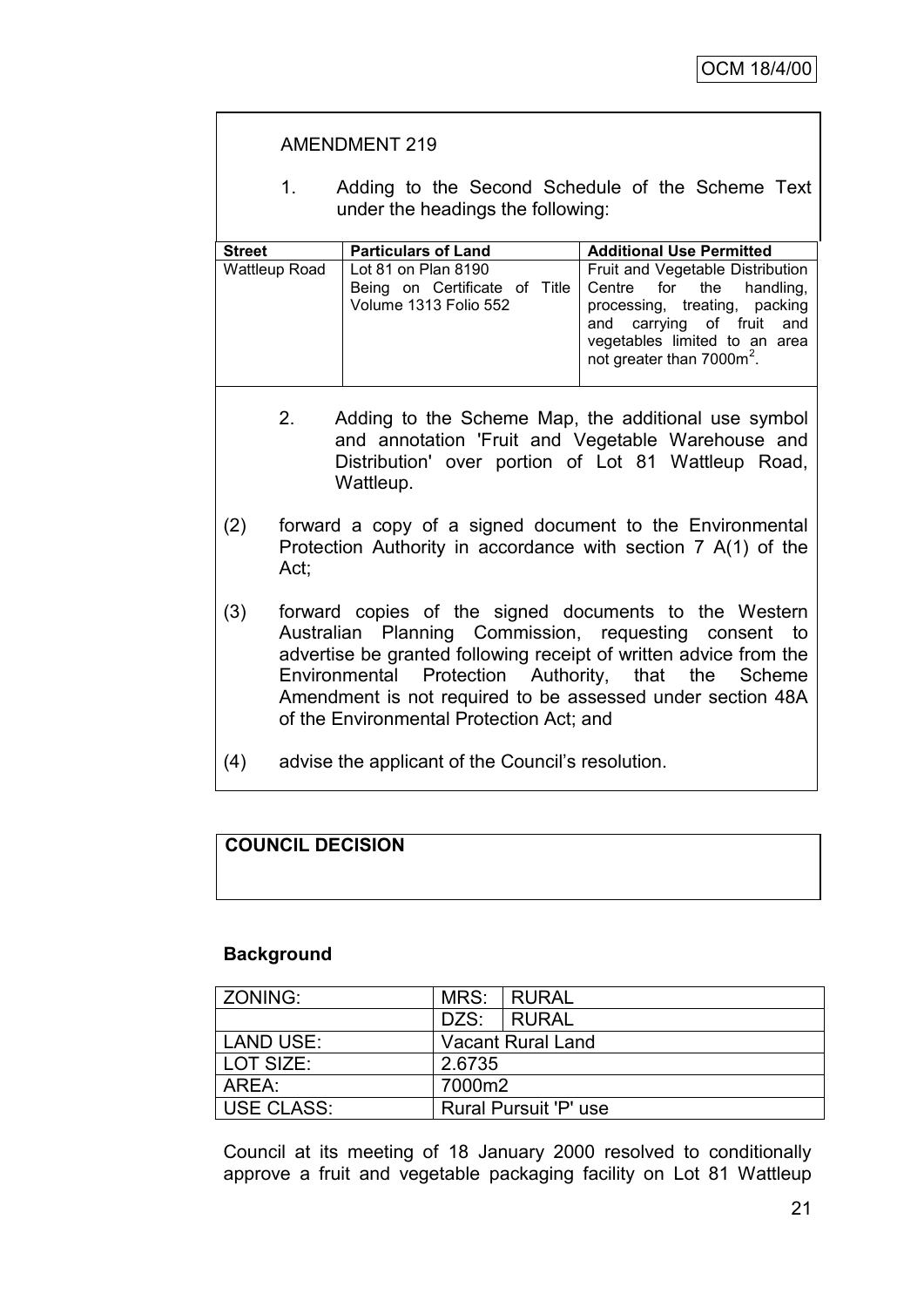Road. The owner seeks an additional use on the site to allow the packaging of fruits and vegetables from outside the locality.

Council at its meeting of 18 January 2000 considered the proposed additional use over portion of Lot 81 Wattelup Road, Wattleup for a Fruit and Vegetable Distribution Centre and resolved as follows:

'This matter be deferred to seek additional information from the proponent with regard to the implications of the amendment on the scale of the operation.'

The Council deferred the Amendment in order to seek additional information from the proponent with regard to the implications of the amendment on the scale of the building, operation and any amenity issues such as hours of operation, additional truck movements etc. *See Agenda Attachments for January Report*

#### **Submission**

The proponent has submitted the following additional information:

- Area required for the development to be  $94X70m=6.580^{m2}$
- Ultimate Development (Packing Shed) may be 1200 $m^2$ .
- 10 staff for proposed development with a possible total of 15 in case of future expansion.
- Estimated 4 truck movements per day during working hours with potential for 6 movements per day when extensions are complete.
- Warehouse to contain 2 air-conditioned rooms (chillers) built for the storage of potatoes and vegetables and two air-conditioned cooling systems for the warehouse. Both systems to be operated during summer months with air-conditioned rooms (chillers) to operate 24 hours and cooling systems during working hours.
- Retention of existing trees as shown on the concept plan. *See Agenda Attachments*

# **Report**

A fruit and vegetable distribution centre is located nearby, close to the corner of Wattleup and Mandogolup Roads within Cockburn and Kwinana. This proposal took place in the Rural Zone via an amendment to the TPS No.1 in 1982.

The proponent has advised that although the sourcing of the produce from the locality is economical due to savings in transport costs, some produce, such as potatoes, are not grown locally and need to be sourced from non-local areas such as the south west of the state.

The following table compares the existing development approval and the development that may occur in the event that Amendment 219 is adopted.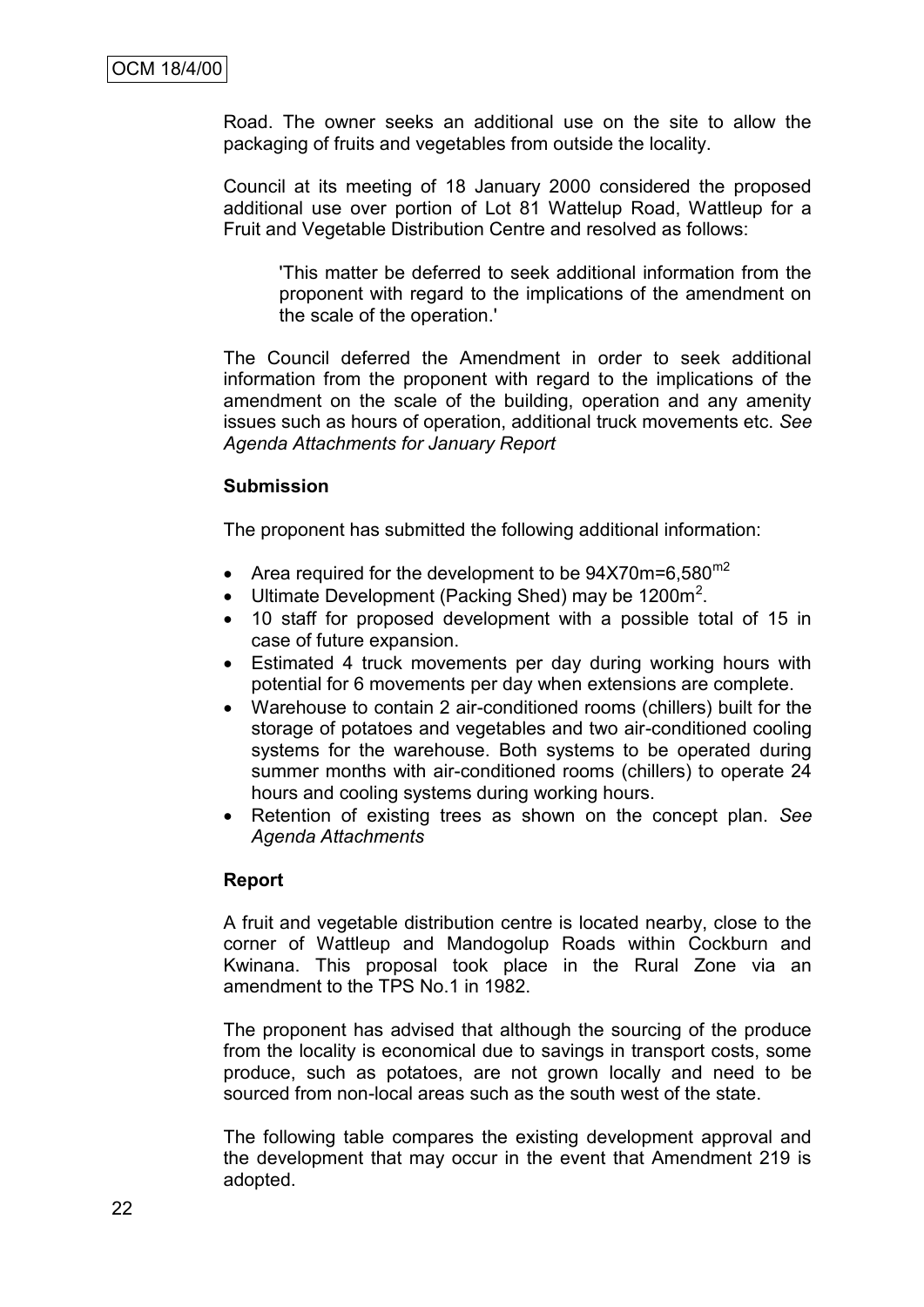| <b>Existing Development Approval</b>   | Development possible under Amend.<br>219 |  |  |
|----------------------------------------|------------------------------------------|--|--|
| A packing shed of $600^{m2}$ X 6 metre | Same development as existing approval    |  |  |
| high including office, loading, and    | with future<br>expansion<br>but<br>Ωf    |  |  |
| parking area                           | development to 1200m2                    |  |  |
| 10 employees                           | Possible 15 employees                    |  |  |
| 4 truck movements per day              | Potential of 6 truck movements per day   |  |  |
| Packaging of local produce only        | Packaging of local and non-local         |  |  |
|                                        | produce                                  |  |  |
|                                        | Amendment indicates installation<br>ാ f  |  |  |
|                                        | chillers and cooling system in<br>the    |  |  |
|                                        | development                              |  |  |

The additional use is proposed for the front portion of Lot 81, to limit the size of the operation but still allowing for possible future expansion.

Outwardly, the facilities proposed including a shed  $(600<sup>m2</sup>)$ , residence and parking area would be similar in nature to other sheds and residence in the locality. In comparison, 3 shed of  $1280m^2$  used for hydroponics have been developed nearby on Lot 77 Wattleup Road. If a future stage of the development is constructed then the development would be of a similar scale to these sheds.

The estimated number of truck movements 4-6 per day is minimal and unlikely to have a noticeable impact on traffic and safety.

It is considered that the use of a portion of the site for warehousing and packaging of local and non-local fruits and vegetables is consistent with the intent of the Rural zone.

# **Strategic Plan/Policy Implications**

N/A

# **Budget/Financial Implications**

N/A

**Implications of Section 3.18(3) Local Government Act, 1995**

Nil

**13.9 (OCM1\_4\_2000) - PROPOSED AVIARIES FOR PARROT BREEDING**  LOT 138, 84 EAST CHURCHILL AVENUE, BEELIAR **OWNER/APPLICANT: T WALDRON (3411630) (MT) (MAP NO. 9) (ATTACH)**

**RECOMMENDATION** That Council: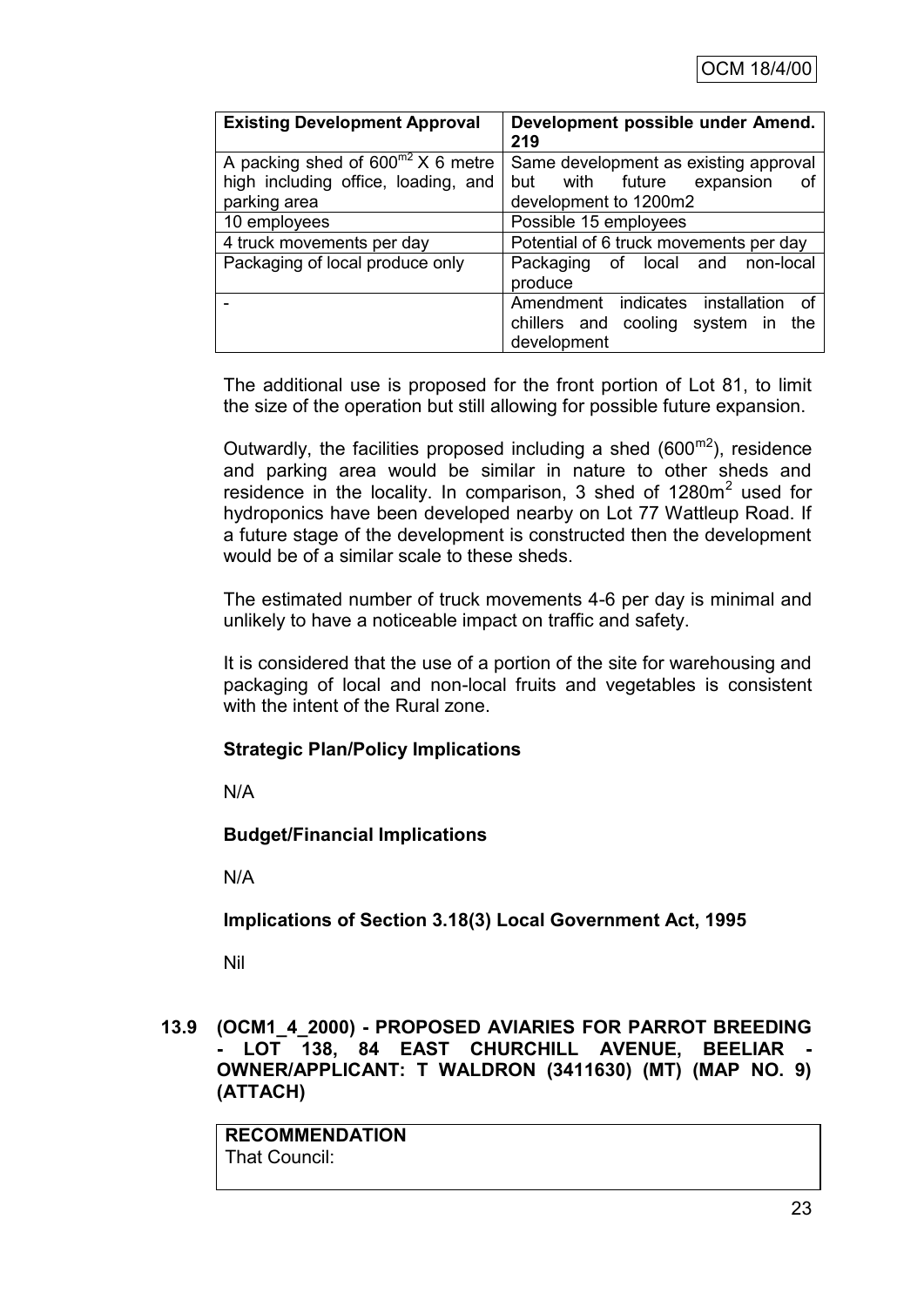- (1) refuse the application for aviaries for parrot breeding on Lot 138; 84 East Churchill Avenue, Beeliar for the following reason:
	- 1. The proposal will detrimentally affect the amenity of the area through noise emissions.
- (2) issue a Form 2 "Refusal to Commence Development" to the applicant;
- (3) advise those who made a submission of Council"s decision accordingly.

# **COUNCIL DECISION**

#### **Background**

| ZONING:           | MRS:              | I RURAL               |  |
|-------------------|-------------------|-----------------------|--|
|                   | DZS:              | <b>RURAL</b>          |  |
| <b>LAND USE:</b>  | <b>HOUSE</b>      |                       |  |
| LOT SIZE:         | $4047m^2$         |                       |  |
| AREA:             | 720m <sup>2</sup> |                       |  |
| <b>USE CLASS:</b> |                   | <b>USE NOT LISTED</b> |  |

#### **Submission**

Application is made to build 40 aviaries to house the variety of parrot known as "28s". The aviaries are 2.4 metres high, 6.5 metres long, and 1.8 metres wide. They are to be placed 1 metre from the western boundary near the rear of the property. The tin aviaries will be joined together on a common concrete foundation with a watering and showering system servicing each cage. Seed is to be placed at the back of the cage, with a tray catching all unused seed.

The submission states "28s" are "on the low end of the noise scale". When they are housed in pairs they don"t have to compete for nesting sites so they don't make much noise. A trellised passion fruit vine will block what noise the birds make.

#### **Report**

The application was referred to surrounding landowners. Six submissions were received, all opposing the proposal. A summary of the submissions is attached to this agenda.

The breeding of parrots is classed as a "Rural Pursuit" in Council"s Scheme. The definition is worded such that "the breeding, rearing or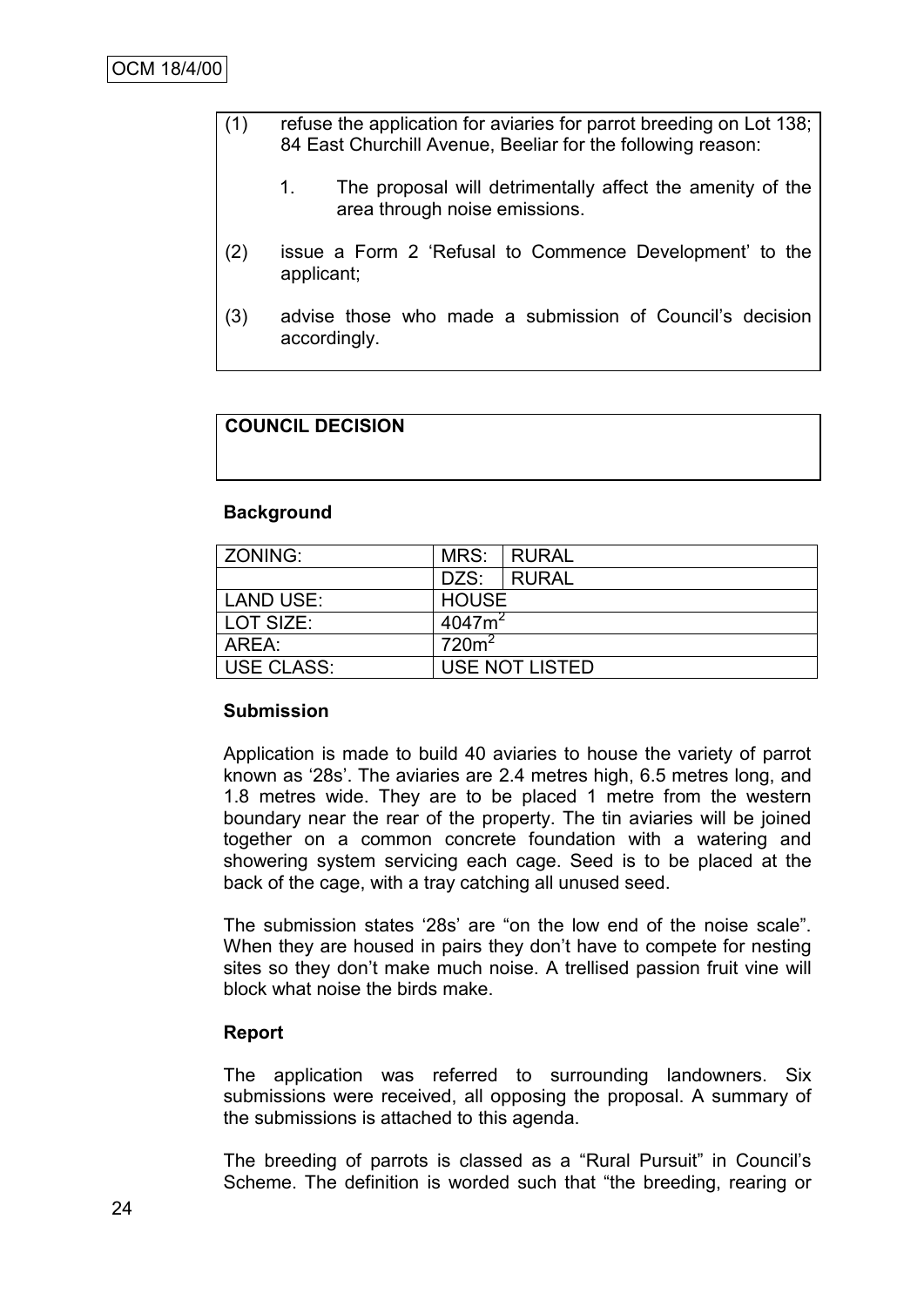boarding of domestic pets" is not permitted *unless* approved by Council.

One of the major concerns of neighbouring landowners and Council"s Health Services is vermin. Rats and mice will be attracted to the birdseed. The mesh on the cages will not allow vermin inside but there is the potential for seed to scatter outside the cages. The applicant has undertaken to maintain the aviaries in a clean state.

The other possible impact is the noise created by the birds. "28s" have a propensity to produce excessive noise in the wild, particularly at sunset. The 1999 New Years Eve concert in Cottesloe was interrupted by a flock of "28s" screeching for 30 minutes at sunset. The applicant claims that when caged in pairs the birds do not make much noise. Officers have requested documented research to this effect. A letter from a veterinarian and aviculturist has been submitted and is attached to the Agenda.

The lot is in a rural lifestyle / market gardening area. There are residences either side of the subject lot, the closest being approximately 40 metres from the aviaries. On the opposite side of East Churchill Avenue is a residential area, zoned "Residential - R20" under Council"s Scheme. These residential dwellings are within 100 metres of the proposed development. It is probable that any screeching from the birds will carry a considerable distance. The proposed passion fruit vine is unlikely to act to reduce noise emissions. It is likely that, if the birds do screech, it will detrimentally effect other resident"s enjoyment of their property. Consultation with other Local Authorities has shown that similar developments have been located within industrial or commercial zones with separation from residential dwellings.

It is the scale of the use that has led to resident and officer concerns. It is reasonable to accept a small number of parrots kept as pets, as this is an incidental part of the 'as of right' domestic use of any property which does not require any form of Council approval. However the combined effect of 120 birds is clearly not incidental use and could result in problems with noise emissions. If Council was of a mind to approve the application, it might be prudent to restrict the number of parrots, however, determining a "reasonable" number is problematic. The structure should be setback at least 5 metres from the neighbour"s boundary to comply with Council Policy PD 2.

#### **Strategic Plan/Policy Implications**

Council Policy PD 2 - Rural Setback Policy.

#### **Budget/Financial Implications**

N/A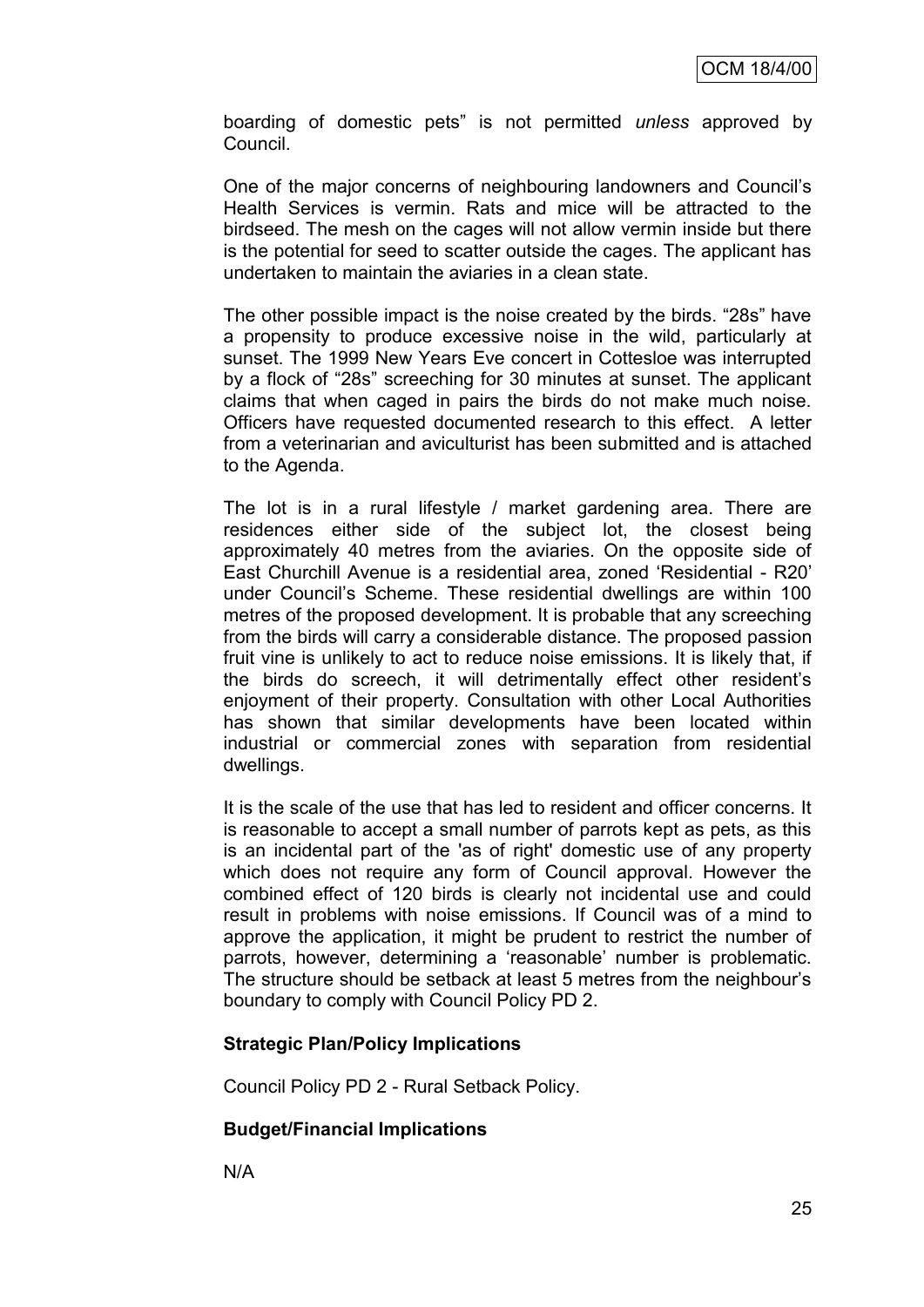# **Implications of Section 3.18(3) Local Government Act, 1995**

Appeal rights to the Minister for Planning or the Town Planning Appeals Tribunal are available in the event of a Council refusal.

# **13.10 (OCM1\_4\_2000) - PROPOSED MODIFICATIONS TO COUNCIL'S POLICY MANUAL (9001) (SA) (ATTACH)**

# **RECOMMENDATION**

That Council:

- (1) delete Policy PD 29 Coogee Precinct Development Guidelines from Council's Policy Manual;
- (2) revise Policy PD 40 Henderson Industrial Area Development Control, as per attached document and adopt it as PD 40 North Coogee, Robb Jetty and Henderson Industrial area -Development Control;
- (3) advise Landcorp of Council's decision, accordingly.

# **COUNCIL DECISION**

# **Background**

| l ZONING:  | MRS: | N/A |
|------------|------|-----|
|            | DZS: | N/A |
| LAND USE:  | N/A  |     |
| LOT SIZE:  | N/A  |     |
| AREA:      | N/A  |     |
| USE CLASS: | N/A  |     |

Council currently has three different polices in place regarding development guidelines for industrial areas, these include:

- 1. Policy PD 19 Landscape Standards for Industrial, Commercial and Mixed Business Development,
- 2. Policy PD 29 Coogee Precinct Development Guidelines, and
- 3. Policy PD 40 Henderson Industrial Area Development Control.

The question is raised, does Council need three separate policies.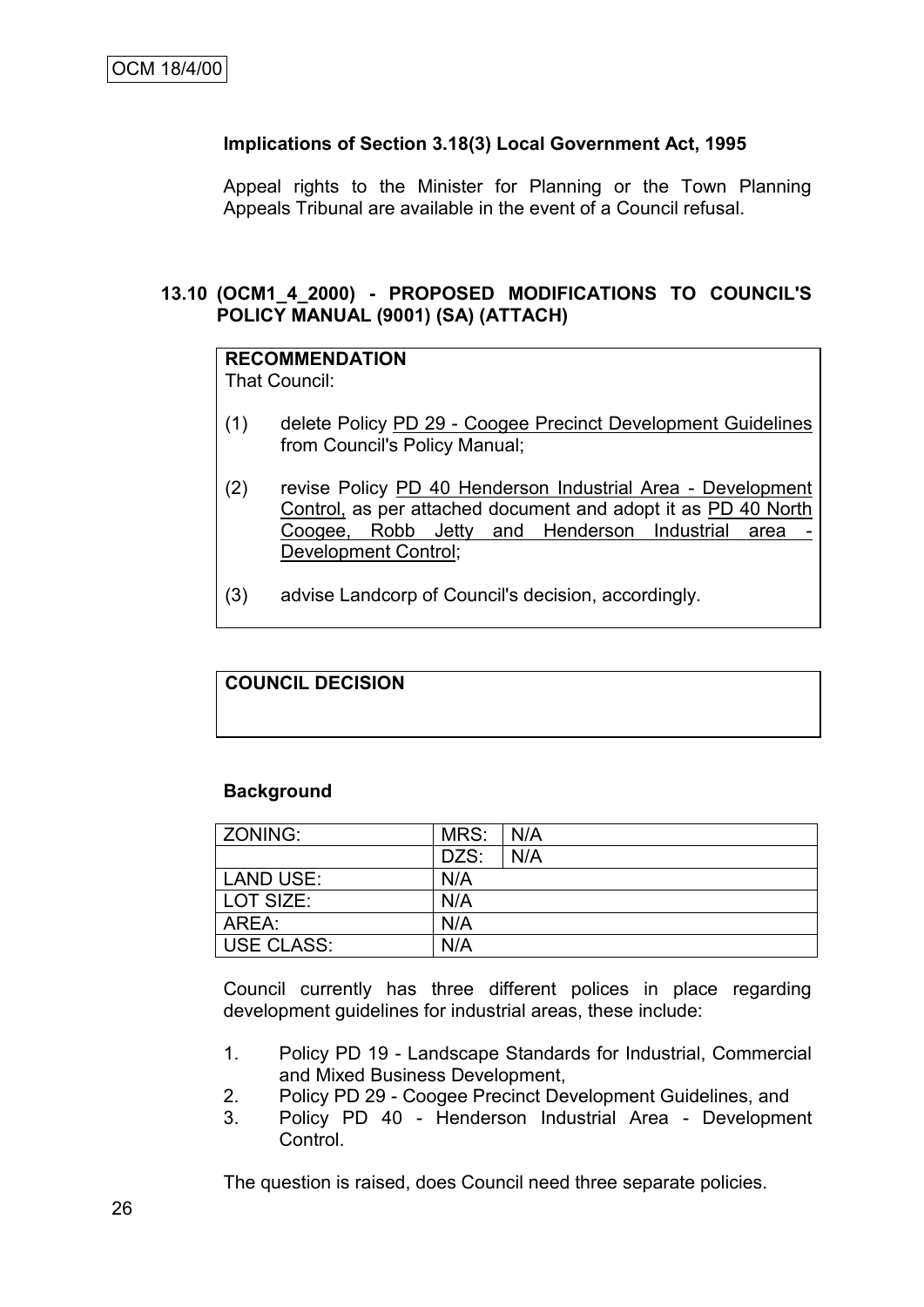# **Submission**

The two of the three polices are similar in format, content and nature, Policies PD 29 and PD 40. Policy PD 29 was created and adopted as a result of Landcorp contractual requirements for development in the Coogee and Robb Jetty Industrial areas. It came to Council's attention in August 1997 that Landcorp had specific design requirements, beyond Council's Scheme provisions, therefore Council adopted Landcorp's requirements as a policy.

However, Landcorp have changed their contractual design requirements, and they may change again in the future.

Policy PD 40, for the Henderson area, was the result of a study by Max Margetts, on behalf of the South Metro area, and followed the format of Landcorp's design requirements.

PD 19 stands alone from the other policies as it specifically targets only the landscaping component of development in industrial, commercial and mixed business zones.

# **Report**

It would be preferable to delete Policy 29 from the Policy manual as this would resolve the issue of differences in development requirements and standards between Council and Landcorp. Council is bound by District Zoning Scheme No. 2 provisions for setback, car parking, access and landscaping. If Landcorp wish to modify and changes their contractual development requirements, this should have no bearing on Council's development requirements and policy.

Policy PD 40 (Henderson Development Control guidelines) provide a generic set of provisions which provide guidance for the development of land in industrial areas, in the endeavour to achieve coordinated quality development, and by including the Robb Jetty and North Coogee industrial area into this policy, it would create a coordinate approach to quality development within the two industrial areas.

Landcorp will still have a control over the standard of development, via their contractual requirements with the individual landowners, and Council's policy of refer all development applications in the Robb Jetty and North Coogee area to Landcorp for approval, prior to Council's consideration.

# **Strategic Plan/Policy Implications**

Alteration to the Policy Manual and Delegated Register,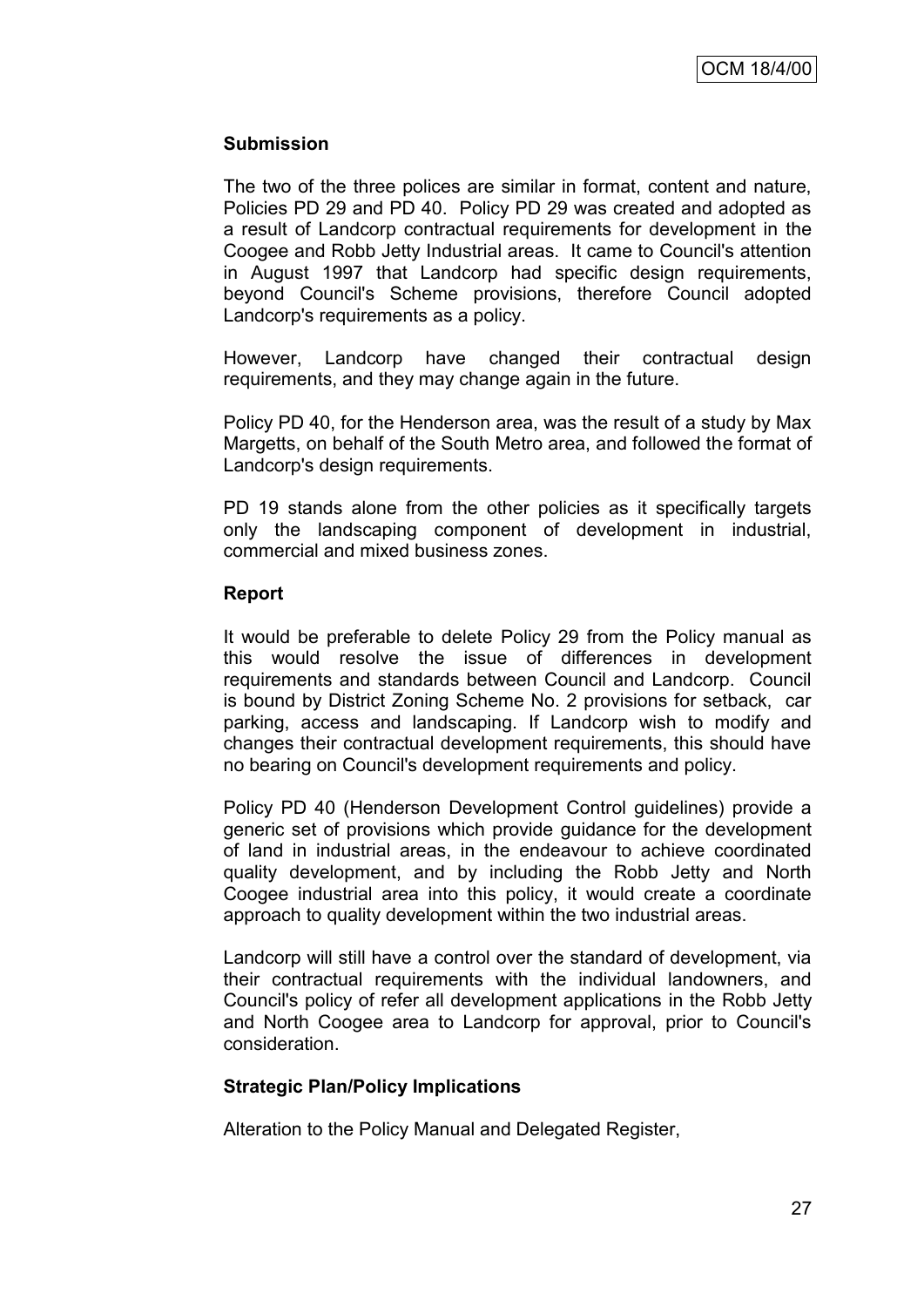# **Budget/Financial Implications**

N/A

**Implications of Section 3.18(3) Local Government Act, 1995**

Nil

# **13.11 (OCM1\_4\_2000) - PROPOSED NEW MUNSTER SEWERAGE PUMP STATION AND BIBRA LAKE MAIN SEWER EXTENSION - IMPROVED OPTION (9100) (AJB) (ATTACH)**

#### **RECOMMENDATION** That Council:

(1) support the improved option outlined by WA21; and

(2) advise the Department of Environmental Protection and WA21 accordingly.

# **COUNCIL DECISION**

# **Background**

Council, at its meeting held on 16th February 1999, gave consideration to the Public Environmental Review (PER) for the proposed new sewerage pump station at Munster and extensions to the Bibra Lake main sewer and resolved to advise the Water Corporation, that the proposed new pump station on the western side of Lake Coogee was the preferred option.

Point 3 of Council's resolution was to advise that construction of the additional pump station on the western side of Lake Coogee and associated storage facilities, should be brought forward as a matter of priority along with the decommissioning of the existing Munster pump station site.

# **Submission**

The Woodman Alliance (WA21) by letter dated 13th April 2000, has requested Council's approval to an improved option for the proposed pump station associated with the Woodman Point treatment facility.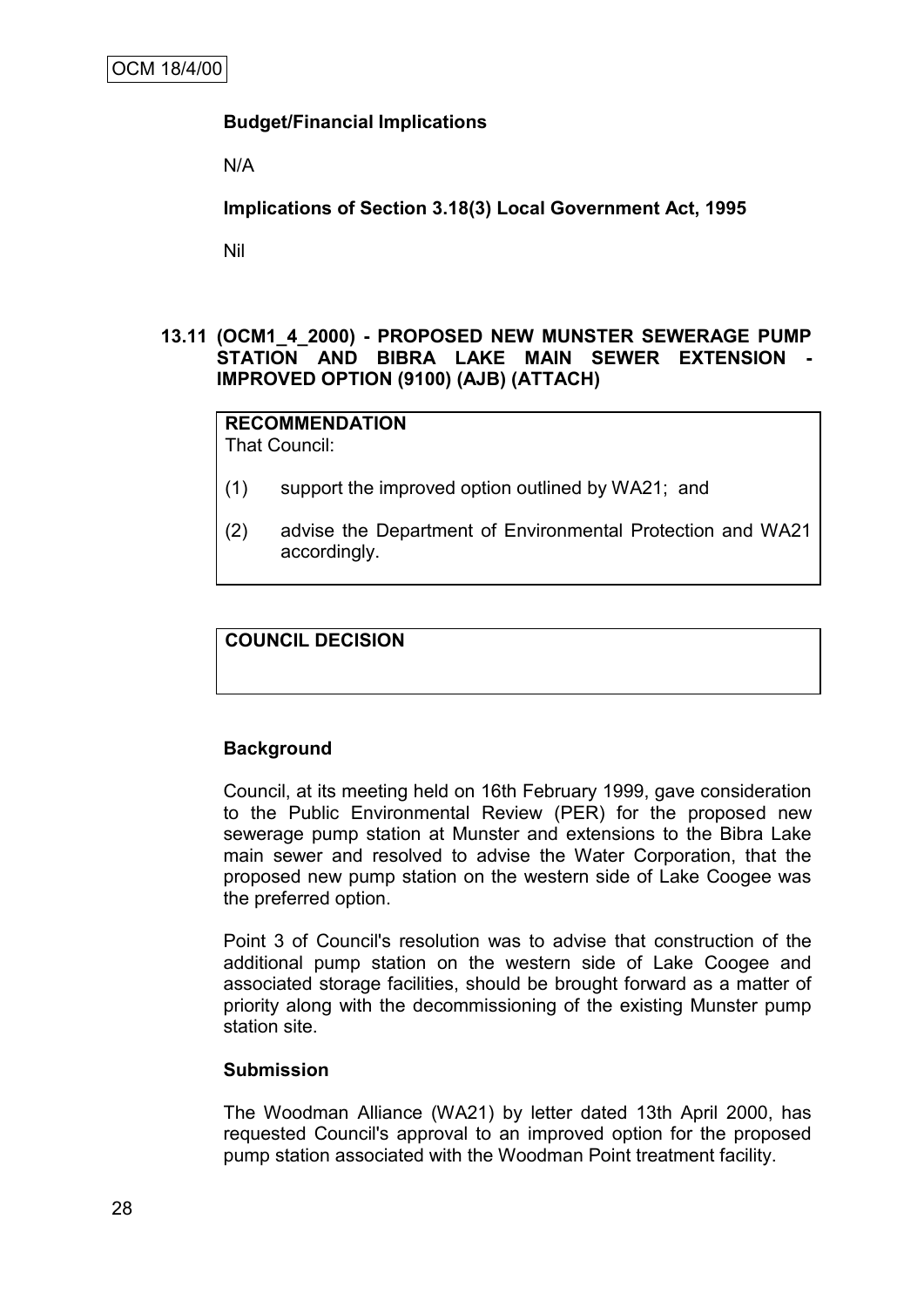The submission requests Council to provide a letter of approval to the Department of Environmental Protection.

# **Report**

The approved upgrading of sewerage infrastructure in the Mayor Road area, including pump stations and construction of the Bibra Lake main sewer, are as follows and as shown on the plan included in Agenda Attachment Book 2 :-

- Construction of the Bibra main sewer from existing Munster Pump Station No.2 located in Mayor Road, to a new facility located on Water Corporation land west of the proposed Fremantle-Rockingham Highway.
- Immediate construction of Munster Pump Station No.3 at the new site.
- Construction of Munster Pump Station No.4 at the new site in 2050.

The resultant system as approved, is as follows :-

- The existing Munster No.2 Pump Station located in Mayor Road and the proposed Munster Pump Station No.3, would work in parallel until approximately 2050.
- Post 2050, a fourth pump station (No.4) would be constructed adjacent to Pump Station No.3 and the existing Munster Pump Station No.2 in Mayor Road, would be decommissioned.

The improved option under investigation, which Council has been requested to support, would be as follows :-

- Proposed Pump Station No.3 and No.4 would be constructed in a single building as part of the current development. The building would contain two wells, initially fitted with two pumps each with provision for a third, to provide the required capacity for 2050.
- That existing Munster No.2 Pump Station would be decommissioned in 2002 when Pump Stations 3 and 4 are operational.
- It is a requirement that the overflow facility within the existing Munster No.2 Pump Station site, would be required for at least 10 years.
- During the period to 2010, the Water Corporation will monitor use of the overflow facility and determine whether or not overflow capacity is required. If it is determined that overflow capacity is required, then a new facility would be constructed north of Pump Stations 3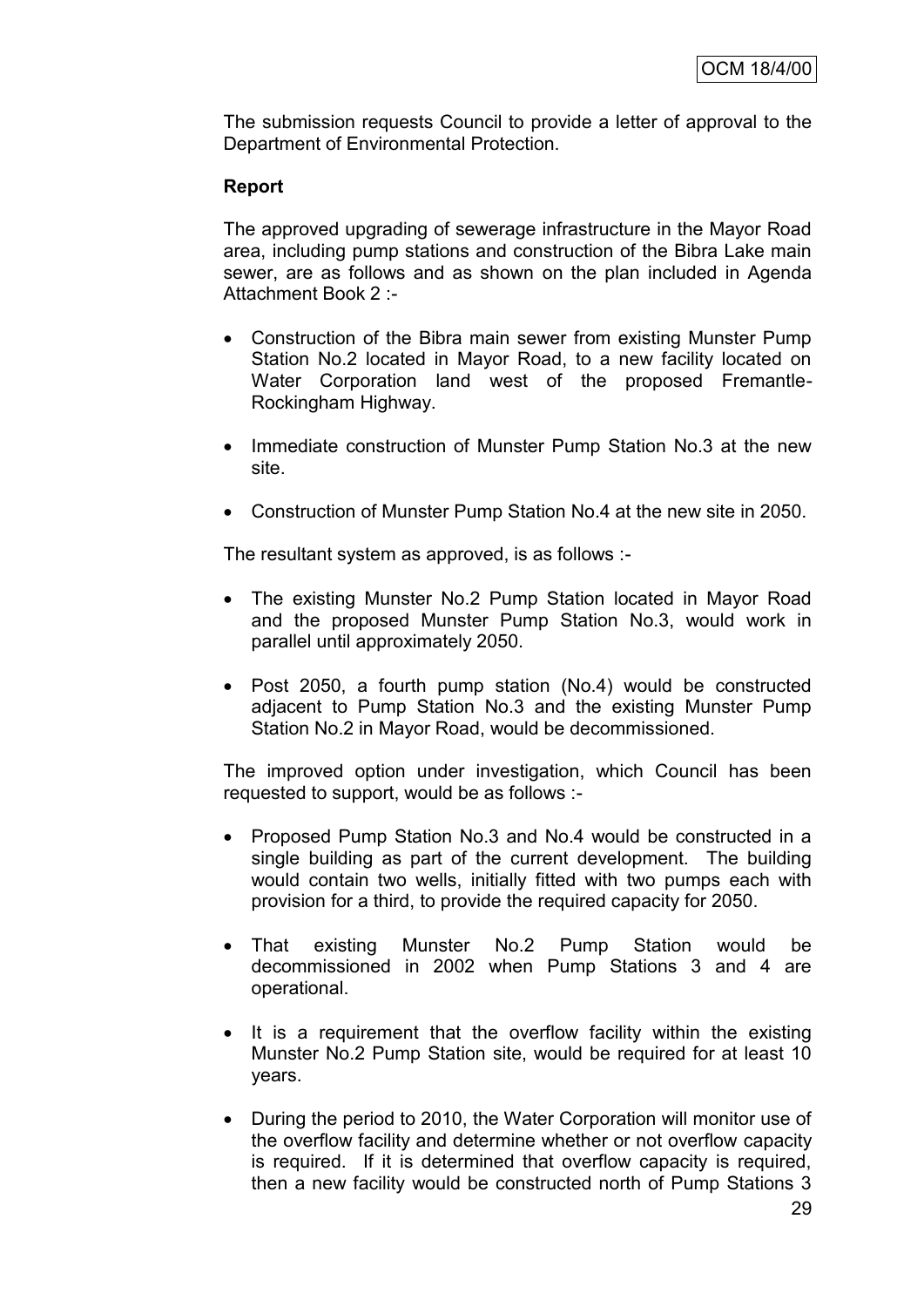and 4 and the existing Munster No.2 Pump Station would then be totally decommissioned.

- Following the total decommissioning of the existing Munster No.2 Pump Station, the Water Corporation would seek rezoning of the land to allow for its development and subdivision.
- It should be noted that improvements on the existing pump station site, may not be removed until the overflow facility is no longer required.

WA21 state that the advantages of the improved option, are as follows:-

- Surrounding residents are no longer subject to noise or vibration nuisances from the existing pump station.
- No odours emanating from the existing pump station although still possible for odours to emanate from the existing overflow storage facility.
- There will be reduced risk of overflow to the existing overflow storage facility.
- There could be earlier development and subdivision of the existing pump station site - following decommissioning of overflow storage.
- Consolidation of Pump Stations 3 and 4 in a single building, will reduce the overall visual impact of the infrastructure.

In discussions, WA 21 officers advised that the overflow facility would not be relocated from the existing Munster No.2 Pump Station site at this time for the following reasons :-

- This would significantly alter the scope of the project and result in the need for completion of further environmental formalities which would delay the project.
- Given the increased capacities and back-up systems at Pump Stations 3 and 4, it is considered that no storage will be required. However, it is necessary to monitor the performance of the system for some 10 years to confirm this situation and to then obtain approvals from the Department of Environmental Protection for no overflow system to be provided.
- The cost of constructing an overflow facility in the vicinity of Pump Stations 3 and 4 cannot be justified at this time, given an alternative exists.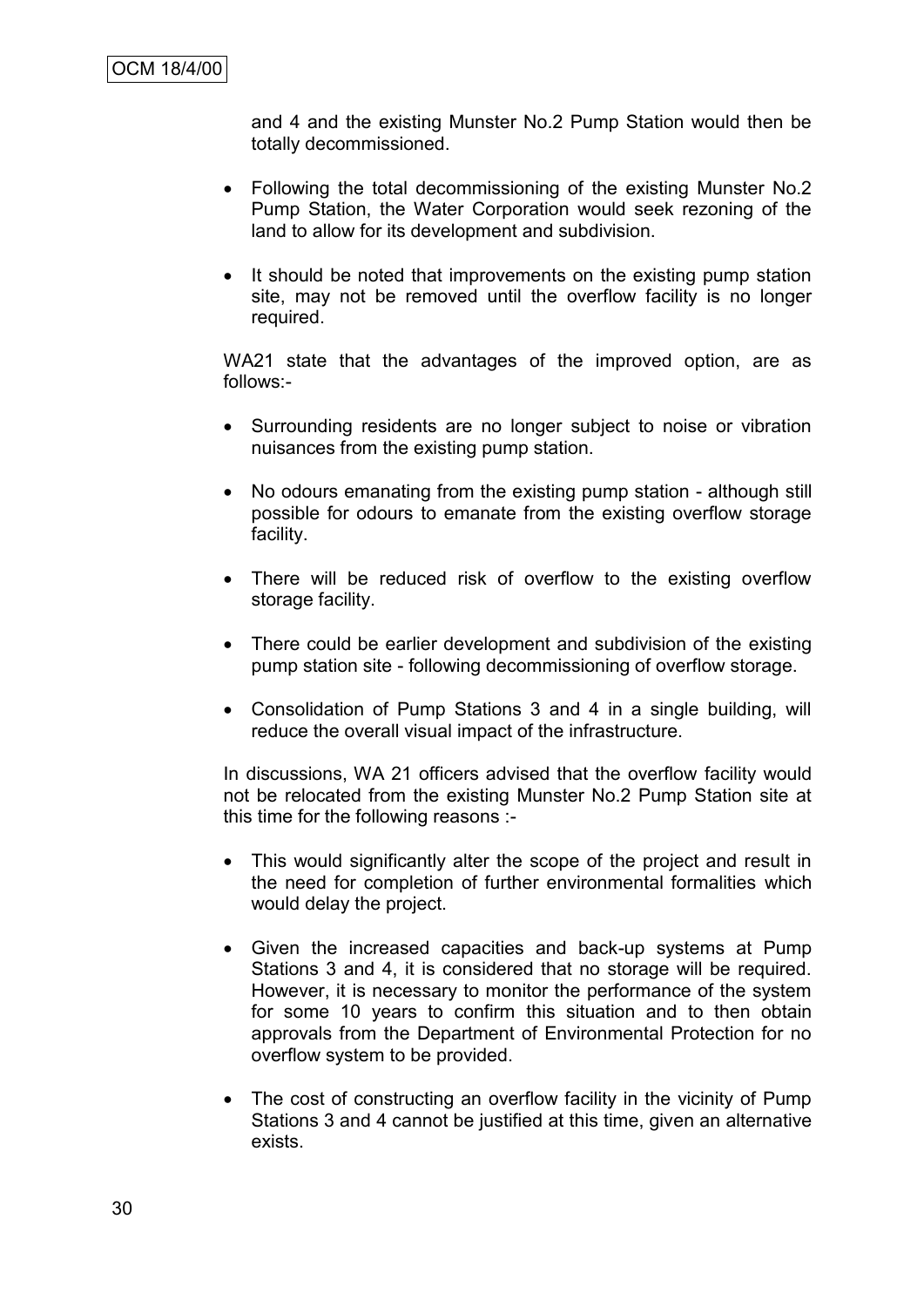• The likely occurrence of events resulting in the use of the existing overflow facility with Munster Pump Station No.2, will be significantly reduced as a result of the proposed works and accordingly, the situation for abutting residents will be improved.

It is considered that the improved option should be supported given that the amenity of the area around the existing Munster No.2 Pump Station will be significantly improved by 2002, compared to 2050 under the previous proposal and that it is generally in accordance with Council's previous position, albeit that the overflow area won't be decommissioned for some 10 years.

Policy PD21 - Public Works, provides that *formal advice will not be provided on any planning proposal from a Government Department or Agency where the proposal is immune from complying with Acts, Regulations etc.*

The proposed development is a public work and therefore, subject to Policy PD21. However, it is considered that Council should provide a formal response in this instance, given that Council has previously provided advice on this project (before Policy PD21 was adopted) and that without Council support, the Department of Environmental Protection will not agree to the proposed changes which clearly benefit the residents in proximity to the existing Munster No.2 Pump Station.

# **Strategic Plan/Policy Implications**

The proposal is consistent with Item 2 of the Corporate Strategic Plan which provides that development should enhance the levels of amenity currently enjoyed by the community.

Policy PD21 applies to public works. It is considered that the policy should not be applied in this instance for the reasons outlined in the report.

# **Budget/Financial Implications**

N/A

# **Implications of Section 3.18(3) Local Government Act, 1995**

This is a State Government project. There are no implications.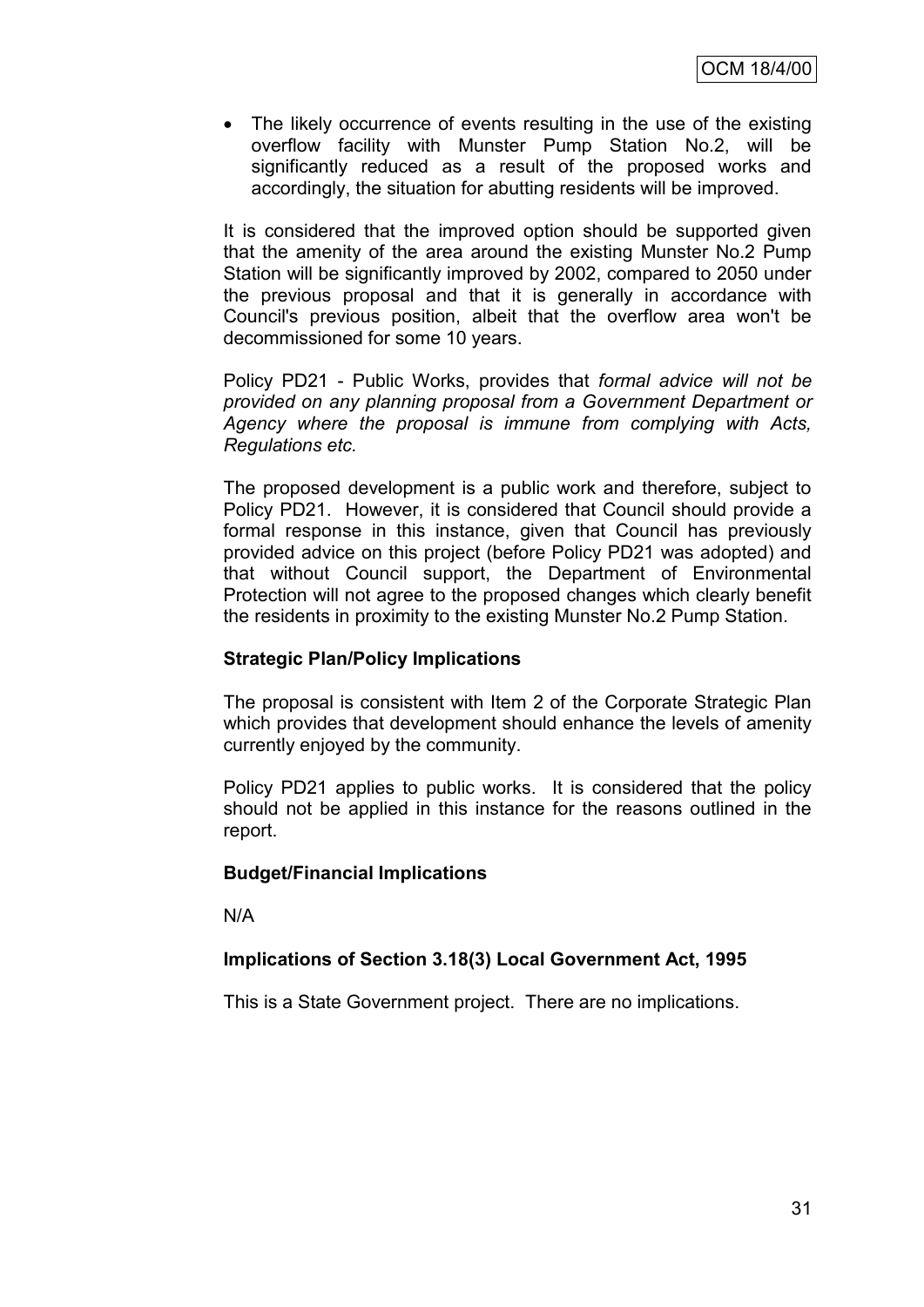# **13.12 (OCM1\_4\_2000) - FREMANTLE-ROCKINGHAM INDUSTRIAL AREA REGIONAL STRATEGY (FRIARS) - FINAL REPORT (9332) (SR) (ATTACH)**

**RECOMMENDATION** That Council:

- (1) reiterate its opposition to the FRIARS report;
- (2) reiterate point (3) of the Council's 22 June 1999 Resolution, ie:
	- *"(3) the Council's preference for a Development Authority to implement the FRIARS recommendations is subject to:-*
		- *1. Any new industrial zoned land created under FRIARS should remain within the affected local government districts and not become a separate authority.*
		- *2. The local government should retain the ability to levy rates from land within the control of any Development Authority.*
		- *3. The local government should retain the delegated authority to issue planning consents and building licences within any area controlled by a Development Authority, together with the ability to make recommendations in relation to scheme amendments, subdivision and to manage health matters.*
		- *4. The affected local governments being represented on any Development Authority.*
		- *5. The Development Authority being established to be the "project manager" to plan the area, coordinate the provision of infrastructure, amalgamate and subdivide the land, to fund works, acquire and sell the land and to promote and market the estate.*
		- *6. The Development Authority to be abolished at the conclusion of its role as project manager and the respective local governments to assume responsibility for the on-going development control and management of the area under the Councils' Town Planning Schemes."*
	- (3) reiterate 'Option 5' and 'Option 6' as detailed in the Council's 1999 FRIARS Submission as the preferred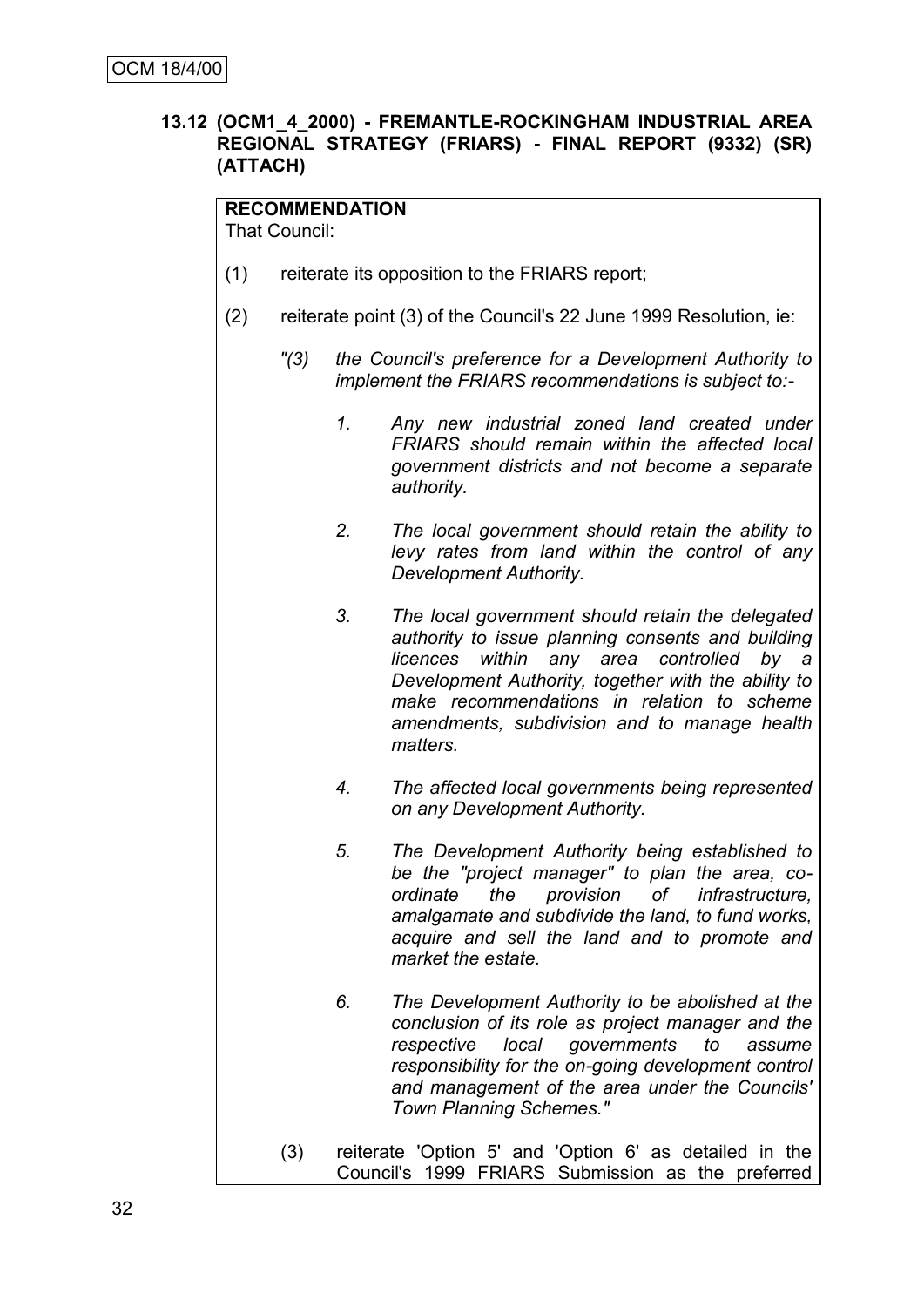alternatives for industrial expansion within the region;

(4) provide a copy of the Executive Summary of the Council's FRIARS Submission and an outline of 'Option 5' and Option 6' to relevant community groups, and all 'minor party' and 'independent' members of the legislative Council.

# **COUNCIL DECISION**

# **1.0 BACKGROUND**

The State Government made available the Final Report of the Fremantle-Rockingham Industrial Area Regional Strategy (FRIARS) on 12 April 2000. This follows the recent announcement by the Minister for Planning of the State Government's plan to introduce the 'Hope Valley - Wattleup Redevelopment Bill' into the current Parliamentary session. This timeframe has not allowed a full examination of the issues from the Council's perspective in this report, and further reports to Council examining particular issues may therefore be necessary.

The Executive Summary of the Final Report is included as an Attachment, together with the 'Preferred Land Use Strategy' plan. This depicts the 896 hectares contained within the defined Redevelopment area earmarked for future light, general and heavy industrial development within the City of Cockburn and the Town of Kwinana.

# **1.1 Draft FRIARS Report (1999)**

A Discussion Paper was released in 1997 setting out the key issues and a broad concept plan was released for public consultation. The draft FRIARS report detailing 5 land use options and an analysis of the related economic, environmental, planning and social issues was released for public comment in March 1999. The State Government identified its preferred position, 'Option 4', in this draft report which was considered by Council at its meeting on 22 June 1999.

# **1.2 Council Position (1999)**

The Council's position on the draft report is outlined in the 22.6.99 Resolution (refer Attachment). This Resolution, together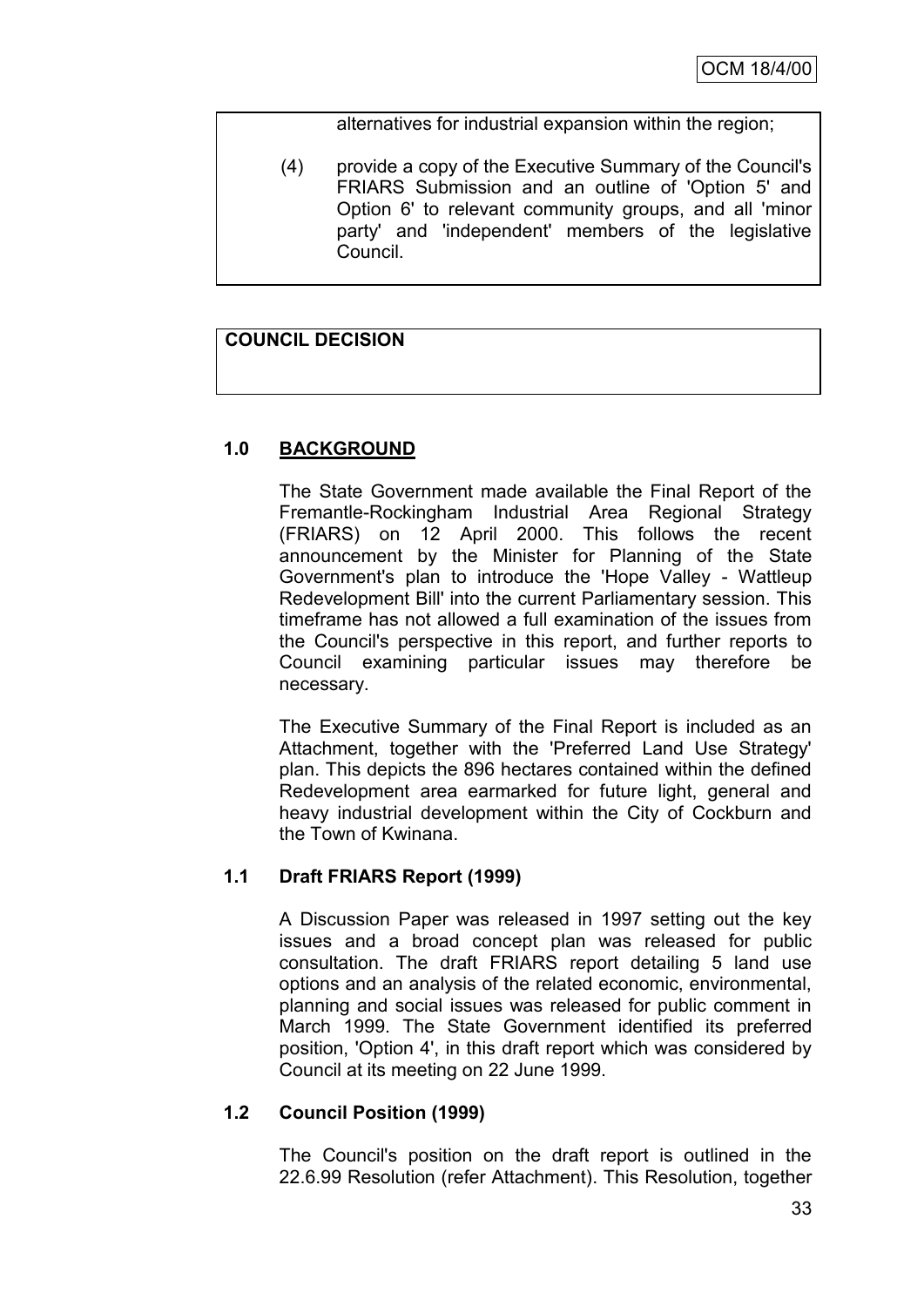with a comprehensive report, formed the basis of Council's submission to the WAPC which was to oppose the State Government's proposed 'Option 4'. The Summary of the Council's submission is also included as an Attachment.

This summary provides an overview of the key issues and a critique of 'Option 4' from the City of Cockburn's viewpoint. Most of the landuse elements of Option 4 have been carried through to the Final Repot and, consequently, the basis of the Council's objection remains largely unchanged.

The Council Submission then used the various planning criteria which (in the view of the State Government) justified 'Option 4' to develop two (2) alternative proposals 'Option 5' and 'Option 6' (refer Attachment).

'Option 5' proposed an additional 1026 hectare expansion of the Kwinana Industrial Area (KIA) by an easterly extension of the KIA within an area bounded by (proposed) Rowley Road, Anketell Road and the Kwinana Freeway within the Town of Kwinana.

'Option 6' proposed that the KIA be confined to its current zoned area and that a major new general industrial estate be established in the locality of 'Oldbury', approximately 14 kilometres east of Kwinana.

# **1.3 Submissions and Hearings Panel Process**

A total of 322 submissions on the Draft FRIARS Report were received by the WAPC, with 52 persons/organisations (including the City of Cockburn) also making oral submissions to a Hearings Panel.

Consideration of the community's views resulted in some marginal changes to 'Option 4'.

# **2.0 FRIARS FINAL REPOT**

#### **2.1 Key Issues**

The Key Issues as listed in the Final Report may be summarised as follows:

- 1. The need to maximise the potential development of the KIA with protection of the State's premier industrial site being protected by the planning process;
- 2. The related benefit to the State in delaying Government infrastructure expenditure on new sites;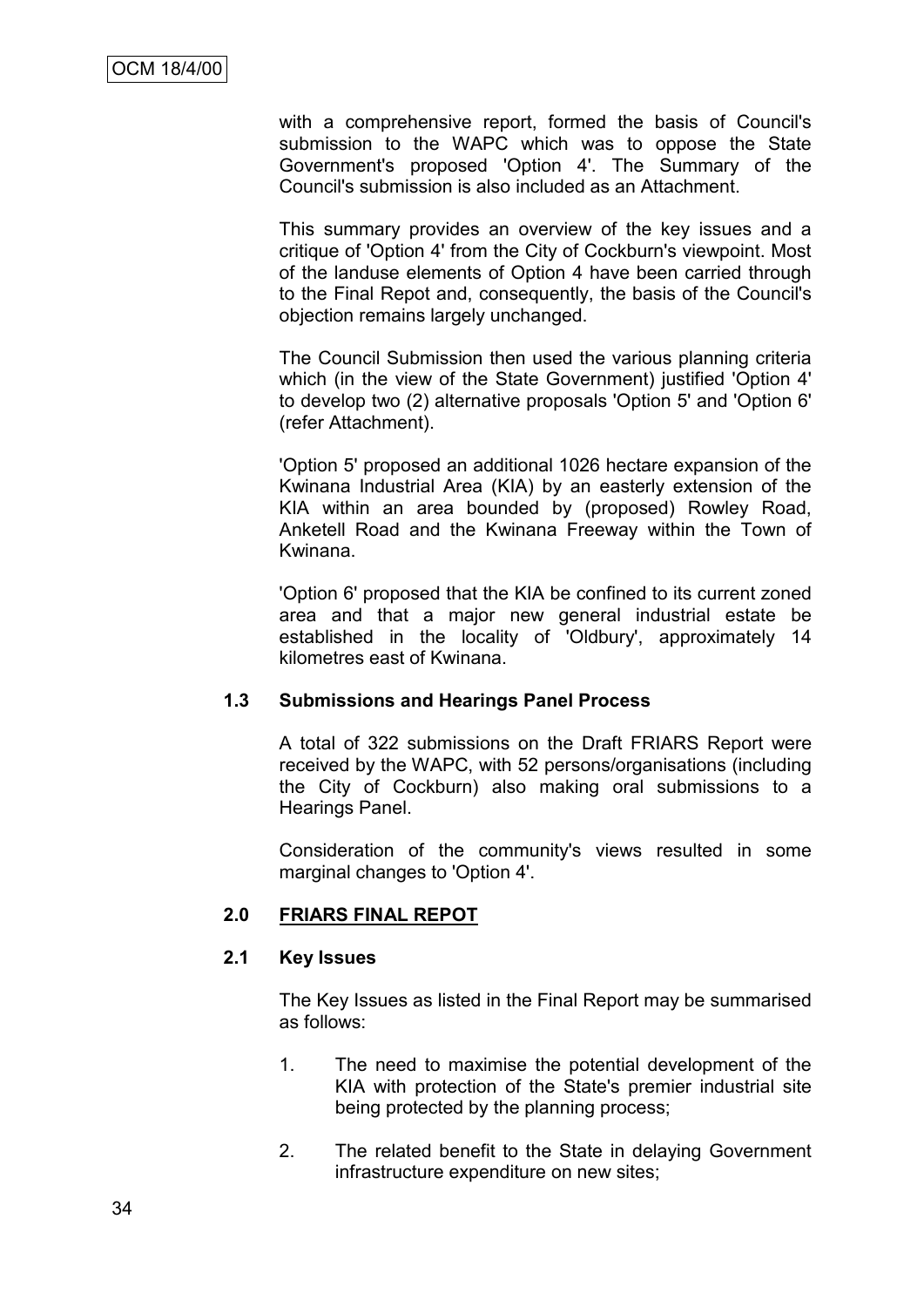- 3. Need to ensure that residents are subject to air quality that complies with the required Environmental Protection Policy standards;
- 4. Full development of the KIA within the current zoned area would see acceptable risk criteria exceeded within the Hope Valley Townsite, although Wattleup Townsite would be outside the 1 in a million risk contour.
- 5. The increased noise associated with additional road and rail infrastructure and industries within the currently zoned KIA may further impact on residential amenity in Wattleup and Hope Valley;
- 6. The need to protect groundwater quality and minimise long term nutrient inputs to Cockburn Sound;
- 7. Protection of EPP lakes and wetlands and recognition of proposed 'Bushplan' sites;
- 8. An immediate need to plan for general industrial land in the southern metropolitan region.
- 9. Need to upgrade transport and service infrastructure to cater for additional development within the KIA.
- 10. Need to consider the local community;
- 11. Need to consider the broad economic needs of the State;
- 12. Need to resolve uncertainty about the future.

The 'Final Report' states that: "*The Strategy is premised on the need to protect and optimise the KIA."* This is a critical statement which signifies that in a situation where local community interests 'compete' with State economic interests regarding landuse planning outcomes, the local community interest is secondary from a State Government viewpoint.

The Council's 1999 Submission to FRIARS was premised on the view that it is possible to provide for the State interest of a major expansion of the KIA (ie 'Option 5') but in a manner which largely retained the status quo for Wattleup Townsite and surrounding rural areas within the City of Cockburn.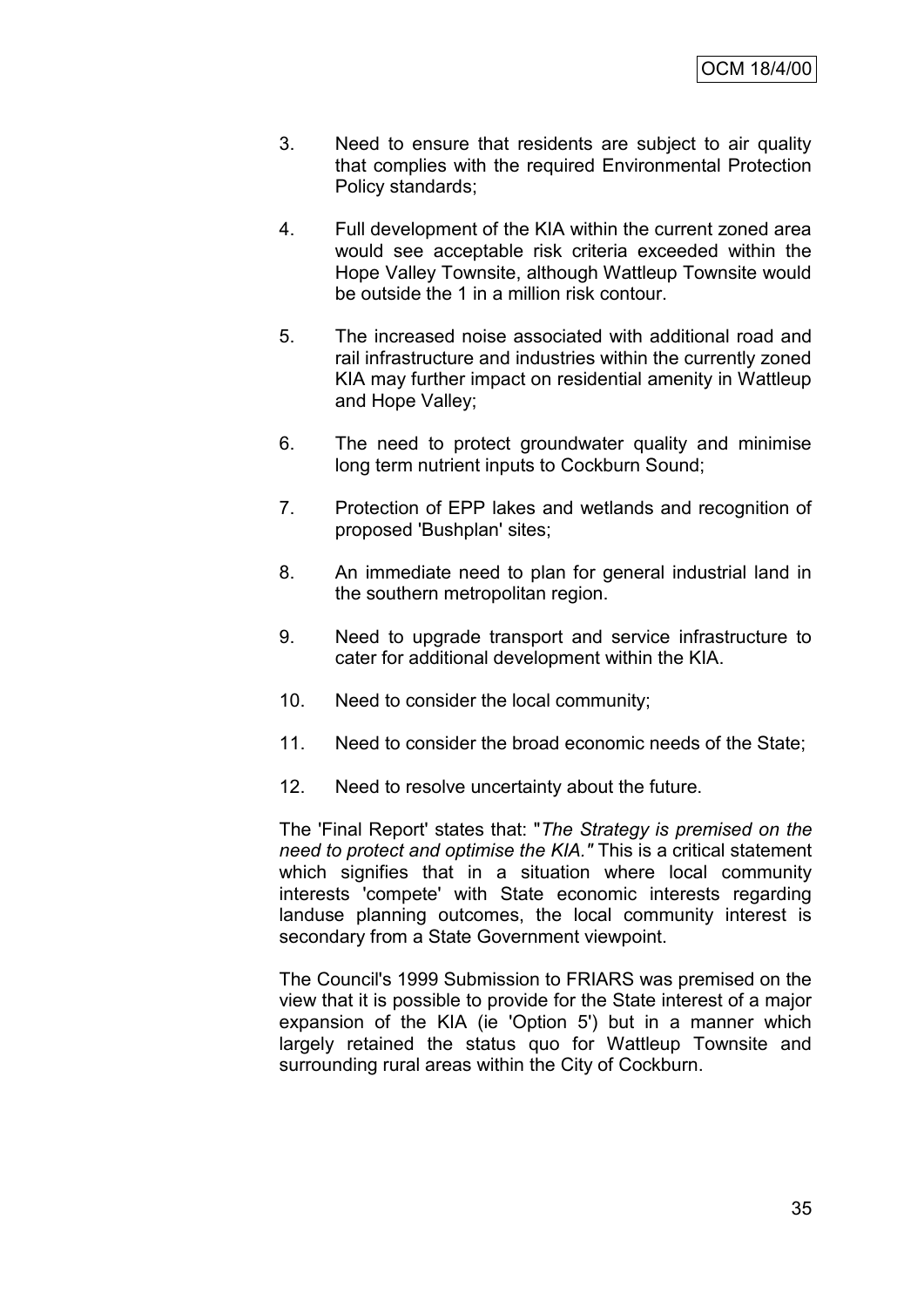# **2.2 Preferred Land Use Strategy**

There is only one significant change to 'Option 4' in the 'Preferred Land Use Strategy' relevant to the City of Cockburn as follows:

The 'Rural' zoned area in the north-east of the Kwinana Air Quality Buffer bounded by Holmes Road, Russell Road, Henderson Road and Cockburn Cement's Landholding is to be retained as 'Rural', rather than being 'Industrial'. The resultant area denoted for industrial use comprises Wattleup Townsite in its entirety and approximately 140 rural lots, together with the Henderson Landfill site and existing extractive industry lots.

Approximately 500 hectares of the 800 hectares of General Industry land contained in the Preferred Land Use Strategy is within the City of Cockburn. The timeframe for development of this land is dependent on market demands and the resource life of extractive industry sites and will probably exceed 25 years.

The FRIARS report predicts the long term creation of employment for 10,000 persons within the development area. This employment forecast exceeds the total number of Cockburn residents currently employed in the manufacturing and related industrial employment sectors. There is currently 868 hectares of 'occupied' industrial land within the City of Cockburn by comparison.

The timeframe for land acquisition is stated as being over a ten (10) year period in the report.

From a State Government perspective, removal of the Hope Valley and Wattleup townsites removes a long term potential 'constraint' to the full utilisation of the existing KIA for a combination of Heavy Industry and General Industry. It would also allow the unfettered road and rail access in the long term to future port developments.

# **2.3 Implementation**

The three broad issues are land assembly, statutory/legislative requirements and social/community issues.

In terms of land assembly, it is logical (if the legislation is finalised in Parliament) that a single government agency be responsible for this, given the multiplicity of small rural lots. The report does however state that some properties will not be required for many years and some existing uses compatible with industrial development could be retained.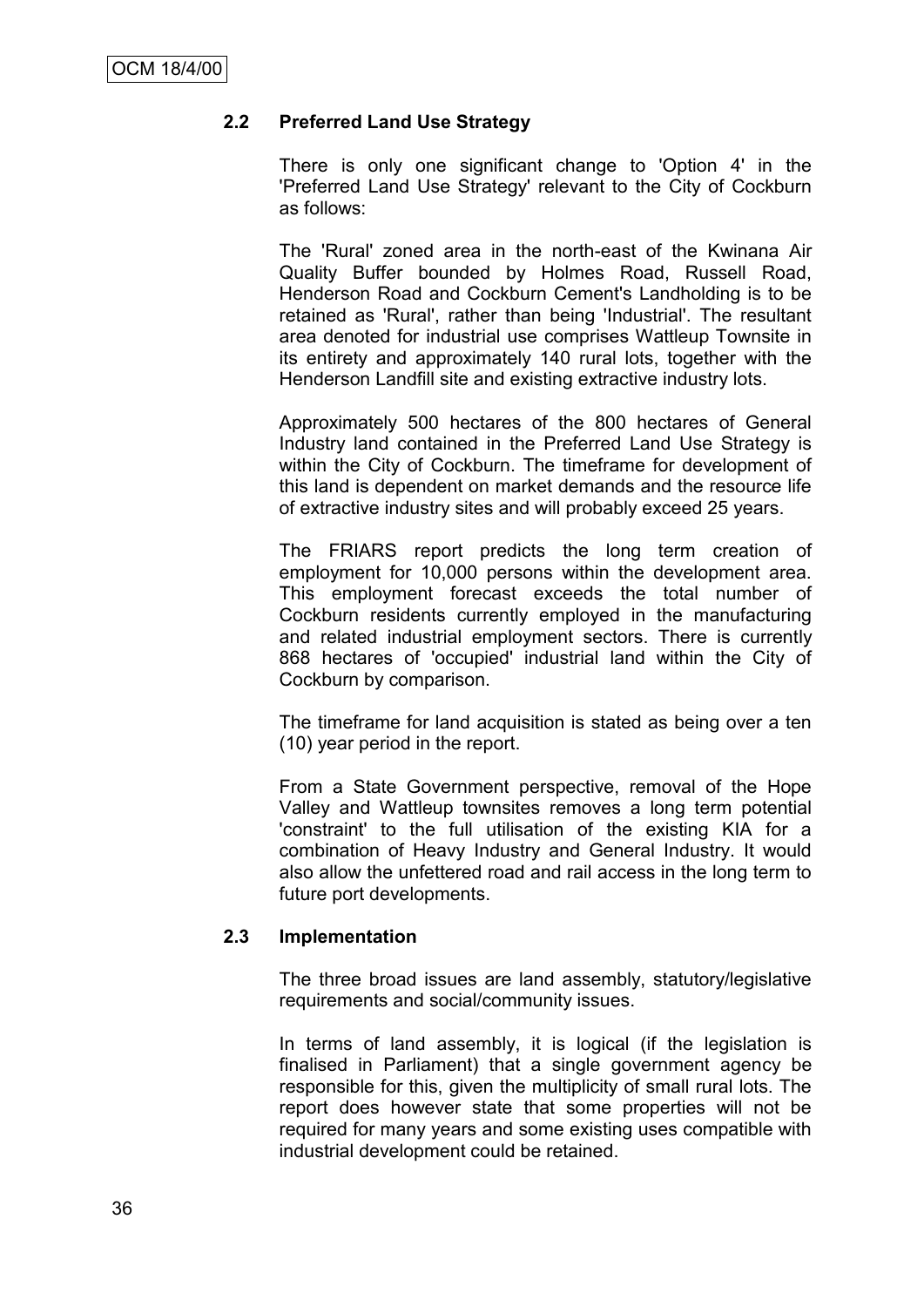Council's previous Resolution accepted the principle of a 'Development Authority' being the logical method of implementation. The Authority (ie LandCorp) would have the capacity to acquire land, fund infrastructure works and develop the industrial estate in an integrated manner, along similar lines as has occurred in Joondalup, East Perth and Subiaco.

The proposed legislation to give effect to the FRIARS plan requires detailed examination and will be the subject of a separate report in the future.

The social/community issues are related to land acquisition, timing, and other project implementation issues which are dependent on the approval of otherwise of the FRIARS legislation by State Parliament.

#### **3.0 CONCLUSION**

The Council's broad position in respect to the Wattleup Townsite and surrounding Rural land within the FRIARS area is stated in Council's Local Planning Strategy as follows:

- **Strategy** Conserve a landbank of Rural land to act as a 'Greenbelt' between urban areas and the Kwinana Industrial Strip and to provide opportunities for productive rural activities, rural living and the extraction of basic raw materials.
- **Action** Lobby the State Government to retain the existing Rural Zone in Wattleup and Munster as the outcome of the FRIARS study.

The planning rationale for the Council's previous Resolution in respect to the draft 'Option 4' remains essentially unchanged.

Therefore, the Council should restate this position being, firstly, to oppose the major expansion of General Industrial activity as contained in the FRIARS report and the accompanying legislation to be considered by State Parliament.

Secondly, the City should continue to promote 'Option 5' and 'Option 6' as realistic alternatives which address the State's economic objectives of optimising the development of the Kwinana Industrial Area and promoting regional employment within the South-West and South-East corridors.

The outcome will be determined by the political process of the 'balance of power' in the State Legislative Council. The Labor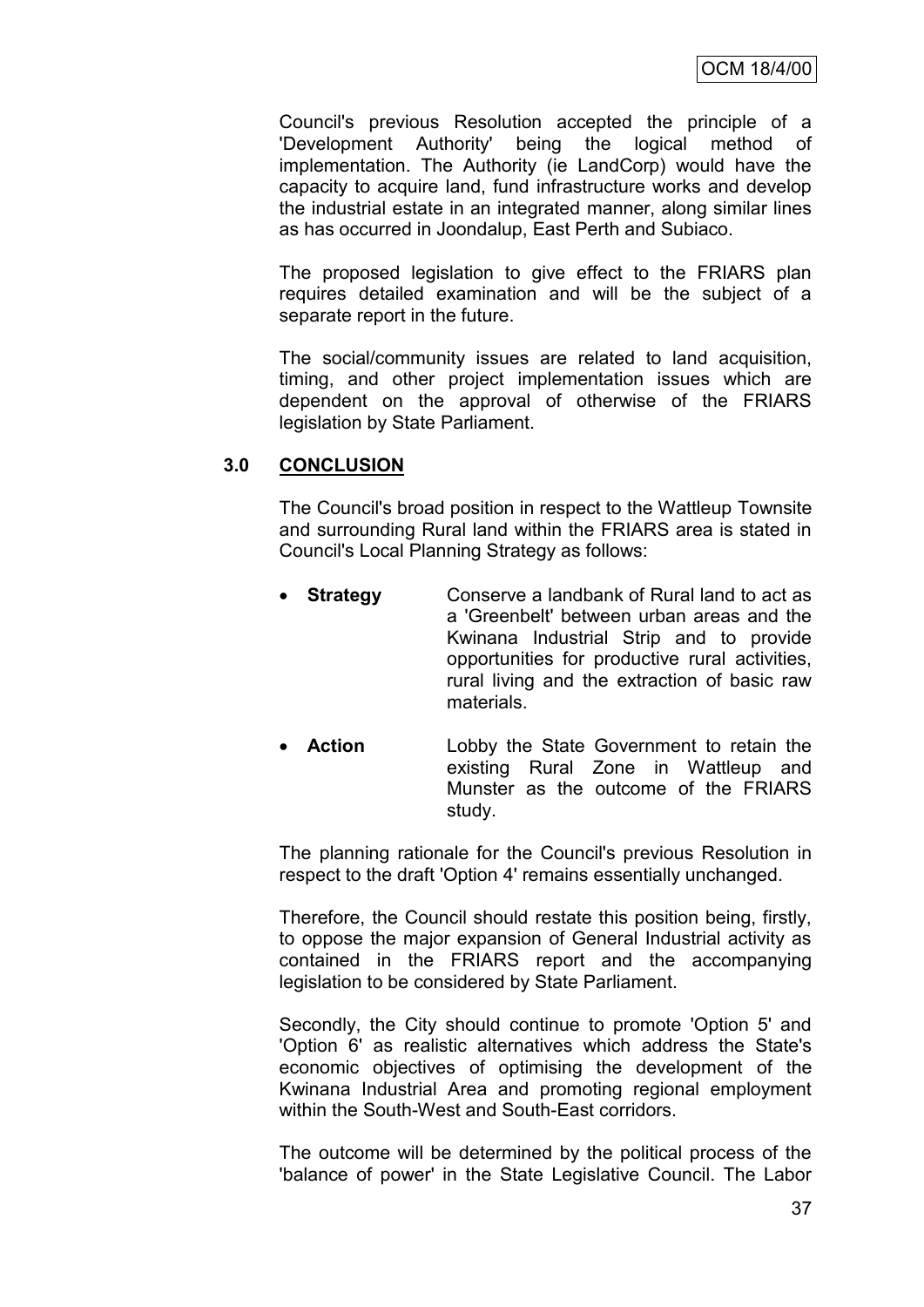Party's position on FRIARS is broadly consistent with the City of Cockburn's (refer attached). The City should therefore appropriately target its objection to FRIARS towards the 'minor party' and independent members of the Legislative Council.

# **Strategic Plan/Policy Implications**

Corporate Strategic Plan, Strategy 2.3 f) and Action 2.36 and Strategy 2.3 j) and Action 2.3.10 generally apply to this matter.

Also Strategy 4.2 and Action 4.2.2, Strategy 4.3 and Actions 4.3.1 and 4.3.2 apply together with Strategy 4.4 and Action 4.4.1.

# **Budget/Financial Implications**

N/A

# **Implications of Section 3.18(3) Local Government Act, 1995**

Nil.

# **14. FINANCE AND CORPORATE SERVICES DIVISION ISSUES**

# **14.1 (OCM1\_4\_2000) - LIST OF CREDITORS PAID (5605) (KL) (ATTACH)**

#### **RECOMMENDATION**

That Council receive the List of Creditors Paid for March 2000, as attached to the Agenda.

# **COUNCIL DECISION**

# **Background**

It is a requirement of the Local Government (Financial Management) Regulations 1996, that a List of Creditors be compiled each month and provided to Council.

# **Submission**

N/A

# **Report**

N/A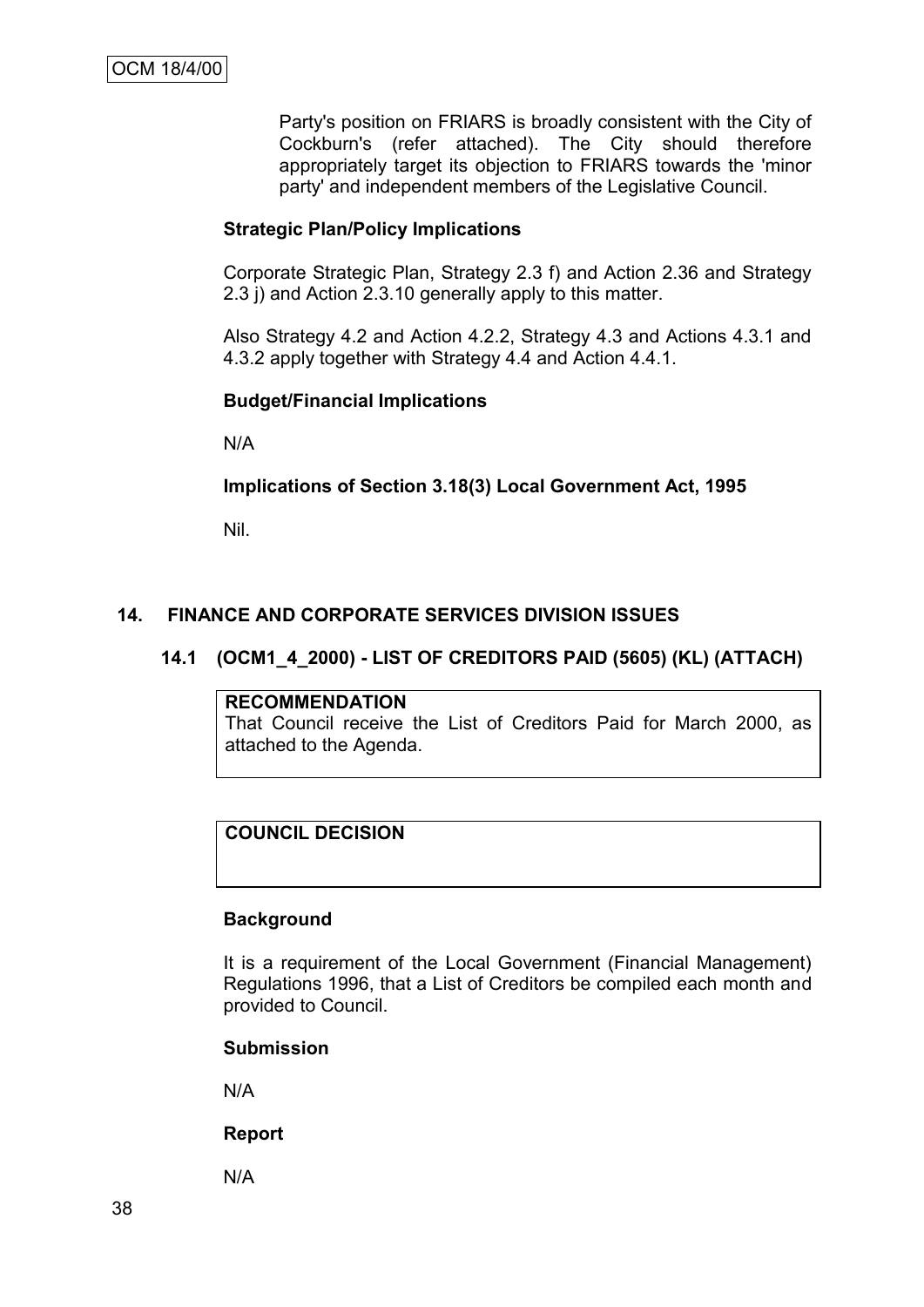# **Strategic Plan/Policy Implications**

N/A

# **Budget/Financial Implications**

N/A

# **Implications of Section 3.18(3) Local Government Act, 1995**

N/A

# **14.2 (OCM1\_4\_2000) - DEBT WRITE OFF - BIBRA LAKE SCOUT GROUP - RESIDENTIAL RENT (1114662) (KL)**

# **RECOMMENDATION**

That the amount of \$711.62 owed to Council by the Bibra Lake Scout Group be written off.

# **TO BE CARRIED BY AN ABSOLUTE MAJORITY OF COUNCIL**

**COUNCIL DECISION**

# **Background**

The Bibra Lake Scout Group have had an agreement with Council to occupy a Council residence next to the Bibra Lake Wetlands Centre and the old scout hall on Hope Road, Bibra Lake since 1991. Council, at its meeting on 22 September 1993, resolved to offer to the Group, the house for \$50 per week subject to:-

- (1) the group pay all outgoings and carry out all non structural repairs to the building; and
- (2) the group to also take on the security responsibility for the adjoining Cockburn Wetlands Education Centre Building.

# **Submission**

Correspondence has been received from the Bibra Lake Scout Group in regards to the outstanding debt of \$711.62 for rent at the Hope Road house. The tenant of the house, a Mr Aaron Murray, rented the house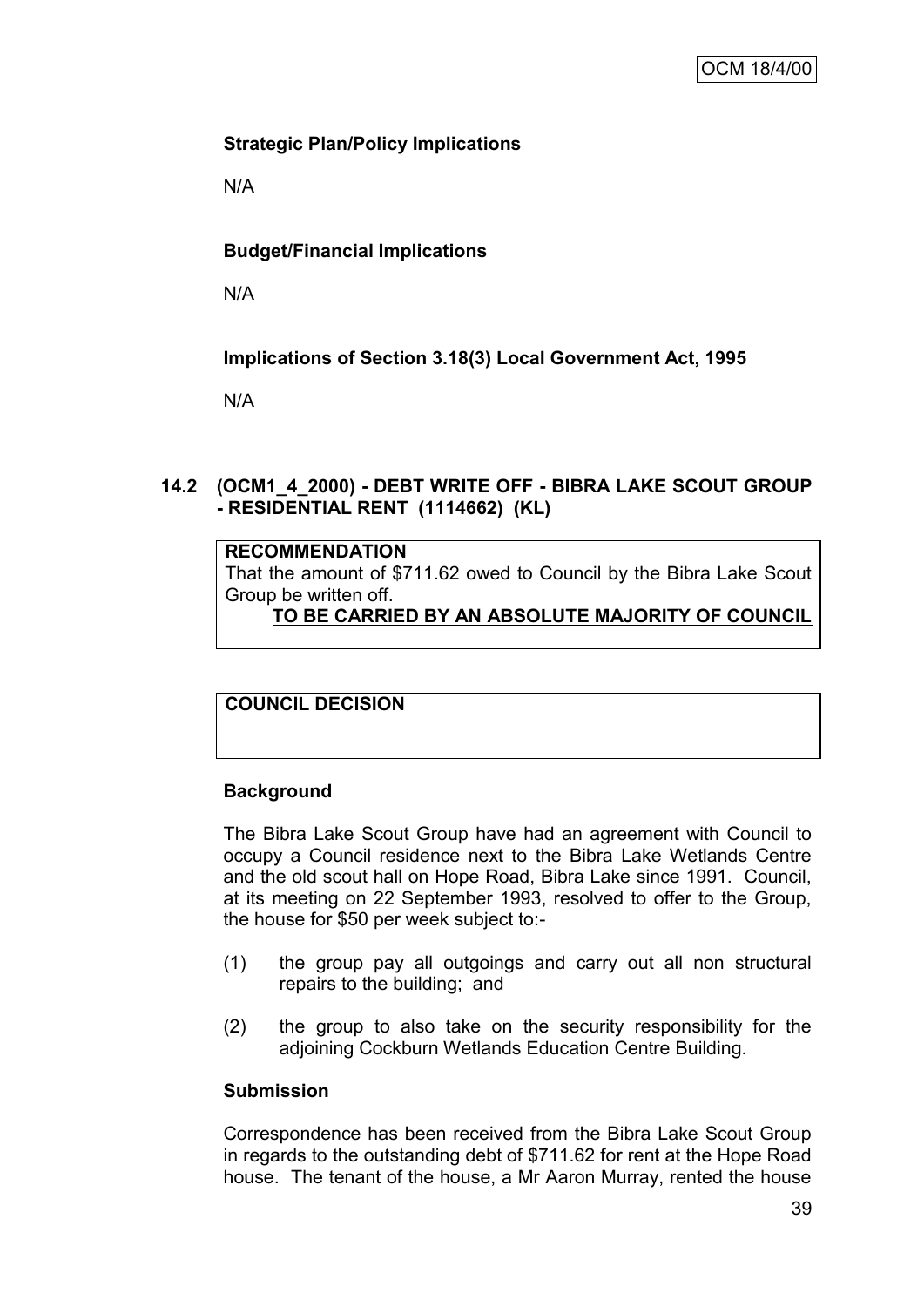through the scouts and was recouping the Scout Group. The Scout Group paid the City of Cockburn.

Mr Murray fell behind with payments to the Scout Group and still owes them \$1,500. The group impressed upon Mr Murray that they could no longer support him and that he would be responsible for payments directly to the City of Cockburn. The group was unaware that he was not making payments, although they were receiving monthly accounts. Mr Murray, who was contacted by the Scouts on a number of occasions, assured the Treasurer that he would clear all debts, but to date has not honoured the agreement.

As the Scouts are a non-profit organisation and find fundraising very difficult, they request that Council write off the debt.

#### **Report**

The Scout Group are currently in debt to Council for \$711.62 which represents 13 weeks rent (\$975.00 less bond monies forfeited of \$263.38). The Scout Group vacated the premises in June 1999. At no stage did the Scouts contact the City advising that rent was going to be payable direct to the City.

Debts which are non-recoverable require Council's authorisation under the provisions of the Local Government Act 6.12(1)(c).

Legal action has not been take due to the fact that recovery action against a community organisation was not seen as being appropriate.

# **Strategic Plan/Policy Implications**

N/A

# **Budget/Financial Implications**

Loss of potential revenue for Council of \$711.62 due to non-recovery of debt.

# **Implications of Section 3.18(3) Local Government Act, 1995**

Nil.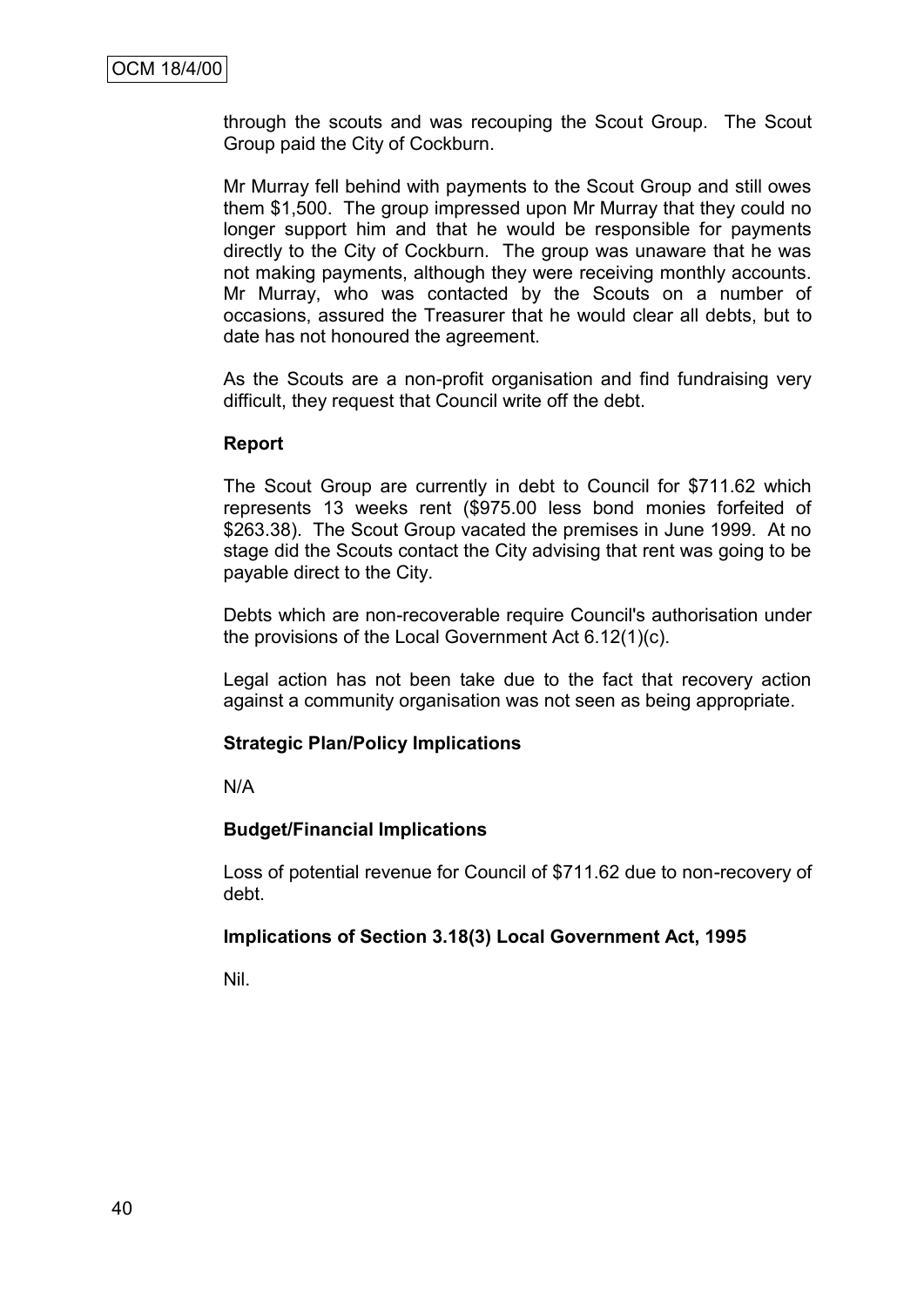# **14.3 (OCM1\_4\_2000) - REPORT ON FINANCIAL STATEMENTS (5505) (KL) (ATTACH)**

# **RECOMMENDATION**

That Council receive the Report on the Financial Statements for the second 1999/00 triennial period ending 29 February 2000.

# **COUNCIL DECISION**

# **Background**

Section 6.4 of the Local Government Act 1995 requires Council to prepare Financial Reports. Section 34 (1) of the Local Government (Financial Management) Regulations 1996 prescribes that a local government is to present reports ending 31 October, 28 February and 30 June.

# **Submission**

N/A

# **Report**

Attached to the Agenda is a Report on the Financial Statements for the period ending 29 February 2000.

Any significant variations between the year to date income and expenditure totals and the relevant Annual Budget provisions have been identified and addressed through the Budget Review, submitted to Council.

# **Strategic Plan/Policy Implications**

N/A

# **Budget/Financial Implications**

N/A

**Implications of Section 3.18(3) Local Government Act, 1995**

N/A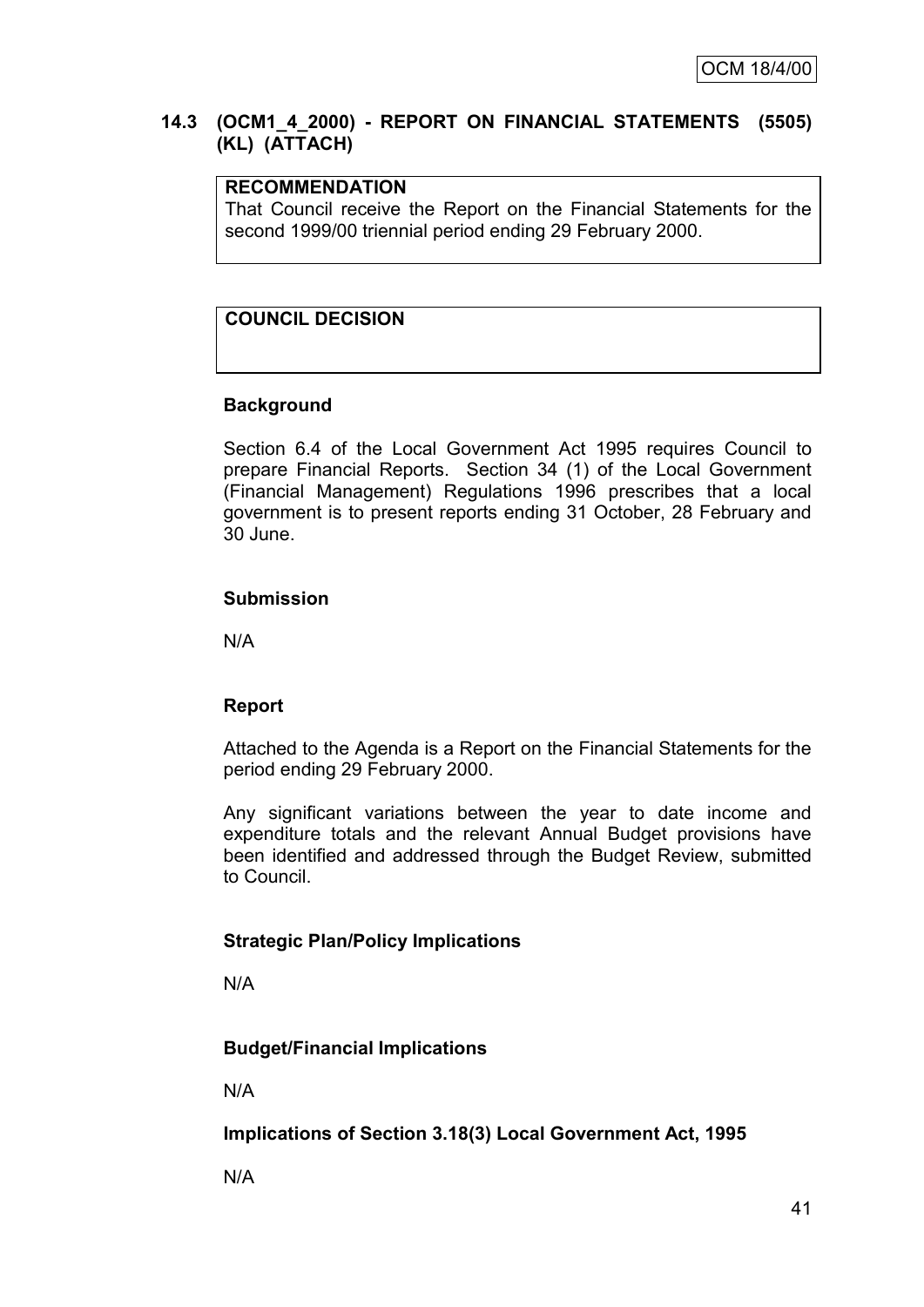# **14.4 (OCM1\_4\_2000) - REVIEW OF RESERVE FUNDS (5000) (ATC) (ATTACH)**

#### **RECOMMENDATION**

That Council resolve to set aside money in the appropriate Reserve Funds to allow for the orderly funding of major projects and that the Reserve funds be reviewed on an annual basis.

# **COUNCIL DECISION**

# **Background**

Council reviews its Reserve Funds on an annual basis.

# **Submission**

N/A

# **Report**

A report by the Director, Finance and Corporate Services on the Review of Reserve Funds is attached to the Agenda.

# **Strategic Plan/Policy Implications**

Use of Reserve Funds is in line with Council's Strategic Plan.

# **Budget/Financial Implications**

The proposed movements in Reserve Funds outlined in the report will be used in Council's Principal Activities Plan and the first draft budget for 2000/01. Use of Reserve Funds as set out may be varied at Budget meetings.

# **Implications of Section 3.18(3) Local Government Act, 1995**

N/A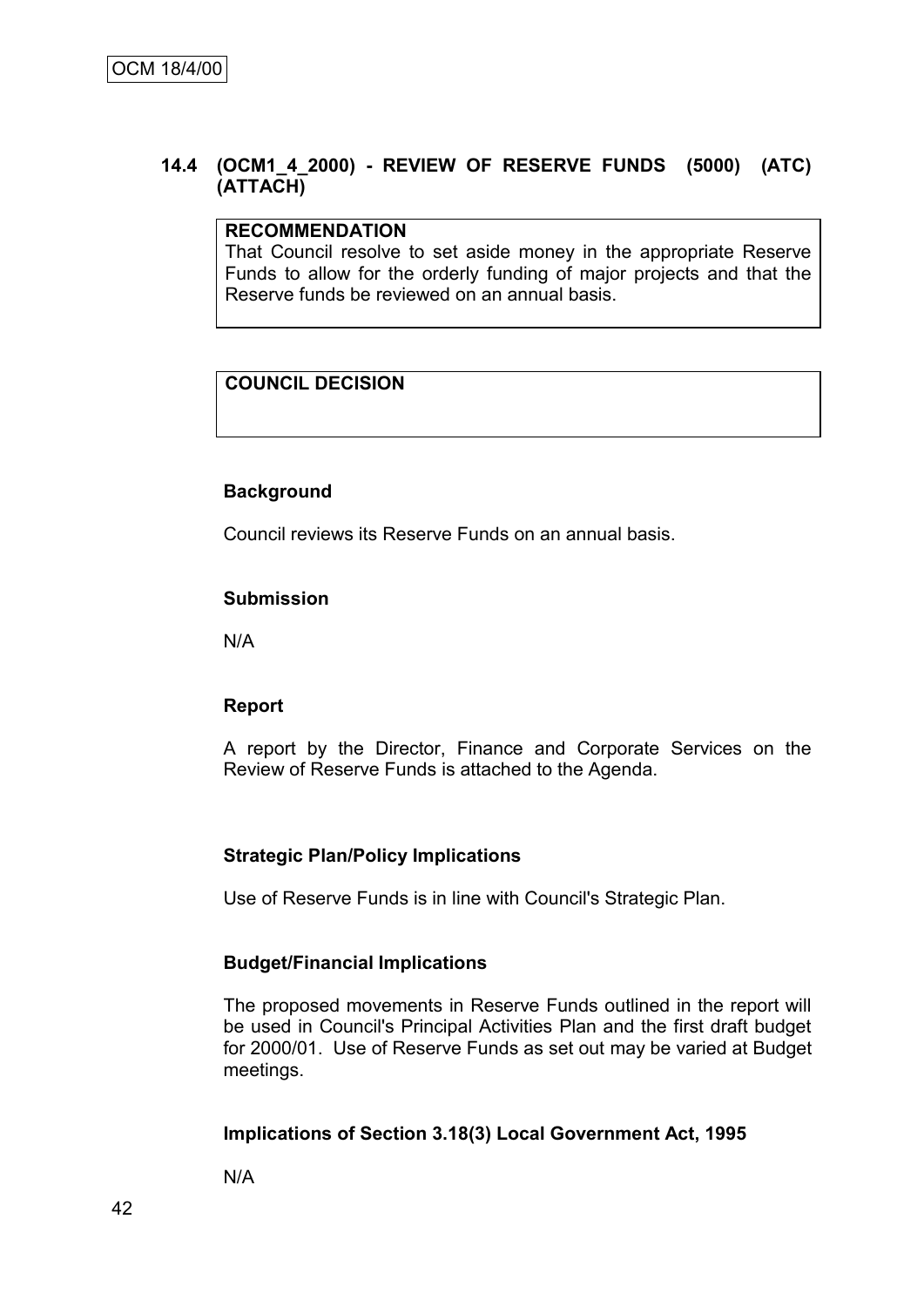# **14.5 (OCM1\_4\_2000) - PRINCIPAL ACTIVITIES PLAN 2000/01 - 2003/04 (5406) (ATC) (ATTACH)**

# **RECOMMENDATION**

That Council resolve to adopt the Draft Principal Activities Plan 2000/01 - 2003/04, as attached to the Agenda, and that the Plan be advertised for public comment.

# **COUNCIL DECISION**

# **Background**

Under the Local Government Act 1995, each year the City is required to prepare a Plan of its principal activities for the next four years. The Plan must be developed in conjunction with the community and when finalised, will be the basis for adoption of the annual budget for the City.

# **Submission**

N/A

# **Report**

The Draft Principal Activities Plan is required to be available for public comment for a period of six weeks. It is intended to advertise the Plan as being available from Wednesday, 26 April 2000 with public comment closing on 7 June 2000. Comments on the Plan and the proposed final Plan would then be submitted to Council at its Meeting on 20 June 2000.

# **Strategic Plan/Policy Implications**

The Draft Principal Activities Plan describes its links to the Corporate Strategic Plan.

# **Budget/Financial Implications**

The Principal Activities Plan when adopted forms the basis of the budget for 2000/01. Any variances from the Principal Activities Plan must be detailed in the Budget document.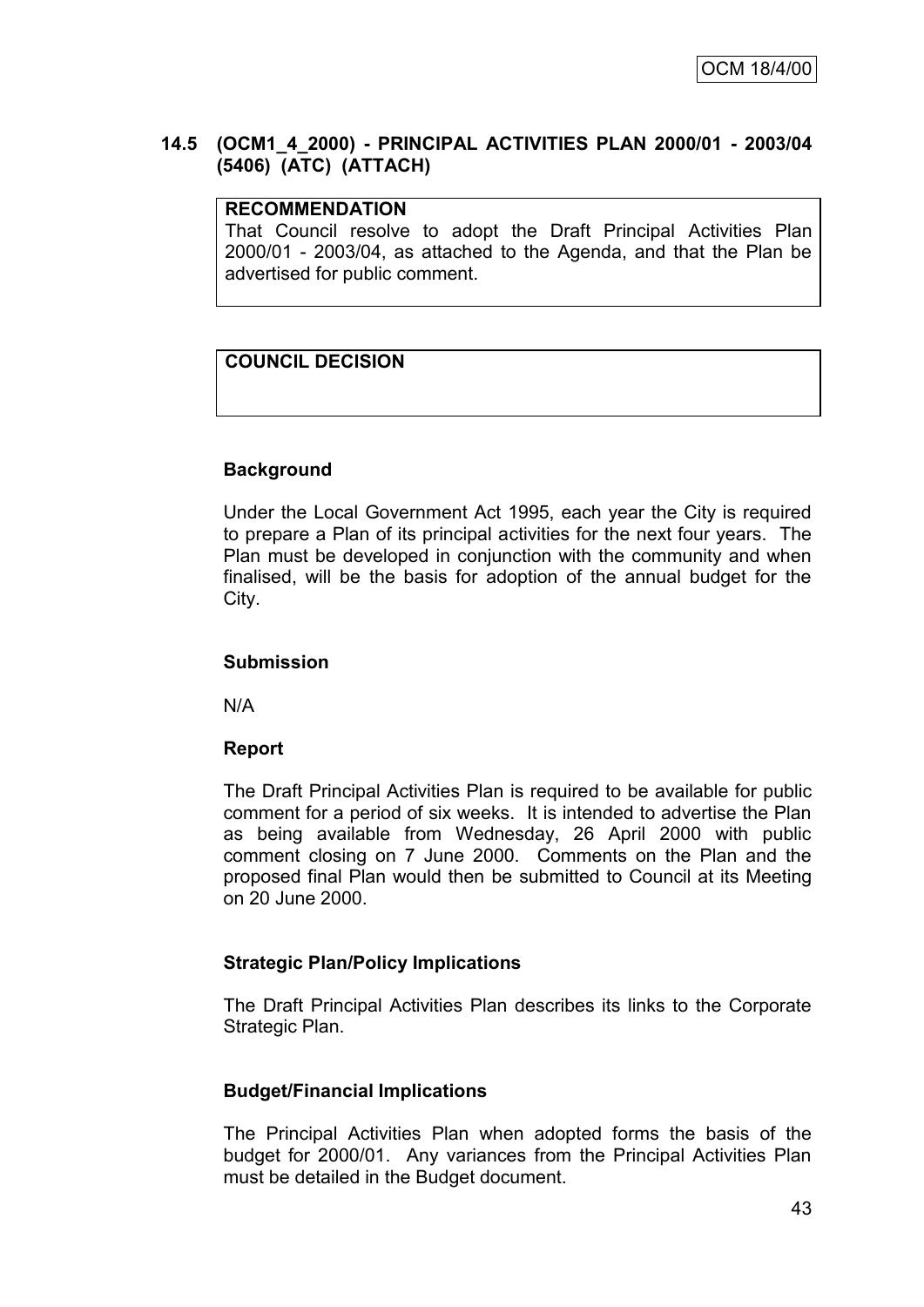# **Implications of Section 3.18(3) Local Government Act, 1995**

N/A

# **14.6 (OCM1\_4\_2000) - BUDGET REVIEW - PERIOD ENDING 29 FEBRUARY 2000 (5402) (ATC) (ATTACH)**

| <b>RECOMMENDATION</b>                                           |                                                       |                                 |                                  |  |  |  |
|-----------------------------------------------------------------|-------------------------------------------------------|---------------------------------|----------------------------------|--|--|--|
| That Council amend the Municipal Budget for 1999/00 as follows: |                                                       |                                 |                                  |  |  |  |
| A/c. No.                                                        | <b>Description</b>                                    | <b>Current</b><br><b>Budget</b> | <b>Proposed</b><br><b>Budget</b> |  |  |  |
| 105131                                                          | Interest on Municipal Investments                     | 680,000                         | 800,000                          |  |  |  |
| 8220B                                                           | 1CCC Fairlane Ghia (Sold July 99)                     | 3,505                           | 60                               |  |  |  |
| 110255                                                          | <b>Commissioners Expenses</b>                         | 10,000                          | 2,000                            |  |  |  |
| 110290                                                          | Conferences/Seminars/Training                         | 10,000                          | 5,000                            |  |  |  |
| 110422                                                          | <b>Meals All Meetings</b>                             | 24,000                          | 15,000                           |  |  |  |
| 110230                                                          | <b>Members Telephone Expenses</b>                     | 4,000                           | 500                              |  |  |  |
| 110200                                                          | <b>Support Staff Salaries</b>                         | 30,000                          | 1,300                            |  |  |  |
| 575782                                                          | Basketball<br>Half<br>Courts<br>various<br>locations  | 10,000                          | 0                                |  |  |  |
| 575859                                                          | Half<br>Courts<br>various<br>Basketball<br>locations  | 5,000                           | 0                                |  |  |  |
| 573274                                                          | <b>Beeliar Parklands</b>                              | 10,221                          | 0                                |  |  |  |
| 573342                                                          | Carlhousen Reserve                                    | 2,641                           | 0                                |  |  |  |
| 573333                                                          | <b>Lydon Boulevard Verges</b>                         | 13,144                          | 0                                |  |  |  |
| 573269                                                          | Tapper Road Reserve - Atwell                          | 33,940                          | 0                                |  |  |  |
| 573355                                                          | Thomsons Lake East of Freeway                         | 33,000                          | 0                                |  |  |  |
| 573318                                                          | <b>Water Wise Garden</b>                              | 2,635                           | 0                                |  |  |  |
| 485090                                                          | <b>Rubbish Tip Fees</b>                               | 1,773,720                       | 2,253,151                        |  |  |  |
| 200460                                                          | Noise Control Management                              | 6,500                           | 4,000                            |  |  |  |
| 730102                                                          | <b>Building Licence Fees</b>                          | 440,000                         | 540,000                          |  |  |  |
| 500476                                                          | <b>TPS3 Legal</b>                                     | 9,545                           | 5,000                            |  |  |  |
| 500474                                                          | <b>TPS3 Consultation</b>                              | 50,000                          | 45,000                           |  |  |  |
| 500100                                                          | <b>Zoning Statement Fees</b>                          | 35,000                          | 45,000                           |  |  |  |
| 500110                                                          | <b>Fines and Penalties</b>                            | 1,500                           | 17,400                           |  |  |  |
| 505479                                                          | <b>Computer Retail Study</b>                          | 35,000                          | 30,000                           |  |  |  |
| 505320                                                          | Legal Expenses                                        | 15,000                          | 2,500                            |  |  |  |
| 505350                                                          | Advertising                                           | 3,000                           | 1,000                            |  |  |  |
| 670730                                                          | <b>Purchase Plant - Parks</b>                         | 391,800                         | 369,300                          |  |  |  |
| 650050                                                          | MRWA contribution to maintenance<br><b>Forrest Rd</b> | 24,900                          | 28,000                           |  |  |  |
| 170481                                                          | Police Presence                                       | 10,000                          | 0                                |  |  |  |
| 560200                                                          | Salaries                                              | 25,833                          | 21,209                           |  |  |  |
| 560230                                                          | <b>Communication Costs</b>                            | 2,500                           | 1,180                            |  |  |  |
| 560350                                                          | Advertising                                           | 2,000                           | υ                                |  |  |  |
| 560400                                                          | <b>Printing &amp; Stationery</b>                      | 300                             | 13                               |  |  |  |
| 560463                                                          | <b>Recreational Programs</b>                          | 2,000                           | 1,794                            |  |  |  |
| 560464                                                          | <b>Sundry Minor Expenses</b>                          | 1,000                           | 207                              |  |  |  |
| 560260                                                          | <b>Building Cleaning</b>                              | 12,000                          | 10,000                           |  |  |  |
| 680576                                                          | RAMBURES WAY[Grandpre/Bourbon]<br>- New path          | 11,200                          | 8,822                            |  |  |  |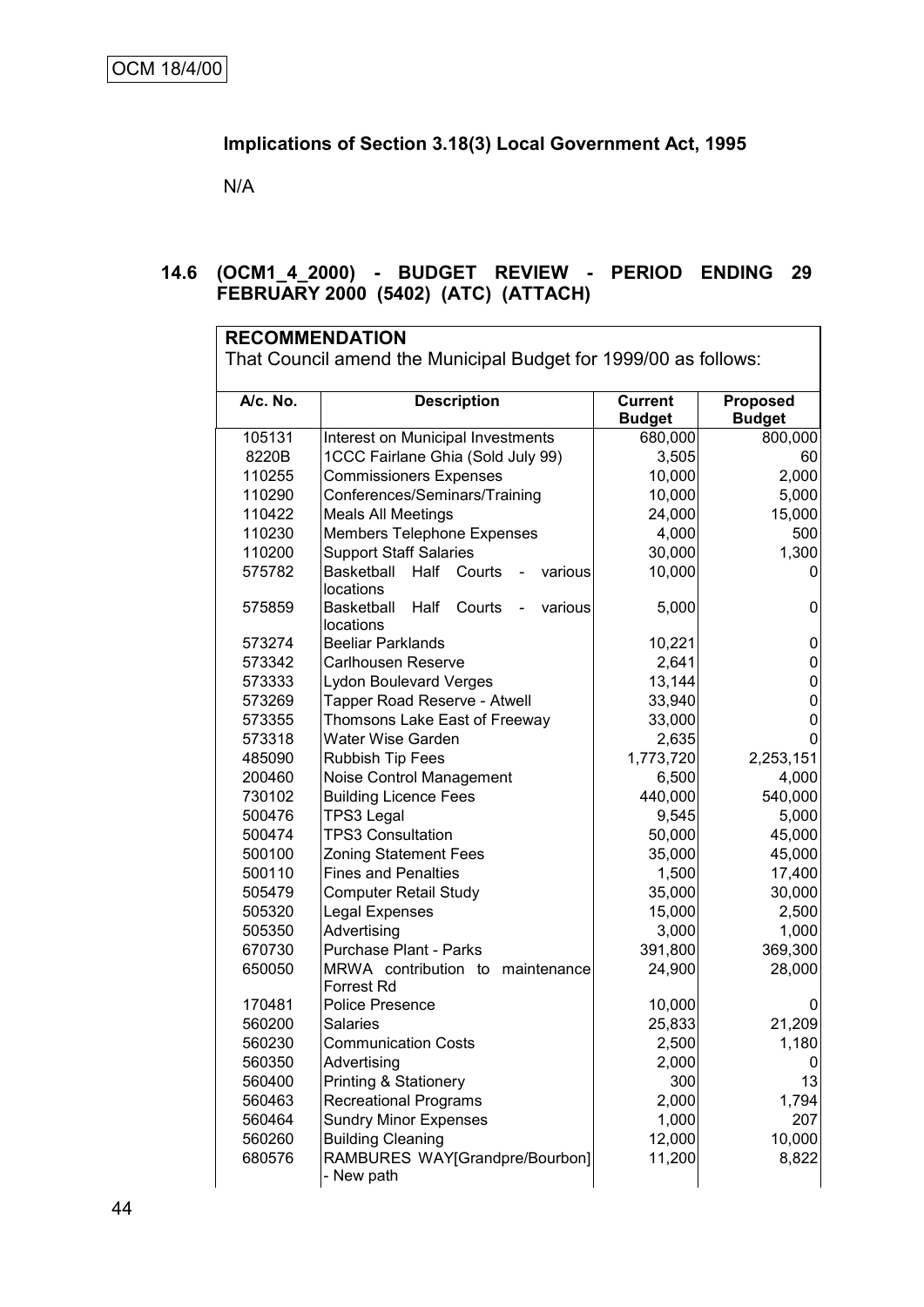# OCM 18/4/00

| 680578 | GILCHRIST AVE[Hope/Parkway]<br>New path                                       | 8,150   | $\overline{0}$ |
|--------|-------------------------------------------------------------------------------|---------|----------------|
| 680858 | NORTH LAKE RD[Berrigan/Semple] -                                              | 19,977  | 13,811         |
| 680507 | Install DUP<br><b>ASHBOURNE</b>                                               | 13,750  | 10,055         |
|        | WAY[Amberley/Oldridge] - Replace                                              |         |                |
|        | slab path                                                                     |         |                |
| 680509 | DERINTON WAY[Oldridge/Hamilton] -<br>Replace slab path                        | 18,850  | 16,710         |
| 680510 | OLDRIDGE ST[Phoenix/Amberley]                                                 | 12,700  | 7,742          |
|        | Replace slab path                                                             |         |                |
| 680512 | <b>FREETH</b><br>RD[Gerald/Doolette]                                          | 24,460  | 20,103         |
| 680513 | Replace slab path<br><b>LANCASTER</b>                                         | 11,700  | 6,904          |
|        | ST[Shallow/Rockingham] - Replace                                              |         |                |
|        | slab path                                                                     |         |                |
| 680514 | <b>MARCH</b><br>ST[Lancaster/Goffe]<br>Replace slab path                      | 20,400  | 16,574         |
| 680516 | <b>MIRO</b><br>ST[Wattleuo/Stamford]                                          | 15,300  | 11,571         |
|        | Replace slab path                                                             |         |                |
| 680568 | GLENDOWER WAY[Shallow/Gerald] -                                               | 2,550   | 0              |
| 680570 | New path<br>HARTWELL PDE[Turnbury/Berrigan] -                                 | 26,500  | 21,486         |
|        | Instal path                                                                   |         |                |
| 680573 | MACMORRIS WAY[Gerald/Lancaster]                                               | 12,230  | 103            |
| 695505 | - New path<br>HOWSON WAY[Parallel to Stock]                                   | 116,000 |                |
|        | Upgrade stage2                                                                |         | 41,561         |
| 650469 | <b>KERB MAINTENANCE</b>                                                       | 47,965  | 1,404          |
| 695524 | SIMMS RD - Street enhancement                                                 | 188,000 | 156,000        |
| 695529 | DEAN RD[POS/Lot301] - TMD's                                                   | 36,560  | 13,000         |
| 695536 | NINEHAM AVE -Instal road plateau                                              | 6,050   | 1,434          |
| 695537 | O'CONNELL ST[near Burridge] - Instal                                          | 8,050   | 3,272          |
|        | road humps                                                                    |         |                |
| 695539 | REDMOND RD[Forrest/Hillier] - TMD's                                           | 52,240  | 24,277         |
| 695891 | ETHERINGTON AVE - Instal road                                                 | 4,000   | 1,463          |
| 695944 | plateau<br>EDELINE ST/ROCKINGHAM RD                                           | 29,679  | 10,563         |
|        | Modification                                                                  |         |                |
| 695949 | GIBBS RD/LIDDELOW RD - Upgrade                                                | 18,807  | 15,892         |
|        | intersection                                                                  |         |                |
| 695961 | <b>EDELINE ST - TMD</b>                                                       | 4,646   | 1,123          |
| 695930 | SPEARWOOD TRAFFIC STUDY                                                       | 7,473   | 4,945          |
| 580814 | Anning<br>Park<br>Changerooms                                                 | 10,000  | 1,230          |
|        | Sewerage                                                                      |         |                |
| 580714 | JOE COOPER CENTRE - Replace<br>windows                                        | 24,000  | 16,000         |
| 873463 | LINK TO MAINFRAME PROPERTY                                                    | 46,830  | 21,830         |
|        | <b>SYSTEM</b>                                                                 |         |                |
| 110253 | <b>Commissioners Remuneration</b>                                             | 99,000  | 132,000        |
| 116300 | Insurance                                                                     | 1,800   | 5,715          |
| 575985 | Locations - Arboricultural<br>Various<br>Safety Assessment of Mature Trees in | 15,000  | 21,000         |
| 573319 | Parklands<br><b>Emergency Bore Maintenance</b>                                | 15,000  | 35,000         |
| 960497 | Transfer to Rubbish<br>Development                                            | 0       | 162,000        |
|        | Reserve                                                                       |         |                |
| 200300 | Insurance                                                                     | 1,801   | 5,714          |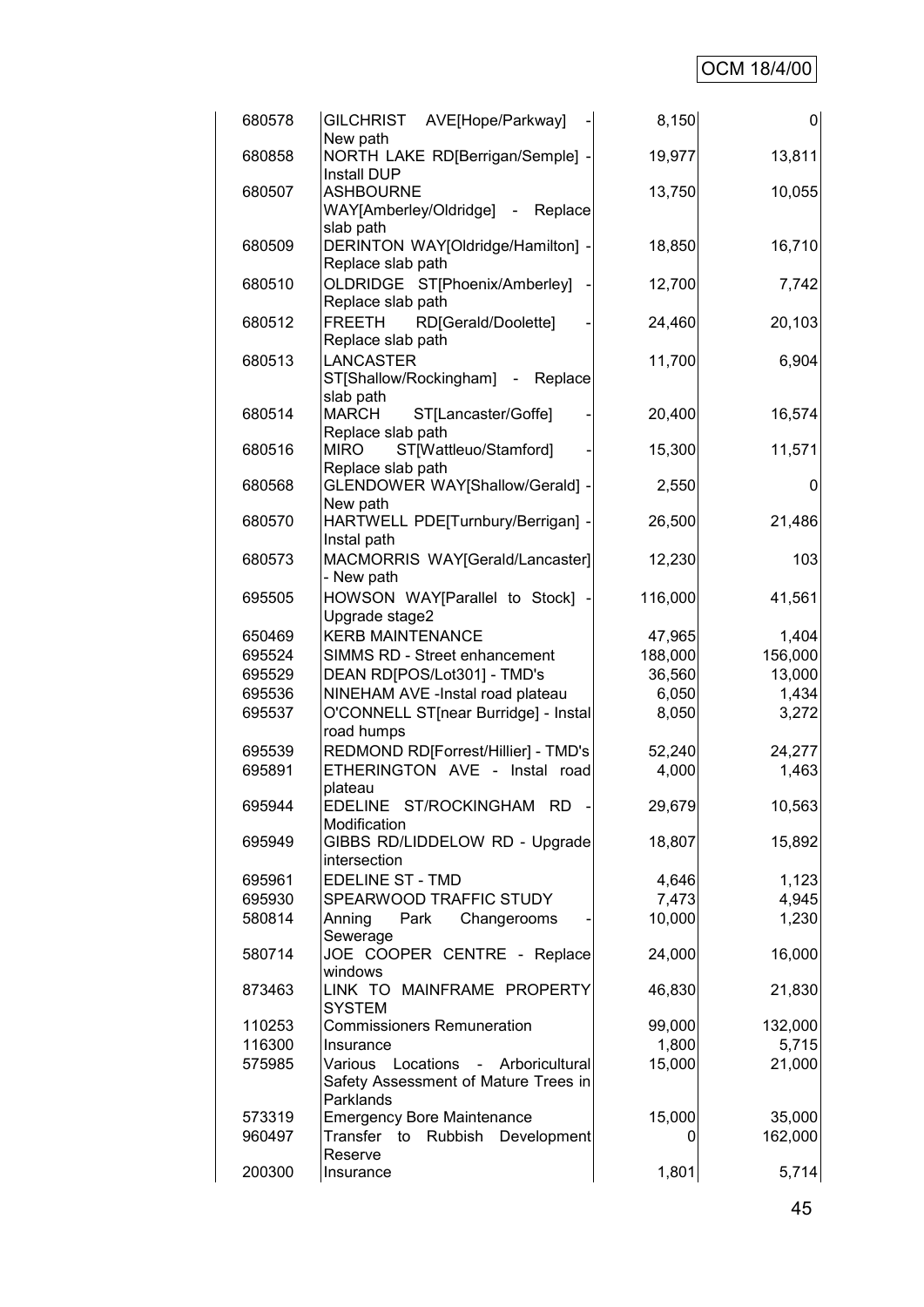| 200280     | <b>Printing &amp; Stationery</b>                                      | 3,500   | 5,500   |
|------------|-----------------------------------------------------------------------|---------|---------|
| 200700     | Furniture & Equipment                                                 | 11,360  | 13,360  |
| 500350     | Advertising                                                           | 10,000  | 12,000  |
| 8508       | Daihatsu (Terious)                                                    | 7,960   | 11,000  |
| 500300     | Insurance                                                             | 1,800   | 6,000   |
| 500106     | <b>Quarry Licences</b>                                                | 10,000  | 7,000   |
| 500104     | <b>Strata Title Fees</b>                                              | 2,000   |         |
| 505317     | Consulting Lot 4 Yangebup Road                                        | 18000   | 23,000  |
| 670730     | <b>Purchase Plant - Parks</b>                                         | 369,300 | 391,800 |
| 315516     | Quest International Program                                           |         | 10,000  |
| 475090     | Hope Rd House (next to hall) Rent                                     | 4,000   |         |
| 960490     | <b>Transfer</b><br>to<br>Community                                    | 300,000 | 394,000 |
|            | Facility/Recreation Reserve Fund                                      |         |         |
| 555200     | <b>Recreation Services Salaries</b>                                   | 38,820  | 50,050  |
| 680841     | <b>SPEARWOOD</b><br><b>AVE</b>                                        | 11,074  | 15,916  |
|            | EXT[Hamilton/Cockburn] - Install DUP                                  |         |         |
|            |                                                                       |         | 21,431  |
| 680551     | BRENCHLEY DR[Waters/#67] - Instal                                     | 17,300  |         |
| 650465     | path<br>ROAD MAINTENANCE                                              | 518,695 | 565,256 |
| 695507     | MELL RD[Hamilton/Mentha] - Widen &                                    | 84,500  | 109,863 |
|            | upgrade                                                               |         |         |
| 695510     | <b>WARTON</b><br>RD/JANDAKOT<br><b>RD</b>                             | 41,700  | 88,000  |
|            | Reconstruction                                                        |         |         |
| 695511     | ARMADALE RD/TAPPER RD - Instal                                        | 22,000  | 30,000  |
|            | street lighting                                                       |         |         |
| 695532     | <b>GLEN IRIS DR[near Bunker Gardens]</b>                              | 18,800  | 24,500  |
|            | - TMD's                                                               |         |         |
| 695946     | <b>FORREST</b><br><b>RD/SUDLOW</b><br><b>RD</b>                       | 36,000  | 70,000  |
|            | Upgrade bend & intersections                                          |         |         |
| 695956     | STEPHANO WAY-PROSPERO CRES                                            | 18,000  | 25,000  |
|            | - Parking & kerb realignment                                          |         |         |
| 695918     | <b>ROCKINGHAM</b><br><b>RD/DALISON</b>                                | 3,075   | 10,000  |
|            | <b>ST</b><br><b>AVE/MUSSON</b><br>$\omega_{\rm{eff}}$<br>Kerbing<br>& |         |         |
|            | shoulder work                                                         |         |         |
| 680110     | <b>Transfer from Restricted Trust</b>                                 | 97,000  | 85,129  |
| 580713     | JOE COOPER CENTRE - Reclad                                            | 10,000  | 18,000  |
|            | fascia                                                                |         |         |
| 580700     | Anning Park Changerooms - Replace                                     | 7,000   | 20,422  |
|            | Roof Cladding                                                         |         |         |
| 960491     | <b>Computer Reserve Fund</b>                                          | 160,000 | 460,000 |
| <b>NEW</b> | Donation to Cockburn Senior Citizens                                  |         | 6,691   |
|            | for Bus                                                               |         |         |
| <b>NEW</b> | Remove<br>contaminated<br>from<br>soil                                | 0       | 136,000 |
|            | Reserve 1820                                                          |         |         |
| <b>NEW</b> | Income for Henderson Landfill site for                                | 0       | 108,200 |
|            | disposal                                                              |         |         |
| <b>NEW</b> | South Coogee Reserve - Replace                                        | 0       | 15,000  |
|            | condemned playground equipment                                        |         |         |
| <b>NEW</b> | Atwell Estates Parks & Landscaped                                     | 0       | 153,720 |
|            | Maintenance                                                           |         |         |
| <b>NEW</b> | Floor<br>South Lake Leisure Centre                                    | 0       | 65,000  |
|            | Finish                                                                |         |         |
| <b>NEW</b> | PACKHAM ST[Blackwood/Morton]<br>Replace slab path                     | 0       | 9,300   |
|            | <b>RAMBURES</b>                                                       |         |         |
| <b>NEW</b> | WAY[Maxworthy/Grandpre]<br><b>New</b>                                 | 0       | 5,700   |
|            | path                                                                  |         |         |
| <b>NEW</b> | MARVELL AVE[Newton/Stevenson]                                         | 0       | 8,000   |
|            |                                                                       |         |         |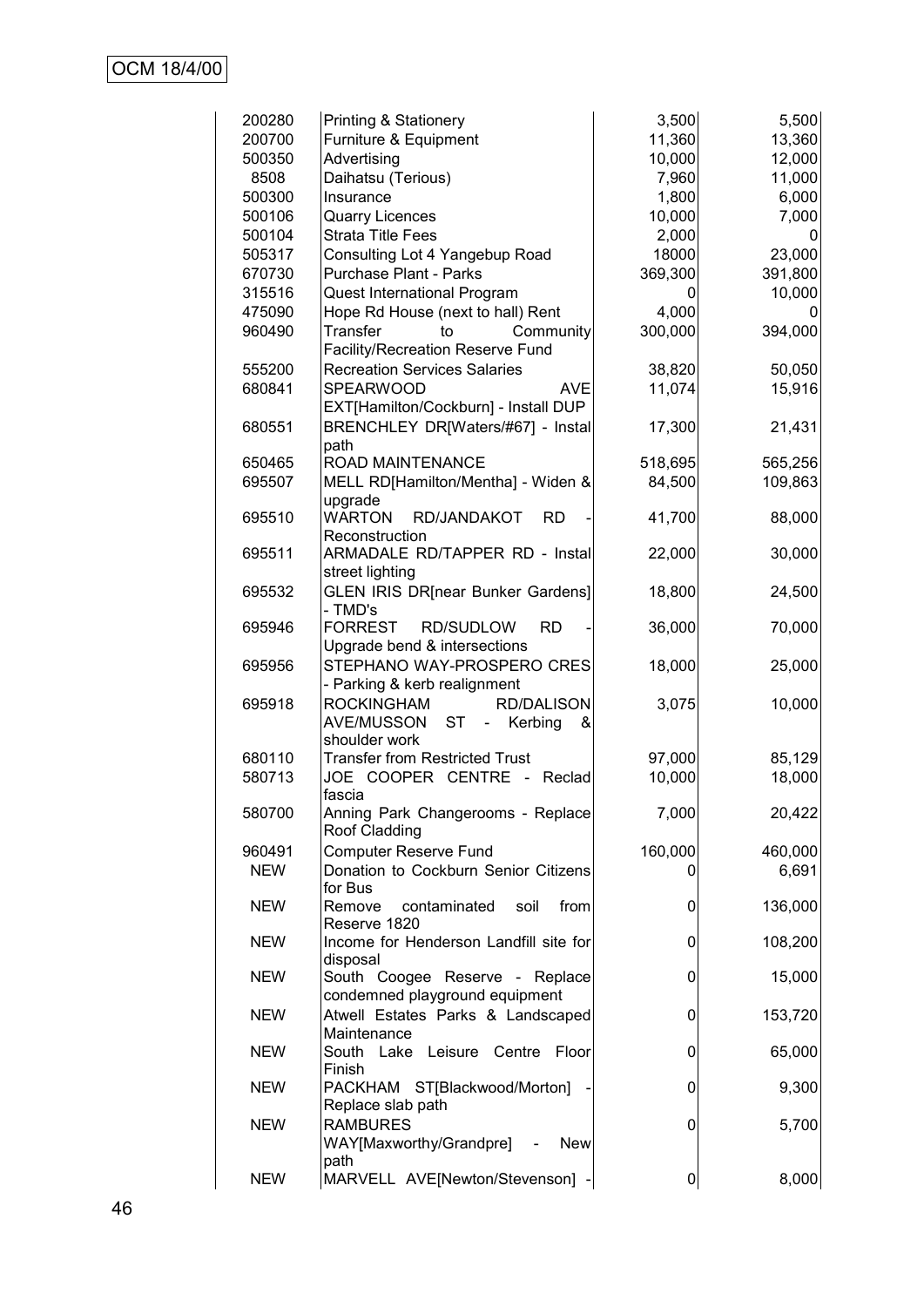|            | New path                                     |        |
|------------|----------------------------------------------|--------|
| <b>NEW</b> | HOMESTEAD AVE[Hope/Parkway]                  | 16,000 |
| <b>NEW</b> | New path<br>SPEARWOOD AVE[Stock/Sudlow]      | 14,000 |
|            | Design of 2nd carriageway                    |        |
| <b>NEW</b> | <b>SPEARWOOD</b>                             | 18,000 |
|            | AVE[Sudlow/Yangebup] - Design of             |        |
|            | new road                                     |        |
| <b>NEW</b> | POLLETTI RD - Widening to 8m.                | 37,000 |
| <b>NEW</b> | 4WD VEHICLE - New purchase                   | 25,000 |
| <b>NEW</b> | Contribution to Olympic Torch Relay          | 5,000  |
|            | Celebrations in Fremantle                    |        |
|            | TO BE PASSED BY ABSOLUTE MAJORITY OF COUNCIL |        |
|            |                                              |        |

# **COUNCIL DECISION**

# **Background**

Council has resolved to review its Budget twice each year for the periods ending October and February.

#### **Submission**

N/A

# **Report**

A report on the review of the Municipal Budget for the period 1 July 1999 to 29 February 2000 is attached to the Agenda.

# **Strategic Plan/Policy Implications**

N/A

# **Budget/Financial Implications**

A number of amendments to the Budget are recommended.

# **Implications of Section 3.18(3) Local Government Act, 1995**

N/A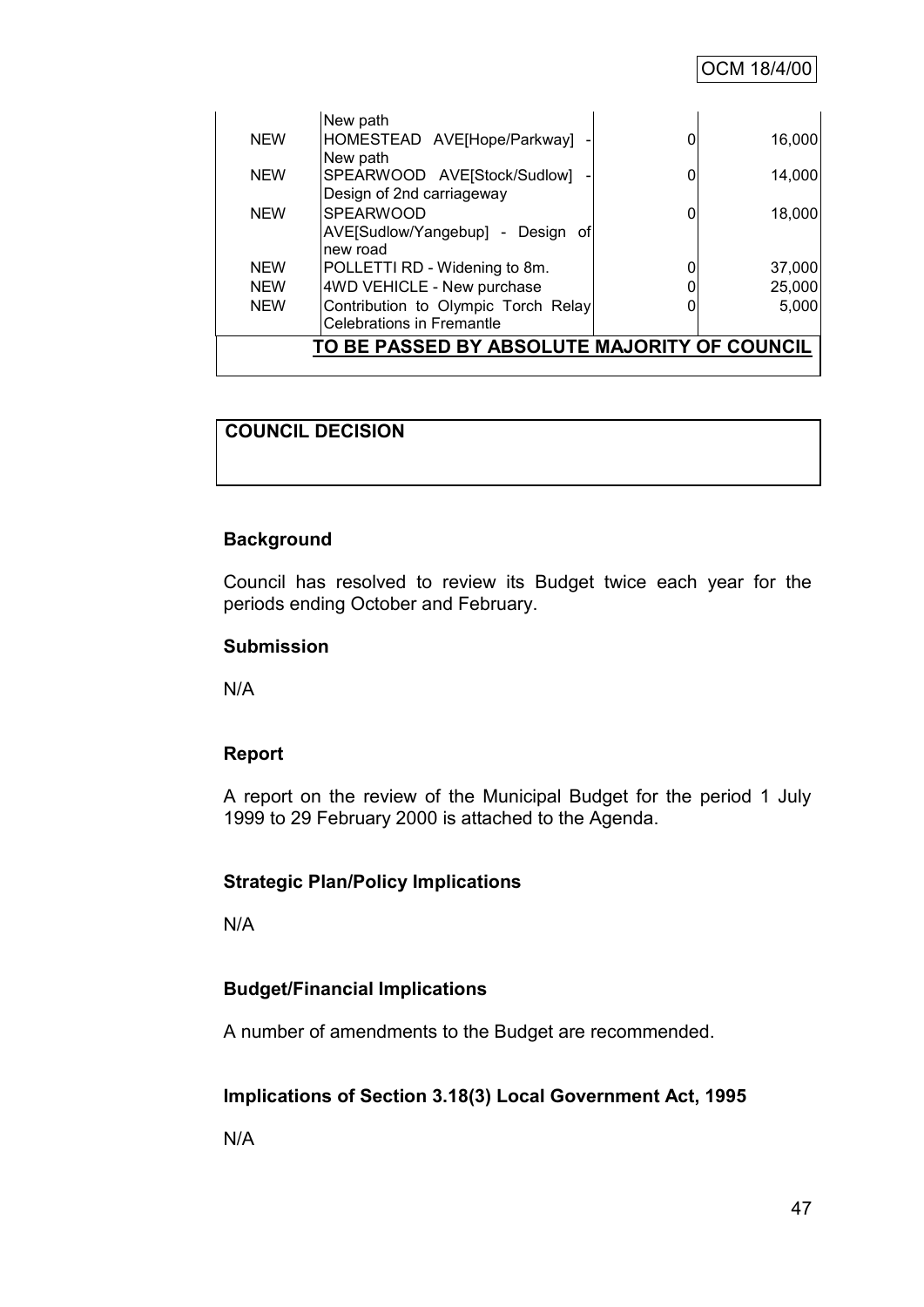# **15. ENGINEERING AND WORKS DIVISION ISSUES**

#### **15.1 (OCM1\_4\_2000) - TRANSFER OF RESPONSIBILITIES FOR ROAD PAVEMENT MARKINGS AND SIGNING ISSUES ON LOCAL ROADS FROM MAIN ROADS WA TO LOCAL GOVERNMENT (4306) (BKG)**

#### **RECOMMENDATION**

That Council advises the Minister for Transport, the Minister for Local Government, W.A.M.A., the Commissioner of Main Roads, and the opposition spokesperson on Transport, that the City of Cockburn is concerned at the possible decline in safety of local roads due to the Main Roads WA decision to reduce its role in the responsibility for local roads.

# **COUNCIL DECISION**

# **Background**

A letter has been received from Main Roads WA stating that they are in the final stages of a major restructure.

The letter states:

*The main activities that have been moved from Main Roads to Local Government in the past 18 months are:*

- *Production of pavement marking and signing drawings for local roads (including new guard controlled school crossing locations),*
- *Installation of pavement markings and signs on Blackspot projects,*
- *Investigation, design and installation of new traffic signal proposals on local roads,*
- *Investigation, design and installation of traffic signal modifications on local roads.*

*The final stage of the change will occur on June 1 2000 when the following activities will be transferred to Local Government:*

 *Investigation of all pavement marking and signing issues on local roads with the exception of speed zoning and guide signing issues,*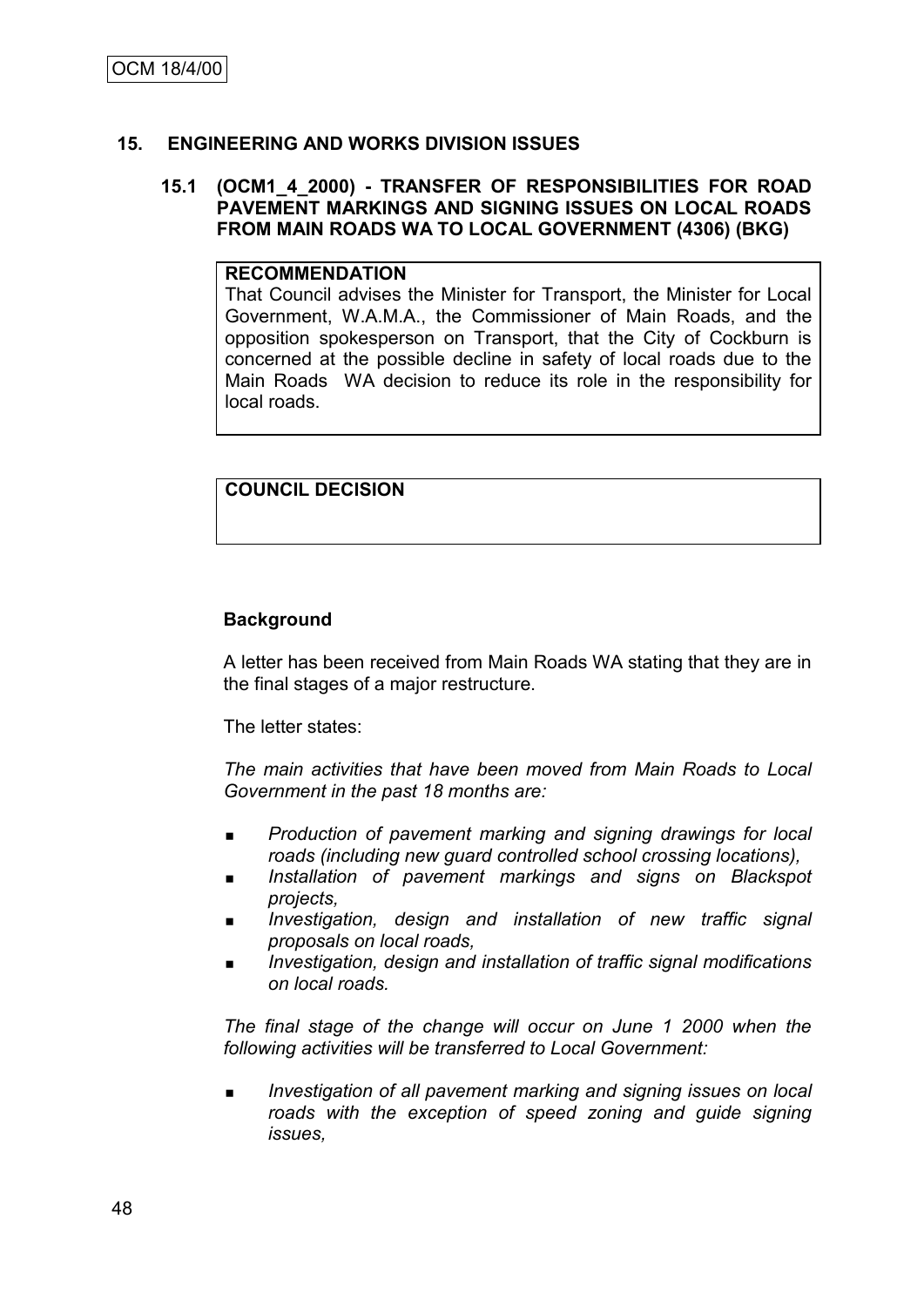**All letters sent to Main Roads by members of the public regarding** *pavement marking and signing issues will be forwarded to local government (with the exception of maintenance issues).*

The letter continues by saying that even after the local government has taken the enquiries and prepared the designs, approval from Main Roads WA staff is still required.

#### **Submission**

N/A

#### **Report**

This proposal by Main Roads WA can impact severely on the safety of the users of local roads.

Most local governments by definition are relatively small organisations. The budget for road and traffic design for a larger metropolitan Council such as Cockburn is \$300,000. This allows for the employment of four (4) full time staff.

Obviously, for the majority of the other 125 Councils in the State, the number of professionally trained staff in road and traffic management, is low.

The moving of tasks as outlined in the letter from Main Roads WA makes resourcing of this critical area very difficult.

A local government will be required to employ a trained and qualified road safety practitioner for an unknown work volume.

Main Roads WA have for the past 40 years, had the responsibility for road marking and signs on all roads.

In their letter they state they will still have the responsibility for this, but local government has to do the preliminary work.

This would seem to be highly inefficient.

It would seem to make more sense for Main Roads WA to do all of the work from enquiry to approval in the interests of efficiency.

If the aim is to reduce costs, then invoices could be sent to each local government for the services Main Roads WA supplies. At least then the costs associated with the road safety on local roads throughout Western Australia is known. If further measures need to be taken, the State Government is aware of what is currently being spent and can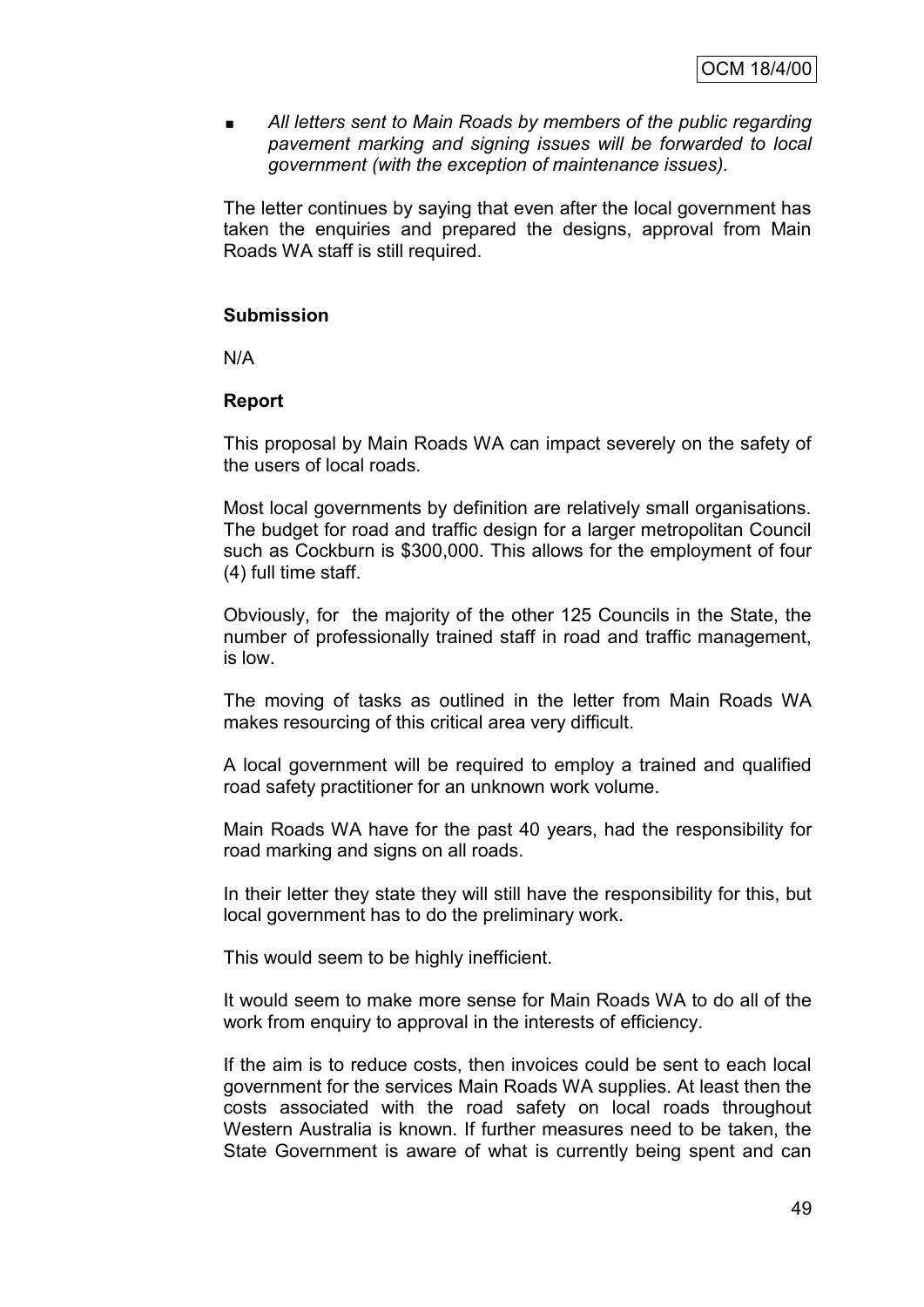request further funds if it is serious about reducing crashes on local roads.

# **Strategic Plan/Policy Implications**

One of the objectives of the Corporate Plan is to:

*"Construct and maintain roads which are the responsibility of the Council in accordance with recognised standards and are convenient and safe for use by vehicles, cyclists and pedestrians.*

# **Budget/Financial Implications**

The Design Manager is requesting his budget be increased by \$50,000 in the 2000/01 Budget to allow for the following tasks to be carried out:

- **Production of pavement marking and signing drawings for local** roads;
- Installation of pavement markings and signs on Blackspot projects;
- **Investigation, design and installation of new traffic signal** proposals on local roads;
- Investigation, design and installation of traffic signal modifications on local roads;
- **Investigation of all pavement markings and signing issues on** local roads;
- Replies to letters forwarded to Local Government by Main Roads WA as local road issues;
- **Negotiation, discussion and amendment of proposals submitted** to Main Roads WA for approval.

No budget provision has been made in the Principal Activity Plan.

# **Implications of Section 3.18(3) Local Government Act, 1995**

There will be a duplication of tasks with Main Roads

Local Government will investigate and prepare designs for pavement markings and signs. Main Roads WA will then approve by investigating and checking the design of the same project.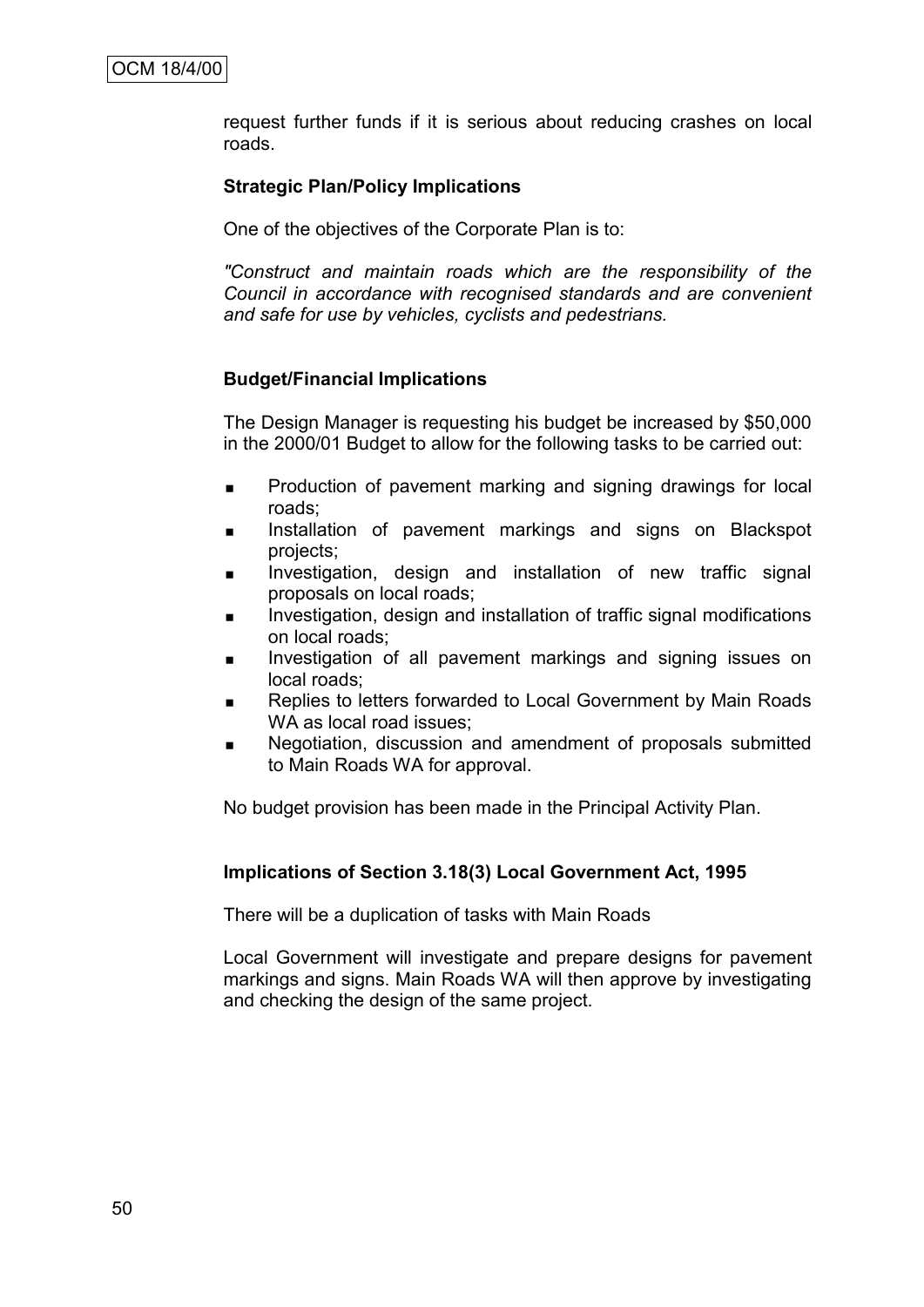# **15.2 (OCM1\_4\_2000) - PURCHASE OF A WHEEL LOADER FOR HENDERSON LANDFILL SITE (4409) (BKG)**

# **RECOMMENDATION**

That Council:

- (1) purchase a wheel loader with 1.4 cubic metre bucket for use at the Henderson Landfill with funds from the rubbish development fund and that the replacement machine for the Caterpillar 963 Traxcavator not be purchased at this time; and
- (2) amend the Budget accordingly. **TO BE PASSED BY ABSOLUTE MAJORITY OF COUNCIL**

# **COUNCIL DECISION**

# **Background**

There is a need for a wheel loader at the Henderson Landfill Site. At present there are two machines on site: a Caterpillar 963 Traxcavator and a Caterpillar 816 Compactor.

# **Submission**

N/A

# **Report**

A report was finalised recently outlining the future plant requirements at the Henderson Landfill Site.

This was required because the site is currently accepting between 90,000 and 100,000 tonnes per annum.

However, with the anticipated closure of Canning landfill site in October 2001, the tonnages are expected to increase to 180,000-200,000 tonnes per year.

This will result in the upgrading of the traxcavator and the compactor to a larger size and the need to purchase a wheel loader.

On this year's Budget, funds were allocated for the replacement of the Caterpillar 963 Traxcavator.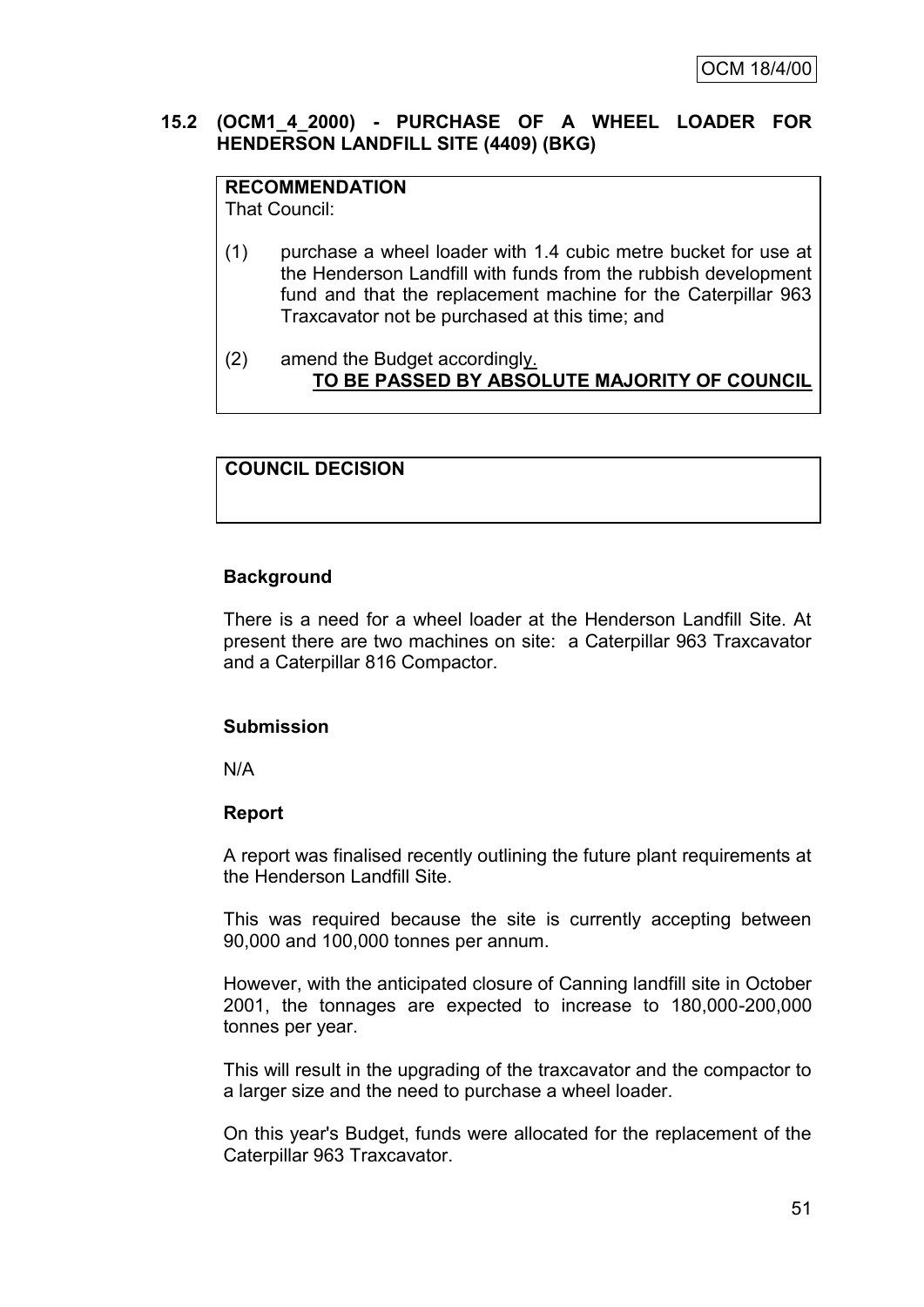However, as it is only 12 months away from when a larger machine will be required, it is recommended the machine be kept for another 12 months.

There is a present and a continuing need for a wheel loader. It will be used in loading cover material, working with the greenwaste stockpile area and on the inert fill area.

At present, machinery is hired to carry out those tasks. It is recommended that the wheel loader be purchased this financial year.

#### **Strategic Plan/Policy Implications**

The objectives of the corporate plan relating to this purchase are:

- **EXECUTE:** ensure the Henderson Landfill Site is managed in accordance with EPA licence conditions.
- **EXECUTE:** ensure Council services are operating in a cost effective and efficient manner
- **naximise the City's revenue sources.**

# **Budget/Financial Implications**

The sum of \$240,000 for the trade-in of the Caterpillar 963 Traxcavator will remain in the plant replacement reserve funds for another 12 months.

A sum of up to \$240,000 will be allocated from the rubbish disposal development reserve fund to purchase a new wheel loader.

# **Implications of Section 3.18(3) Local Government Act, 1995**

N/A

# **15.3 (OCM1\_4\_2000) - CUTLER ROAD TRAFFIC MANAGEMENT (450060) (SL)**

# **RECOMMENDATION**

That Council advise the Masters Cycling Council of WA Inc. that their request to not proceed with the installation of road humps in Cutler Road cannot be supported due to the need to improve road safety and discourage illegal afterhours activities.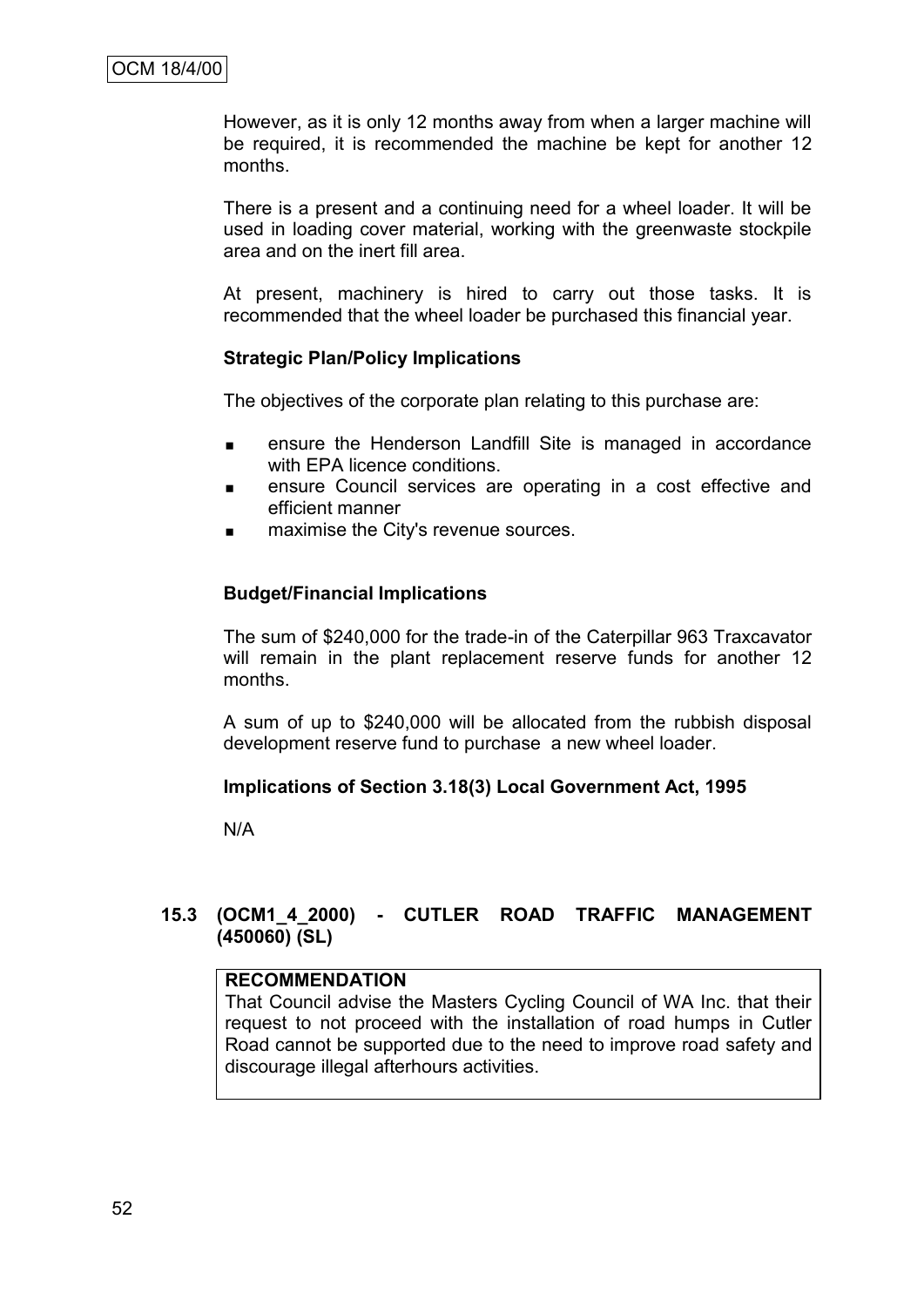# **COUNCIL DECISION**

#### **Background**

A letter was received on 28<sup>th</sup> March 2000 from the Masters Cycling Council of WA Inc. requesting the City of Cockburn not to proceed with the installation of road humps in Cutler Road. The circuit embracing Cutler Road, Solomon Road, Jandakot Road and Prinsep Road, represents six events on their annual racing calendar and the road is regularly used as a training circuit.

#### **Submission**

N/A

#### **Report**

Dalla Riva (Aust.) Pty. Ltd. of 31 Cutler Road, Jandakot lodged a complaint on 23<sup>rd</sup> October 1997 that a group of young motorists were using Cutler Road as a racing track every weekend. The company suspected that these motorists had also caused damage to the company"s automatic gate control panel during the weekend preceding the lodgment of the complaint.

Design staff met with the complainant, discussed the issue and identified the damage. Accordingly, traffic treatments were proposed and submitted to Council for possible inclusion in the 1998/99 Budget.

On 11<sup>th</sup> September 1998, an article appeared in a community newspaper (*The Cockburn Gazette)* highlighting the drag racing problem in Cutler Road together with a photograph showing a high number of tyre marks on the road pavement.

In response to the article, Main Roads WA advised Council on 27<sup>th</sup> October 1998 that the posted speed limit in Cutler Road had reduced from 110km/h to 60km/h.

Council allocated funds in the 1998/99 Budget for the installation of traffic treatments in Cutler Road. Design was subsequently undertaken.

However, Cook Industrial Minerals Pty Ltd in Cutler Road objected to the proposal based on their concern that the proposed speed plateaux would place an extra burden on their trucks and that large machinery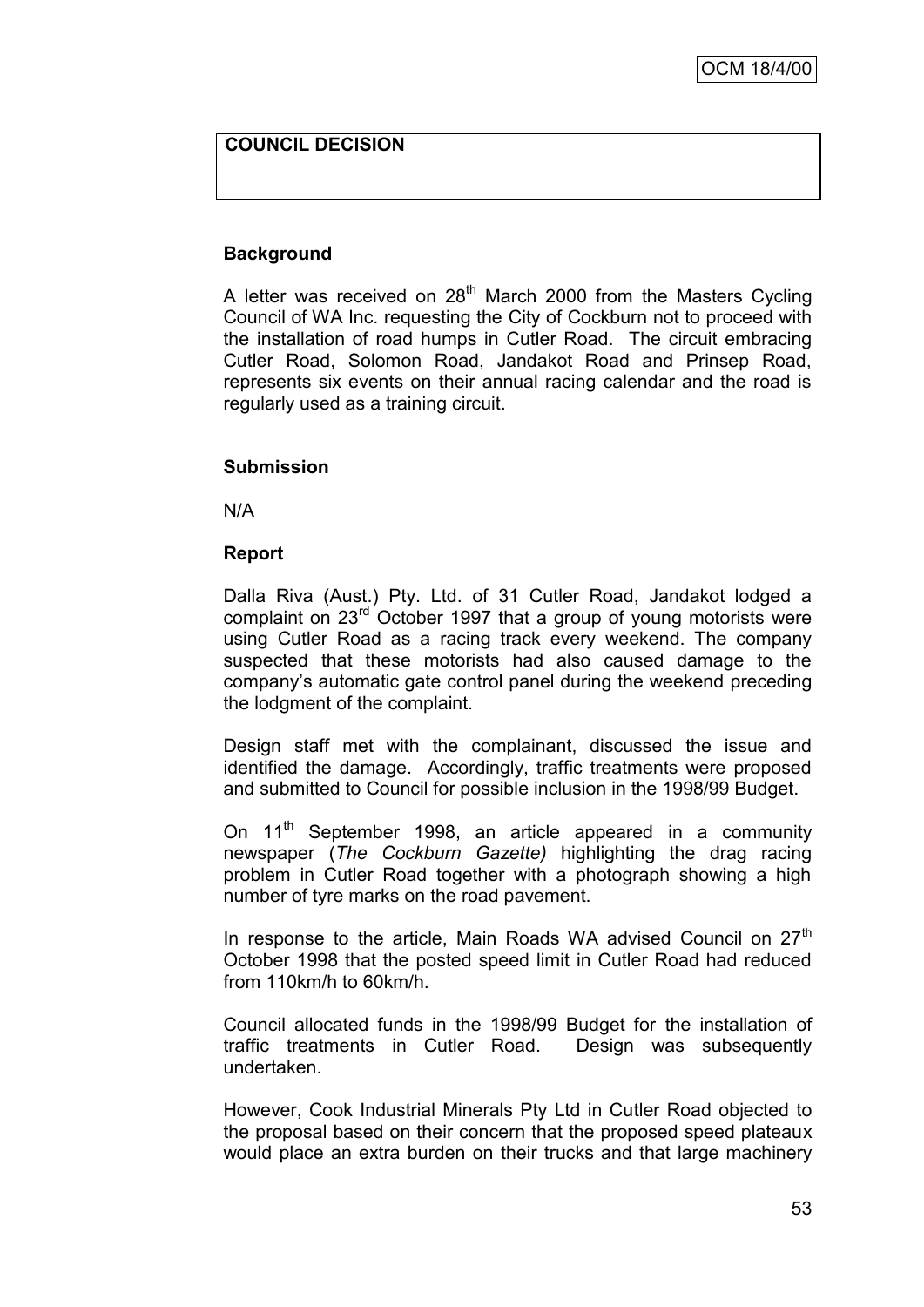that came on low clearance trucks may find these road plateaux difficult to negotiate.

Brambles Western Australia (a heavy haulage specialist company) and Main Roads Heavy Haulage Licensing Department were consulted. They do not support the above claims.

However, the design has been revised. Watt's Profile road humps, which are more *gently* on trucks, are proposed.

The installation of speed reduction devices in Cutler Road is recommended, as the prevailing speed of traffic remains high. A traffic survey was undertaken in 1999. The prevailing speed of traffic in Cutler Road was 79 km/hr despite the 60 km/hr posted speed limit already in place.

In order to improve road safety for all users and to discourage afterhours vehicle abuse, illegal racing and gatherings, the City of Cockburn should not support the request from the Masters Cycling Council of WA Inc.

# **Strategic Plan/Policy Implications**

One of the objectives of the Corporate Plan is to:

*"Construct and maintain roads which are the responsibility of the Council in accordance with recognised standards and are convenient and safe for use by vehicles, cyclists and pedestrians.*

#### **Budget/Financial Implications**

N/A

**Implications of Section 3.18(3) Local Government Act, 1995**

Nil

#### **16. COMMUNITY SERVICES DIVISION ISSUES**

**16.1 (OCM1\_4\_2000) - SHOP FRONT LIBRARY - THOMSONS LAKE (5515217) (RA)**

**RECOMMENDATION** That Council:

(1) establish a shop front library within the Gateway Shopping Centre at Thomsons Lake by the leasing of space for up to 5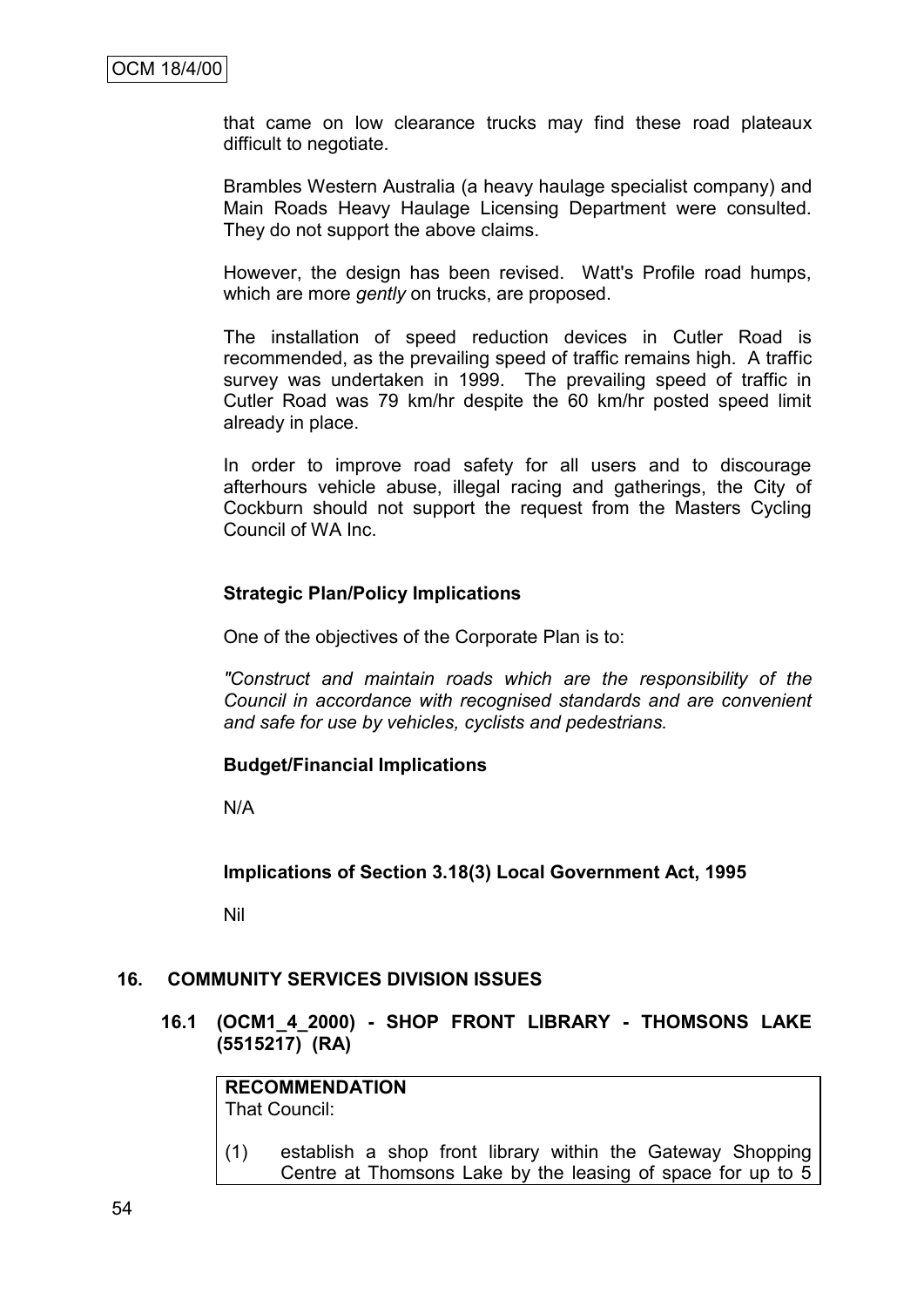years subject to a satisfactory lease agreement being reached;

- (2) commits to placing on its 2000/01 budget the sum of \$193,000 for the operation of the library and \$60,000 for set up expenses should an agreement be reached; and
- (3) give the Chief Executive Officer delegated authority in accordance with Section 5.42 of the Local government Act 1995 to negotiate the terms and conditions for the lease of space suitable to establish a library.

# **TO BE PASSED BY ABSOLUTE MAJORITY OF COUNCIL**

# **COUNCIL DECISION**

# **Background**

There has been an identified need to establish a library to serve the eastern portion of the City which has been included in Council's Forward Plan for construction in 2002/03. An opportunity has been identified to lease an area of space within the Gateway Shopping Centre to set up a shop front library. This would allow Council to have an immediate presence in the area and delay the construction of a customised library.

# **Submission**

N/A

# **Report**

Council currently has two libraries, which serve a population of 65,000 people. The central Spearwood Library has a primary catchment population of Spearwood, Hamilton Hill, Munster, Coogee, Yangebup, Wattleup and the western portion of Beeliar. The Coolbellup Library primary catchment population is the suburbs of Coolbellup, North Lake and Bibra Lake. The proposed library at Thomsons Lake would have the primary catchment population of Atwell, Success, South Lake, Jandakot, Banjup, eastern portion of Beeliar and a portion of Yangebup. In the case of Yangebup there is likely to be a relatively even usage spread between the Spearwood and proposed Thomsons Lake Library. The current population identified for the Thomsons Lake Library is approximately 18,000.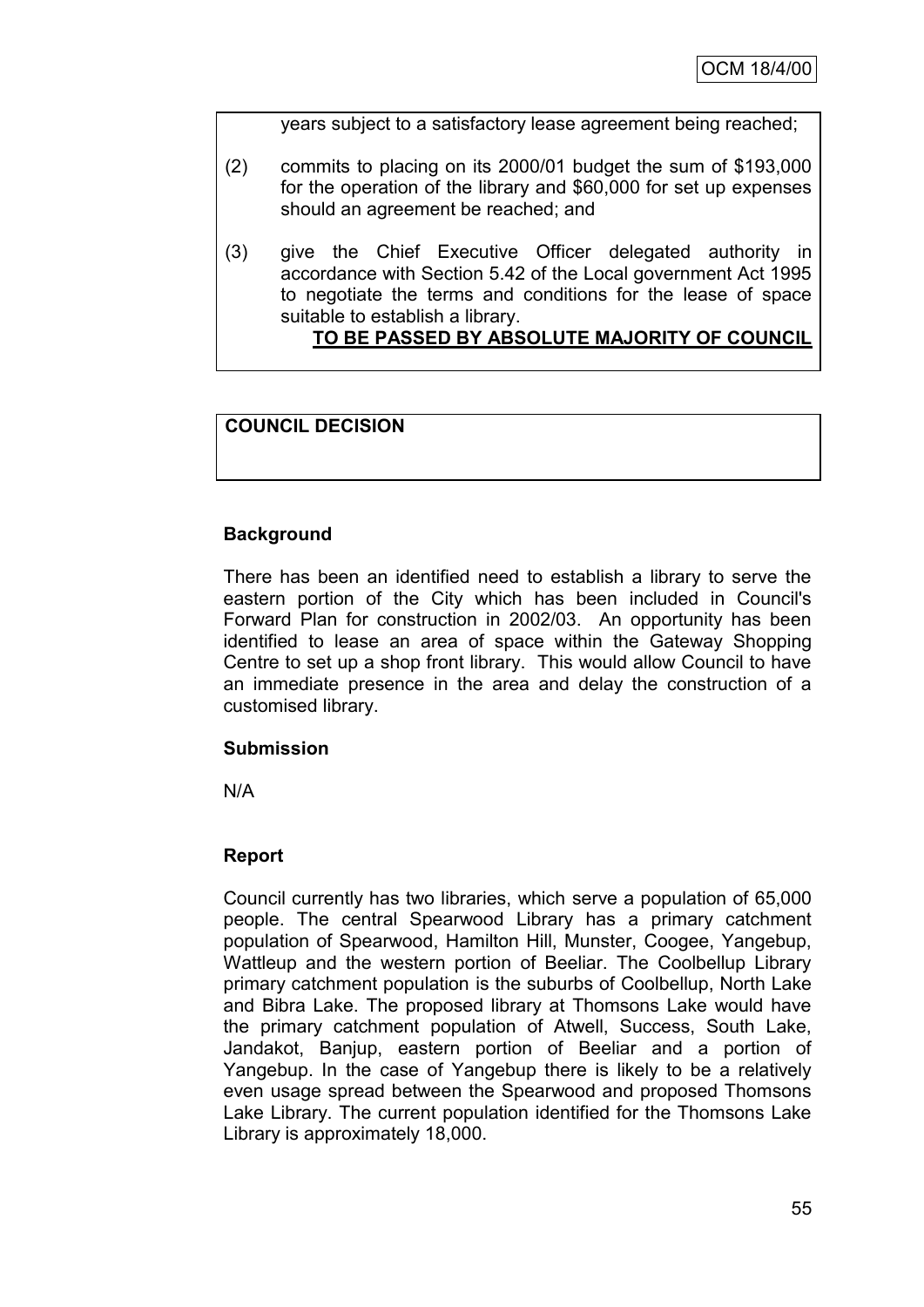The City of Cockburn has the right to a LISWA book stock of 80,000 based on the allocation of 1.25 books per capita. The current LISWA stock held by the City is 45,000. Provided additional library space is available Council will be able to increase its LISWA stock progressively over the next year. Should the Thomsons Lake Library proceed the proposal is, as an interim measure for library stock to be drawn from the Spearwood and Coolbellup Libraries and as the additional LISWA stock is allocated to the City to distribute it across the Council's Libraries.

The Gateway Shopping Centre has a shop area of 104 sq.m. available immediately for lease at a fee of \$300 per sq.m., which for the first full year equates to \$31,200 plus electricity usage. Should Council proceed with the proposal there would be a \$60,000 set up cost for partitioning, telephone connection, furniture, shelving and the like. Some of this infrastructure could be used when the custom built library is established. There would be a \$215,000 on-going operational cost for the library. The proposed hours of operation of the library is from 10.00am to 5.30pm each week day other than Thursday night when the library will be open from 10.00 am to 9.00pm. The library will be open on Saturday from 10.00am to 5.00pm. These times are essentially the same as the shopping centre other than a slightly later opening time.

The preference would be for the library space to have external access that is the library could be used while the shopping centre is closed. There is no external space available for lease and it is unlikely a space will come up of sufficient size within the next year or so given the nature of the exiting tenancies. There will be some negotiation required between the City and the agents acting on behalf of the owners of the to reach an agreement on suitable term and conditions.

# **Strategic Plan/Policy Implications**

Council has the specific objective in its Corporate Strategic Plan to "To facilitate and provide an optimum range of community services." There is a clear need to provide a Library for the residents in the eastern portion of the City.

# **Budget/Financial Implications**

Councils Principal Activity Plan has factored in the construction of a library for 2002/03 with an operational budget for 2003/04. The opportunity presented by the Thomsons Lake- Gateway Shopping Centre proposal allows for the construction of a new library in the eastern portion of the City to be moved out to 2004/05. Funds to operate the library for the full year are estimated to be \$215,000. The operational costs for 2000/01 and 2001/02 can be covered within the existing budget by reducing the amount to be transferred to the Facilities Reserve Fund by this amount. The actual budget required for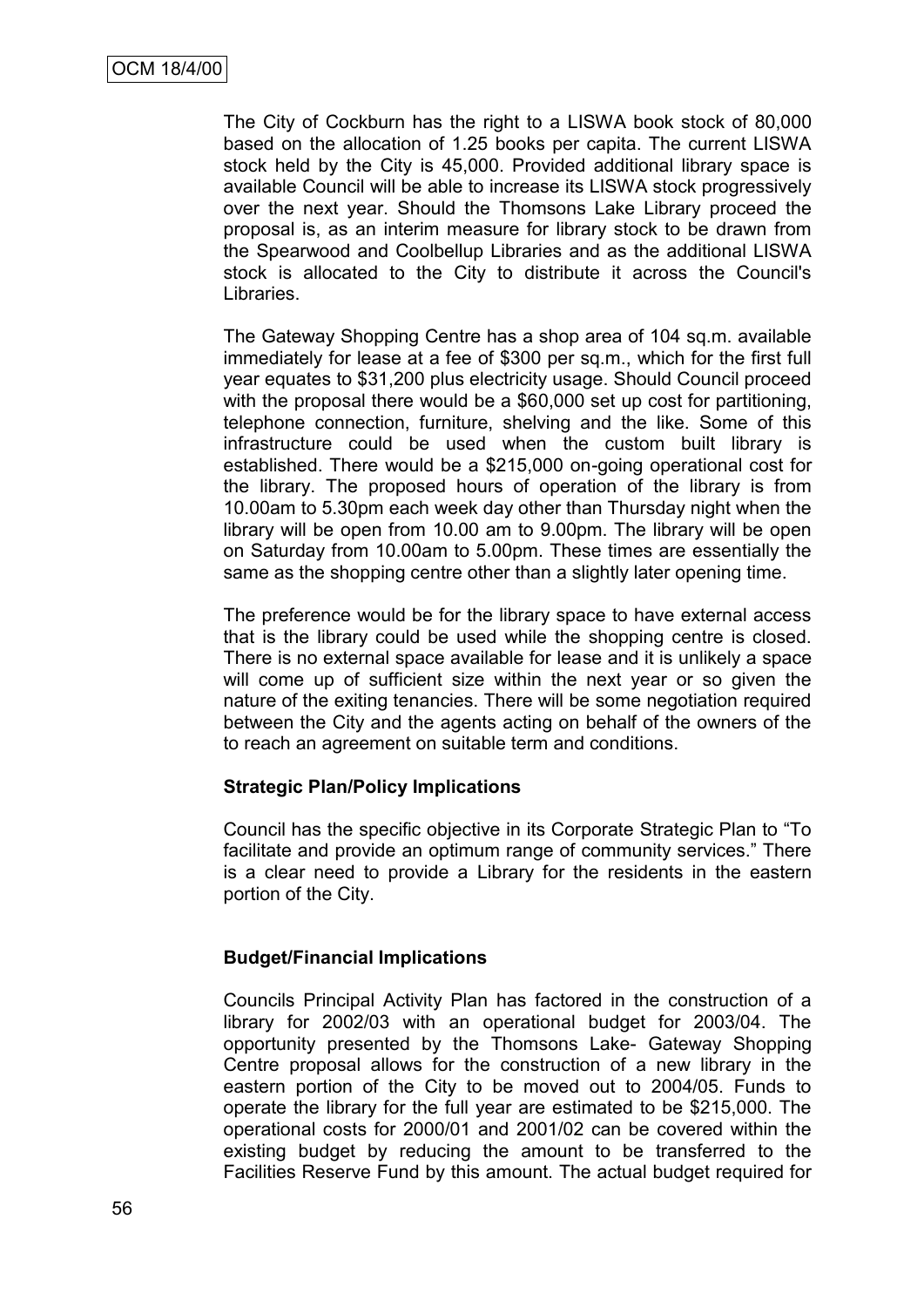2000/01 is \$ 60,000 for set up and \$193,000 (inclusive of rent) for a service to operate from the  $1<sup>st</sup>$  of October 2000 from the Shopping Centre.

# **Implications of Section 3.18(3) Local Government Act, 1995**

Local Government is primarily responsible for library provision. The option to lease an area for a library for a period rather than custom build a facility is a prudent expenditure of funds as a large future capital expenditure can be provided for through setting aside reserve funds.

# **16.2 (OCM1\_4\_2000) - PROPOSED YOUTH DEVELOPMENT OFFICER (8173) (JG) (ATTACH)**

# **RECOMMENDATION**

That Council establish a new youth development officer position within the social services team utilising funds available within the existing community safety crime prevention budget allocation.

# **COUNCIL DECISION**

# **Background**

In 1999 the City undertook an extensive community consultation in relation to community safety. Significant recommendations were made in the subsequent report tabled at the Council's December meeting. At that time the administration advised that a detailed proposal regarding the creation of a new youth development position would be prepared for councils consideration at its February meeting.

# **Submission**

N/A

# **Report**

The City currently allocates significant funds to facilitate the development of initiatives aimed at the mainstream youth within the municipality. To date the youth services coordinator has facilitated these activities with assistance of youth work staff employed in the contracted youth programs auspiced by the City.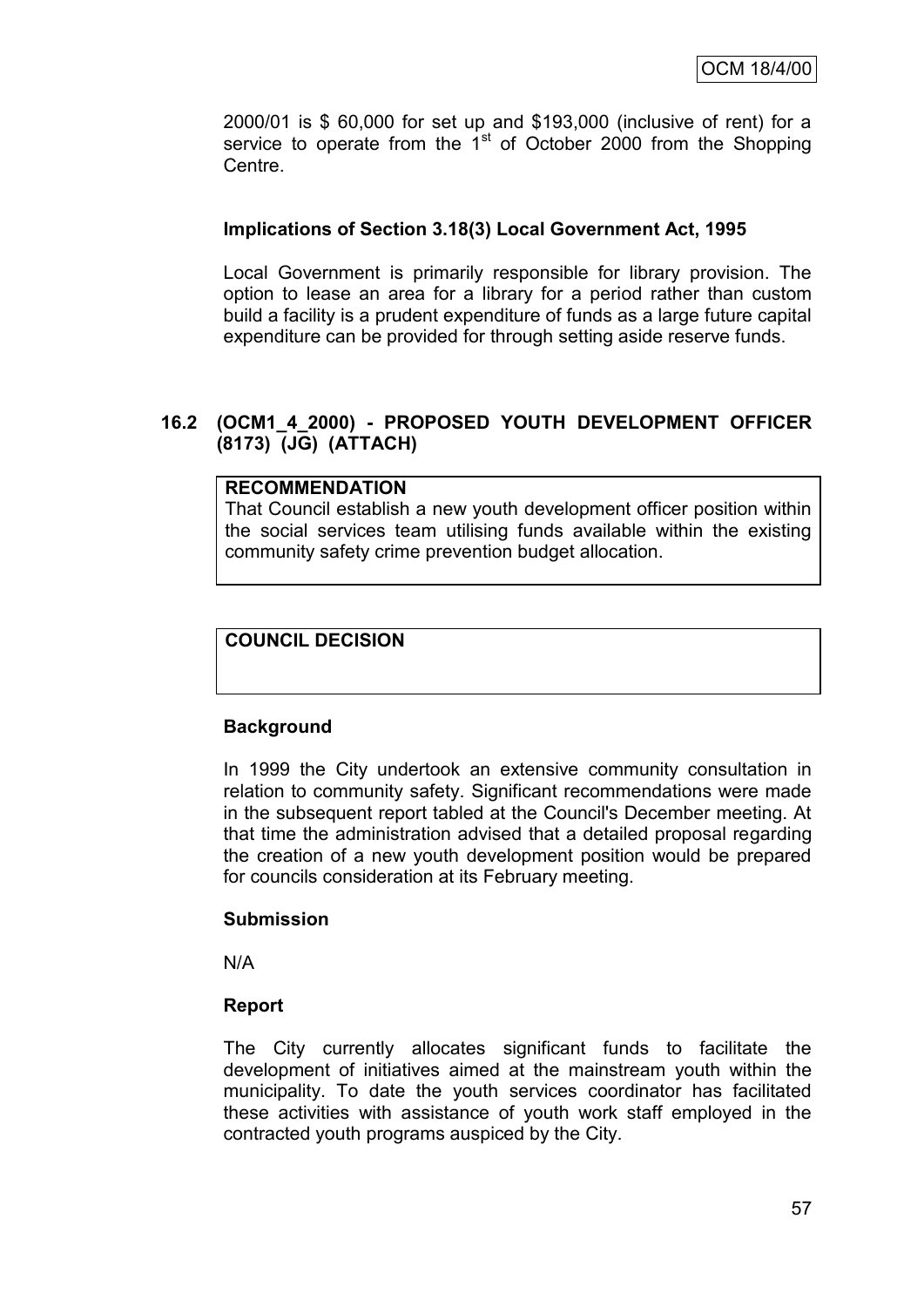The recent crime and safety report again highlighted the need for the Council to undertake a greater coordination & delivery role in the development of local area based youth initiatives, which focus on the provision of positive recreational and social activities for our youth.

At present youth work team staff are employed to provide specific contracted services funded by both the Department of Family and Children's Services and the Ministry of Justice. Both these programs target young people already captured by the juvenile justice system or those identified to be at risk of entering the judicial system. The City's capacity to develop broader mainstream preventative programs is seriously hindered by a lack of human resource to undertake the facilitation and coordination role.

In 1999 staff within the youth services team these have included such activities as have undertaken several new initiatives:

- ◆ Young women's group
- ◆ Adventure program
- Music and gigs program
- $\triangle$  A youth magazine
- ◆ Protective Behaviours

These mainstream programs have also been complemented by projects, which the City has continued including the youth vacation care program "Youth Outrage". The City has also developed with funds from Cockburn Rotary the youth grants program "U Fund" which aims to provide small seed funds to local initiatives. The Recreational service area has also worked towards the construction of a new skate facility for the City.

*As the activities have developed so to have the demands placed on youth services staff to juggle their contracted obligations with additional tasks allocated by the City. With the increased development of mainstream activities their continued involvement would have a negative impact upon contract obligations.*

To date little work has been done to develop local community based youth activities and this is an area seen as a real opportunity to forge new collaborative partnerships. This will enhance social and recreational based activities aimed at reducing anti social activities associated with some of the young people within the City.

In the report the community expressed the strong view that the City ought to allocate funds to the mainstream youth and not simply provide contracted services targeting the minority group caught in the legal system.

Significant policy and developmental work has already been done laying a solid foundation for a newly created position to further develop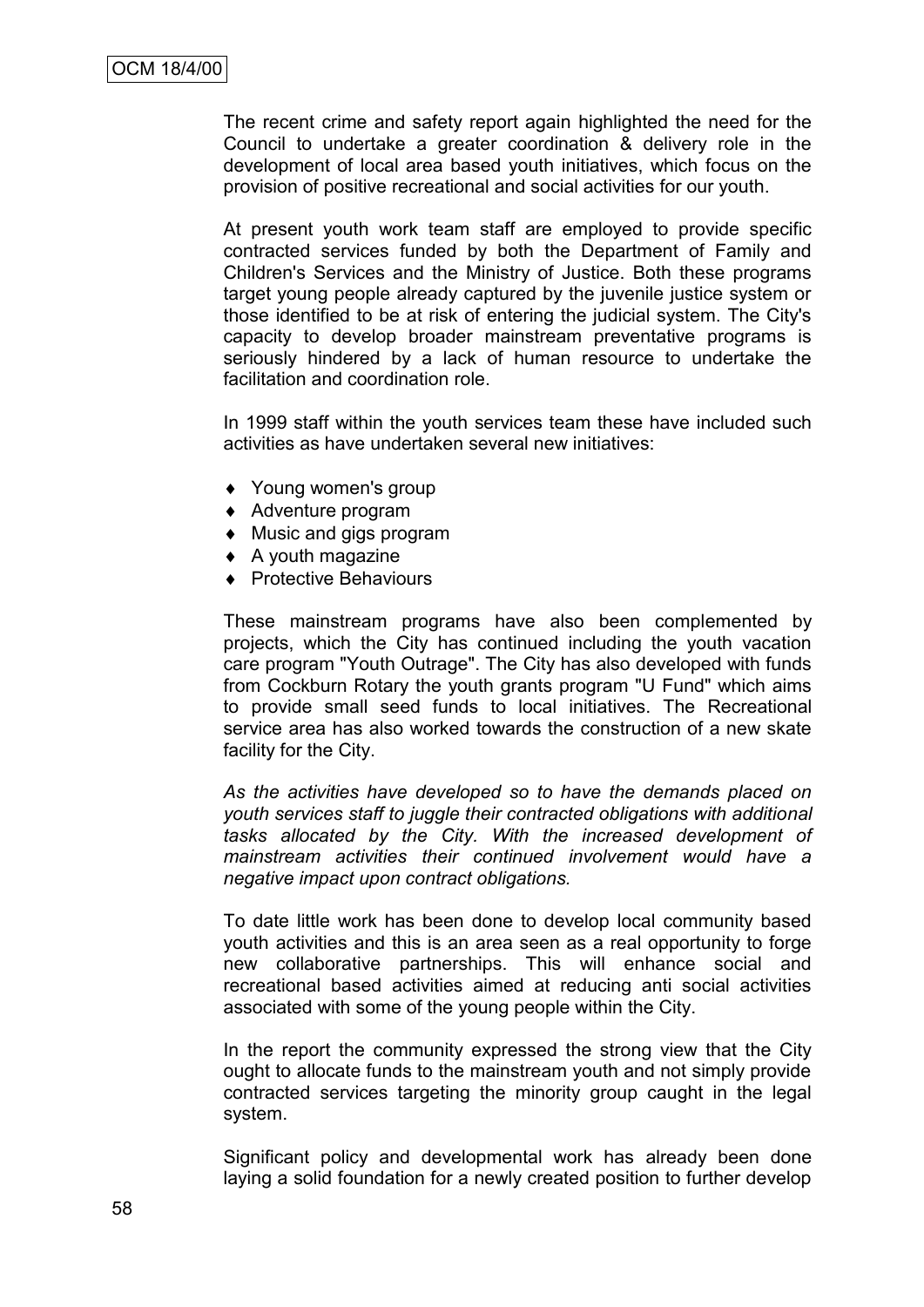current or new initiatives which will enhance the network of community groups & provision of support to our youth.

The creation of this new position will allow for clarity in the role of the youth services coordinator. The youth development officer will provide much needed human resources to undertake initiatives specifically for youth.

This new structure will allow the youth services coordinator to focus on service management issues, the development of operational and organisational policy, as well as open opportunities for collaboration at the macro level to address structural inequities. The Youth Services Coordinator would maintain their role with the youth advisory council to ensure that matters raised are addressed within the operation and planning of youth services.

The population of people aged between 15 and 25 years was 8,659 (1996 ABS) in the 1996 census, this represents 15% of the Cockburn population. It is anticipated that this percentage will increase substantially by 2010.

# **Strategic Plan/Policy Implications**

The Youth Consultation Report (1998) and Community Needs Survey (1998) have also identified the need to enhance resources allocated to "mainstream" youth within the Municipality. The youth services review and social services plans have also identified the need for increased human resources to develop & implement youth initiatives.

Key Result Area - "Facilitating the Needs of Your Community" also refers.

#### **Budget/Financial Implications**

Council has placed on its 1999- 2000 budget \$100,000 for community safety/ crime prevention initiatives. Of this sum \$45,000 has been committed to projects for this financial year leaving a balance of \$55,000. The anticipated expenditure for the employment of a youth development officer for the period May to June 2000 is approximately \$6,860, with a further \$2,500 required for office furniture and equipment. There are ample funds in the budget for this purpose.

The 2000-2001 allocation for the position including on costs is \$41,650. For a level 4 step one position.

It is anticipated that this figure would rise with additional program costs in subsequent budgets.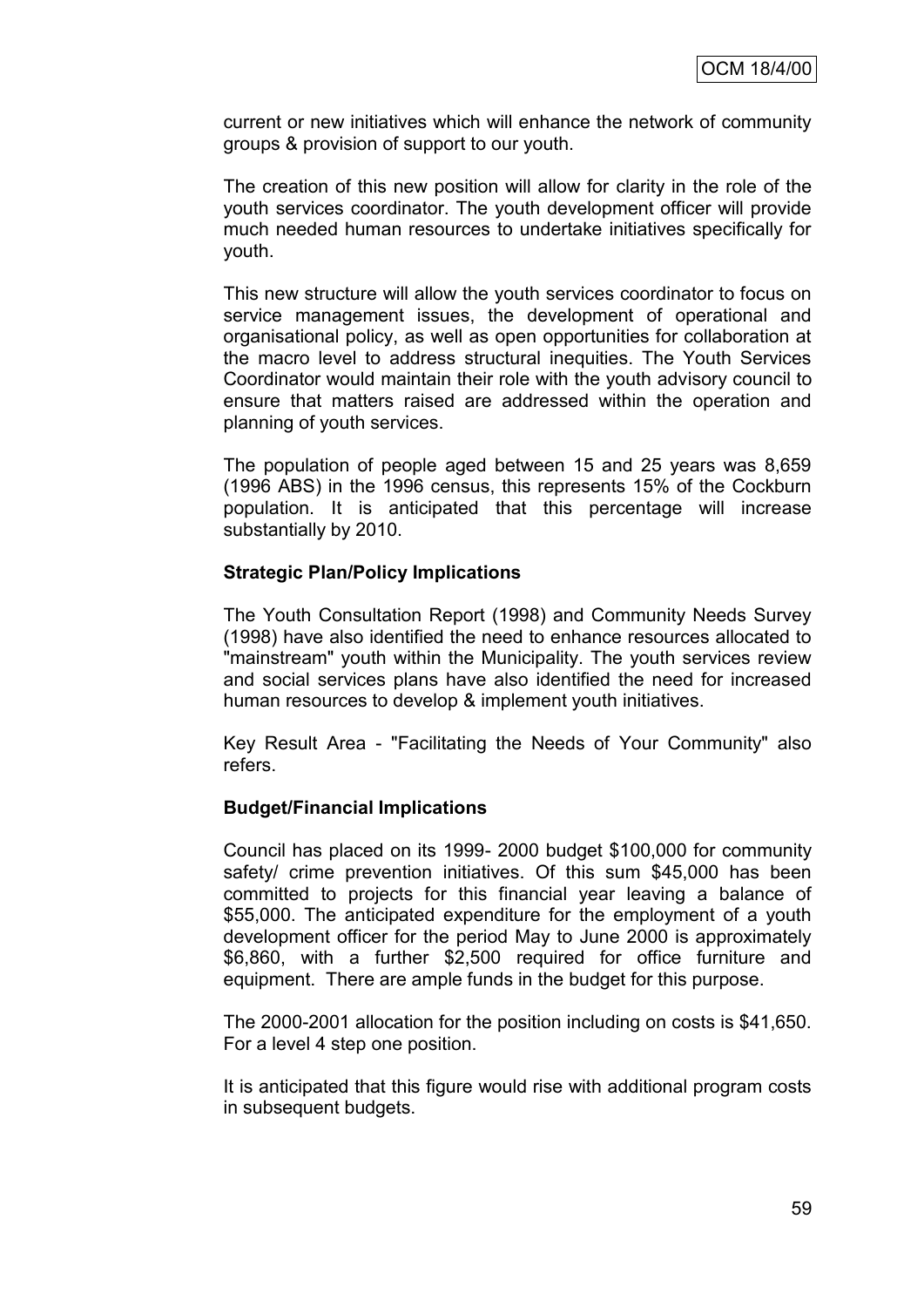# **Implications of Section 3.18(3) Local Government Act, 1995**

Nil.

# **17. EXECUTIVE DIVISION ISSUES**

# **17.1 (OCM1\_4\_2000) - CHIEF EXECUTIVE OFFICER'S ORGANISATIONAL STATUS REPORT (1054) (RWB) (ATTACH)**

#### **RECOMMENDATION**

That Council receive the Organisational Status Report from the Chief Executive Officer dated April 2000.

# **COUNCIL DECISION**

# **Background**

At its meeting of the 9th March 1999, Council determined that a report on matters of interest be provided to Council on a quarterly basis.

The Organisational Status Report replaced the report previously prepared relating to performance measurement.

As Council received the last Status Report in January 2000, it is now time for the next report to be provided.

#### **Submission**

N/A

#### **Report**

Directors, Managers and staff have generally contributed to the information report which has been titled "Organisational Status Report".

The Status Report will be provided to Council on a quarterly basis highlighting issues that may be of interest to Council.

The Report provides a snapshot of issues at a particular point of time, even though they may currently be in the process of being considered by Council.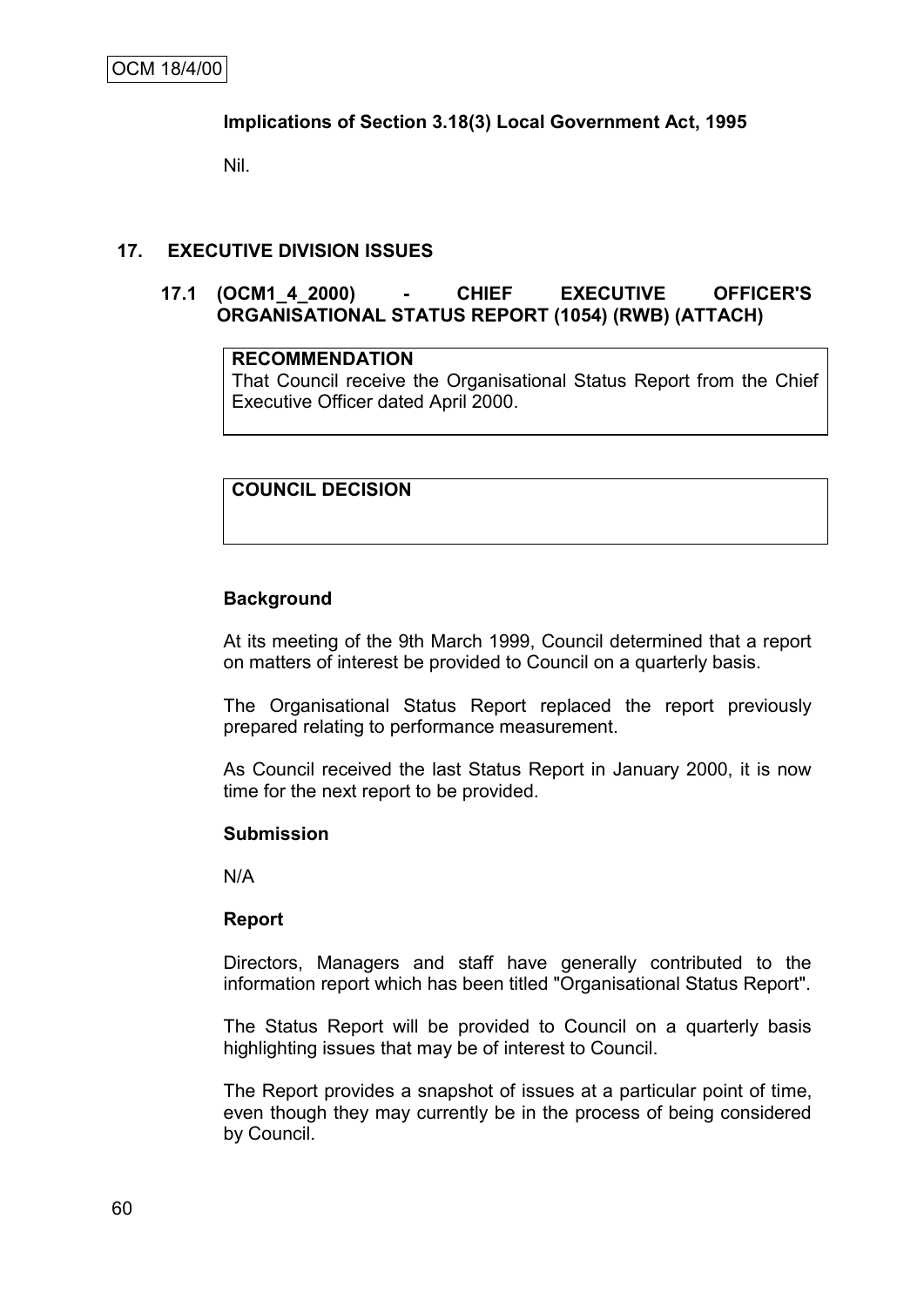# **Strategic Plan/Policy Implications**

N/A

# **Budget/Financial Implications**

Nil

**Implications of Section 3.18(3) Local Government Act, 1995**

Nil

# **18. MOTIONS OF WHICH PREVIOUS NOTICE HAS BEEN GIVEN**

Nil

# **19. NOTICES OF MOTION GIVEN AT THE MEETING FOR CONSIDERATION AT NEXT MEETING**

Nil

# **20. NEW BUSINESS OF AN URGENT NATURE INTRODUCED BY DECISION OF MEETING**

Nil

# **21. MATTERS TO BE NOTED FOR INVESTIGATION, WITHOUT DEBATE**

Nil

# **22. CONFIDENTIAL BUSINESS**

Nil